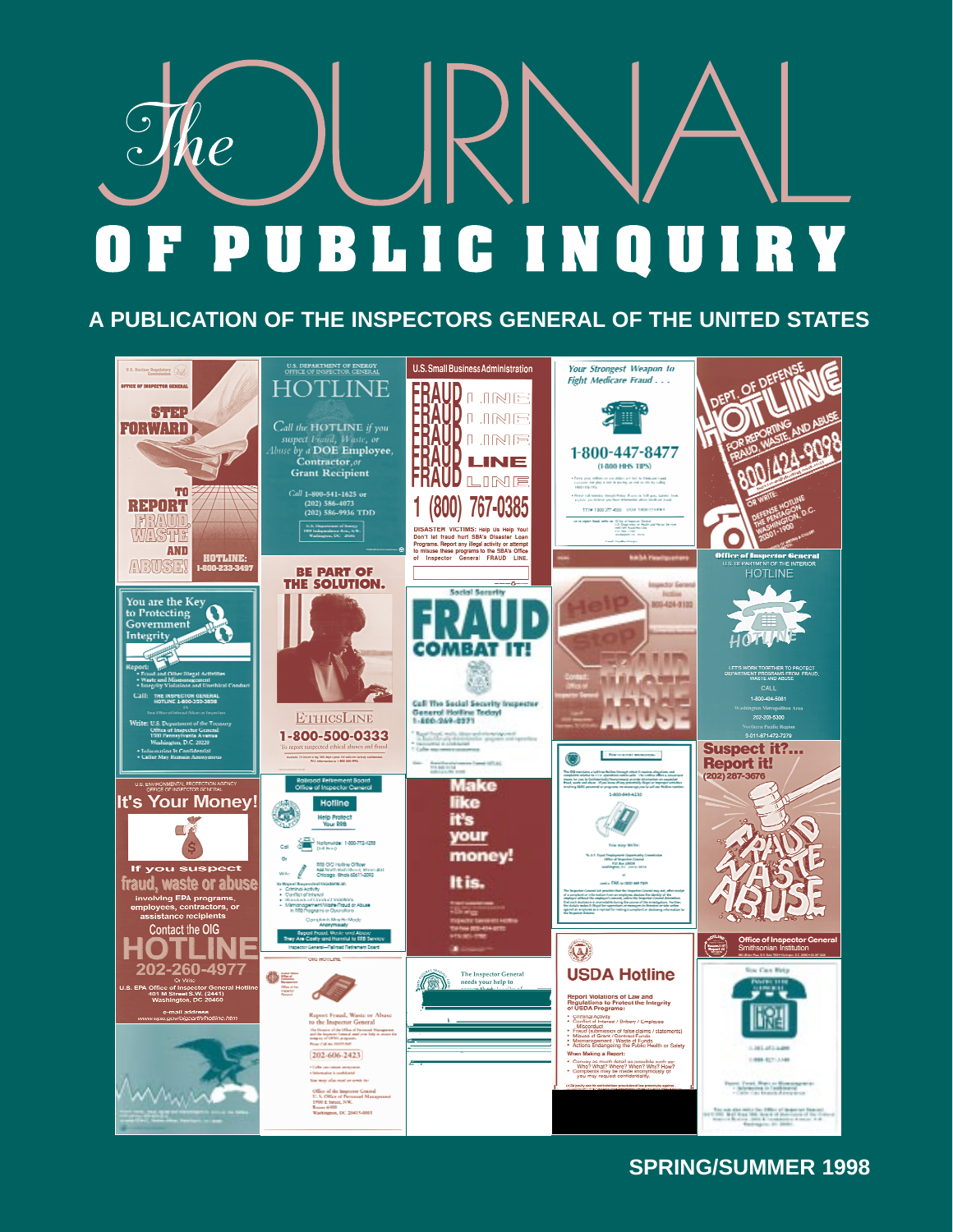

### **Editorial Board**

Aletha L. Brown, Equal Employment Opportunity Commission, Office of the Inspector General (OIG) Raymond J. DeCarli, Department of Transportation OIG Stuart C. Gilman, Office of Government Ethics Maryann Grodin, Nuclear Regulatory Commission OIG Donald Mancuso, Department of Defense OIG Thomas D. Roslewicz, Department of Health and Human Services OIG Kelly A. Sisario, National Archives and Records Administration OIG Robert S. Terjesen, Department of State OIG David C. Williams, Social Security Administration OIG Wendy Zenker, Office of Management and Budget

## **Staff**

**Editor**

David C. Williams, Social Security Administration OIG

### **Editorial Services**

Agapi Doulaveris, Social Security Administration OIG

### **Printing**

Frederick Watson, Department of Defense OIG

### **Public Affairs**

Robert S. Terjesen, Department of State OIG

### **Design & Layout**

Automated Graphic Services, Nuclear Regulatory Commission OIG

### **Invitation to Contribute Articles**

*The Journal of Public Inquiry* is a publication of the Inspectors General of the United States. We are soliciting articles from participating professionals and scholars on topics important to the President's Council on Integrity and Efficiency and the Executive Council on Integrity and Efficiency. Articles should be approximately 3–5 pages, single-spaced, and should be submitted to Agapi Doulaveris, Office of the Inspector General, Social Security Administration, Altmeyer Building, Suite 300, 6401 Security Blvd., Baltimore, MD 21235.

Please note that the journal reserves the right to edit submissions. The journal is a publication of the United States Government. As such, *The Journal of Public Inquiry* is not copyrighted and may be reprinted without permission.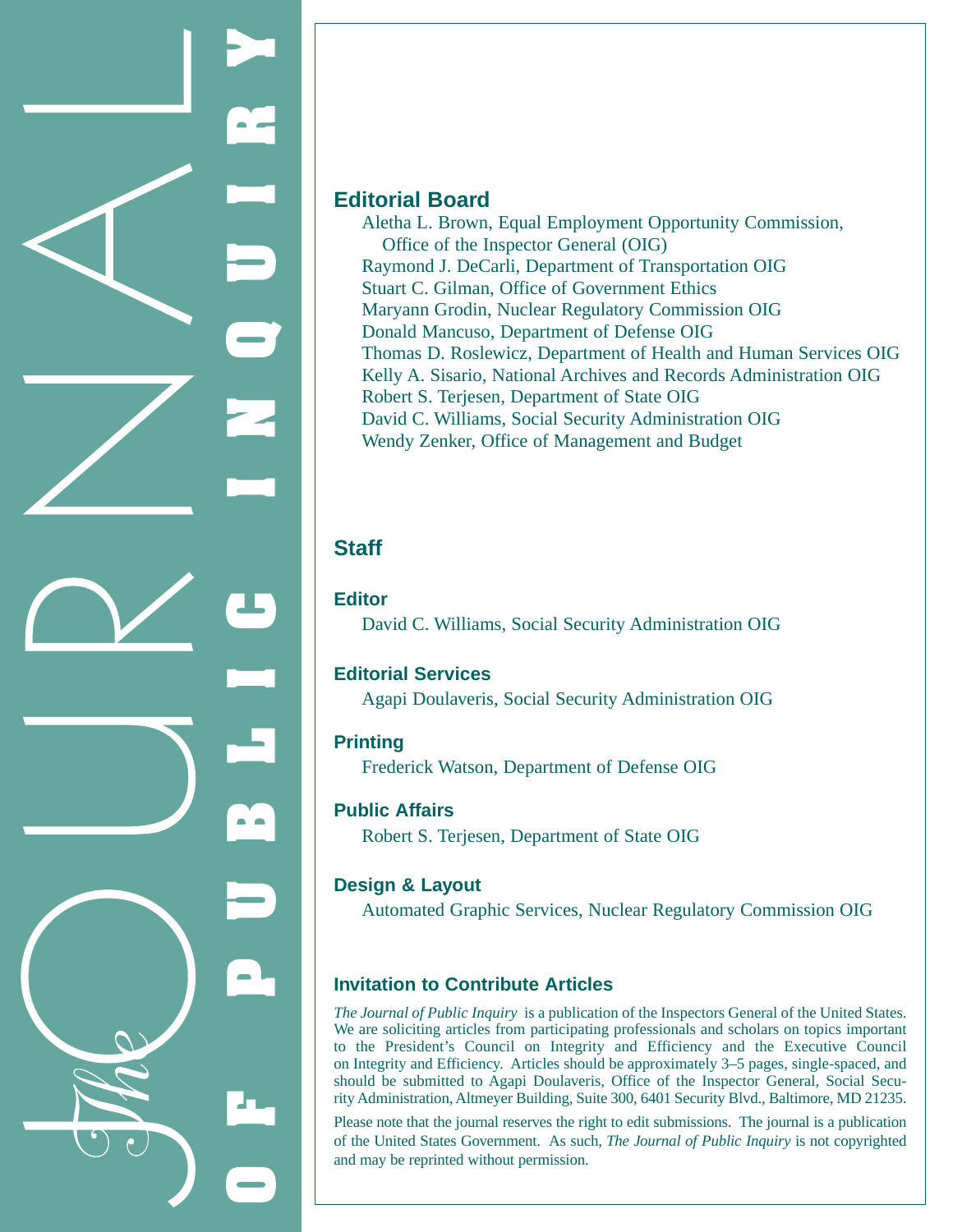

### **A PUBLICATION OF THE INSPECTORS GENERAL OF THE UNITED STATES**

## **Table of Contents**

### **HOTLINES:**

| <b>FBI Hotlines: Vital Link to the Public</b>                                |  |
|------------------------------------------------------------------------------|--|
| Hotline: Voices of the Unknown-Anonymous Complaints                          |  |
| Inspector General Hotlines: Have They Been Good, at What Cost, What is Lost? |  |
| <b>Wired: IG Hotline Going On Line</b>                                       |  |
| Procurement Primer: Contracting Out Office of the Inspector General Services |  |

## **CAUGHT IN THE ACT**

| The Inspector General Act: The Meaning of "General Supervision"<br>"Does the IG Act Authorize an Agency Head to Control an Inspector General's<br><b>Response to Media Inquiries?"</b> |  |
|----------------------------------------------------------------------------------------------------------------------------------------------------------------------------------------|--|
| Looming Budget Difficulties: Time for a Change in Direction?                                                                                                                           |  |
| <b>Union Representation at OIG Interviews</b>                                                                                                                                          |  |
| <b>Labor Relations Issues and OIG Investigations</b>                                                                                                                                   |  |
| Why Isn't Law Enforcement Authority in The IG Act?                                                                                                                                     |  |
| What Was Intended by "Communications" with Congress: More Than the Semiannual<br>and Seven Day Letter                                                                                  |  |
| "Reinvention and Ethics: Public Service at the Crossroads?"                                                                                                                            |  |
| Book Review: "Representing the Agency Before the Merit Systems Protection Board:<br>A Handbook on MSPB Practice and Procedures"                                                        |  |
| Customer Survey (alternative and the contract of the contract of the contract of the contract of the contract o                                                                        |  |

**The Journal of Public Inquiry**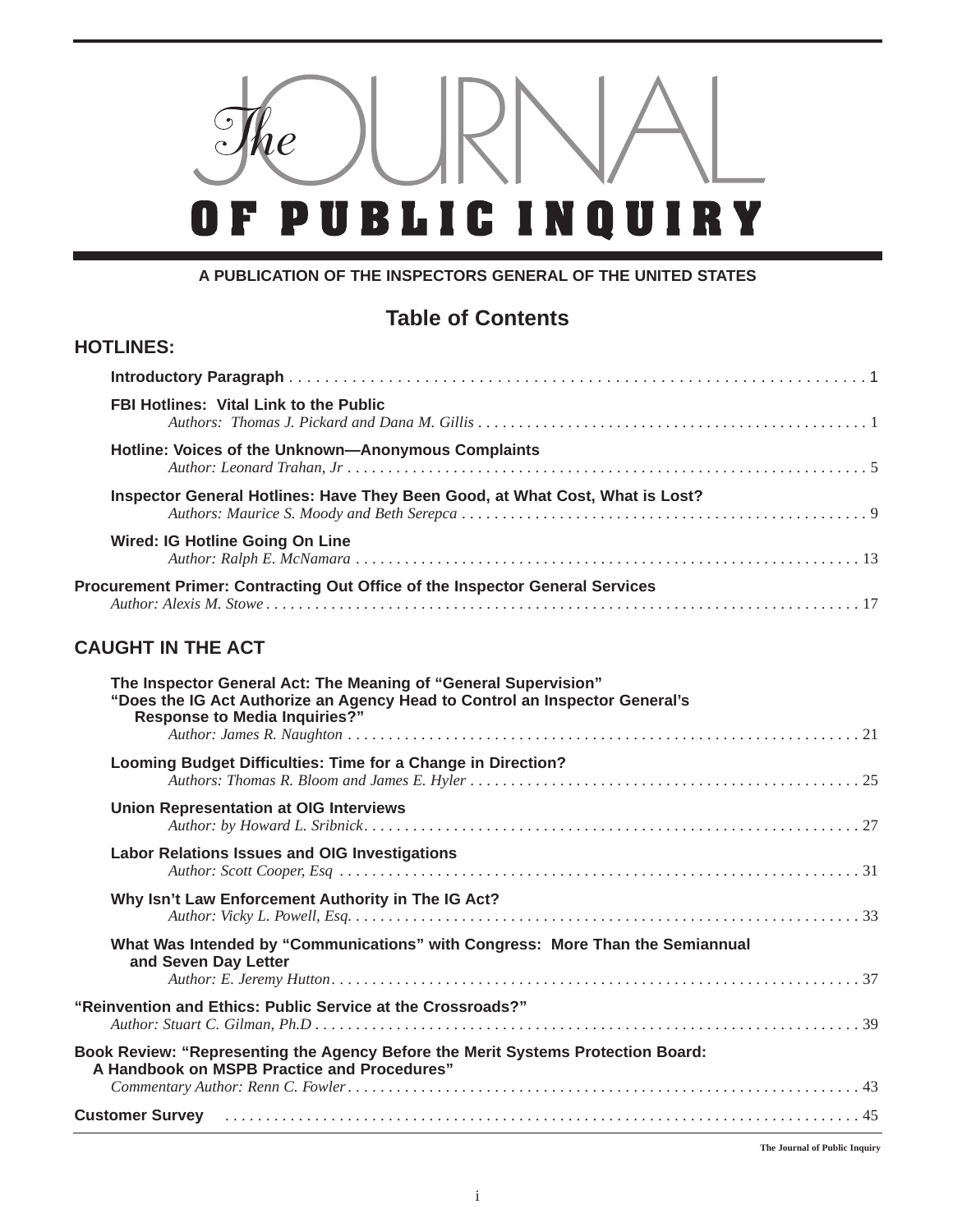## *In Memory of...*

### *James F. Hoobler 1938 - 1997*

Inspector General James F. Hoobler, a distinguished and innovative public official for over 35 years, died of acute respiratory failure on December 22, 1997, at Georgetown University Hospital. He was appointed Inspector General of the Small Business Administration in 1991. He was 59 years old.

Dr. Hoobler's public service career spanned 3 decades during which his leadership and management skills have been widely recognized. He personified the professional Government manager who was able to bring his expertise and intelligence to a diverse range of public policy arenas. He began his career at the Central Intelligence Agency and moved to a series of progressively senior positions at the Department of Justice, the Department of Energy, the Veterans Administration, the Office of Management and Budget, the Department of State, and the Small Business Administration.

Throughout his remarkable career, Dr. Hoobler was a consistent advocate for making public employees more professional and for making public institutions more accountable. As a recognized authority on strategic planning and resource management, Dr. Hoobler was a frequent writer and lecturer on public policy and performance management. His greatest contribution to public service is the legacy of his former employees and colleagues whom he mentored and continue in Dr. Hoobler's tradition of dedicated public service.

Dr. Hoobler was born in Rochester, New York, and received his B.S. degree from Kent State University and his M.A. and Ph.D. from the University of Maryland at College Park. He is survived by his wife, Mary; his parents, Frank and Jean; and his sister, Gail.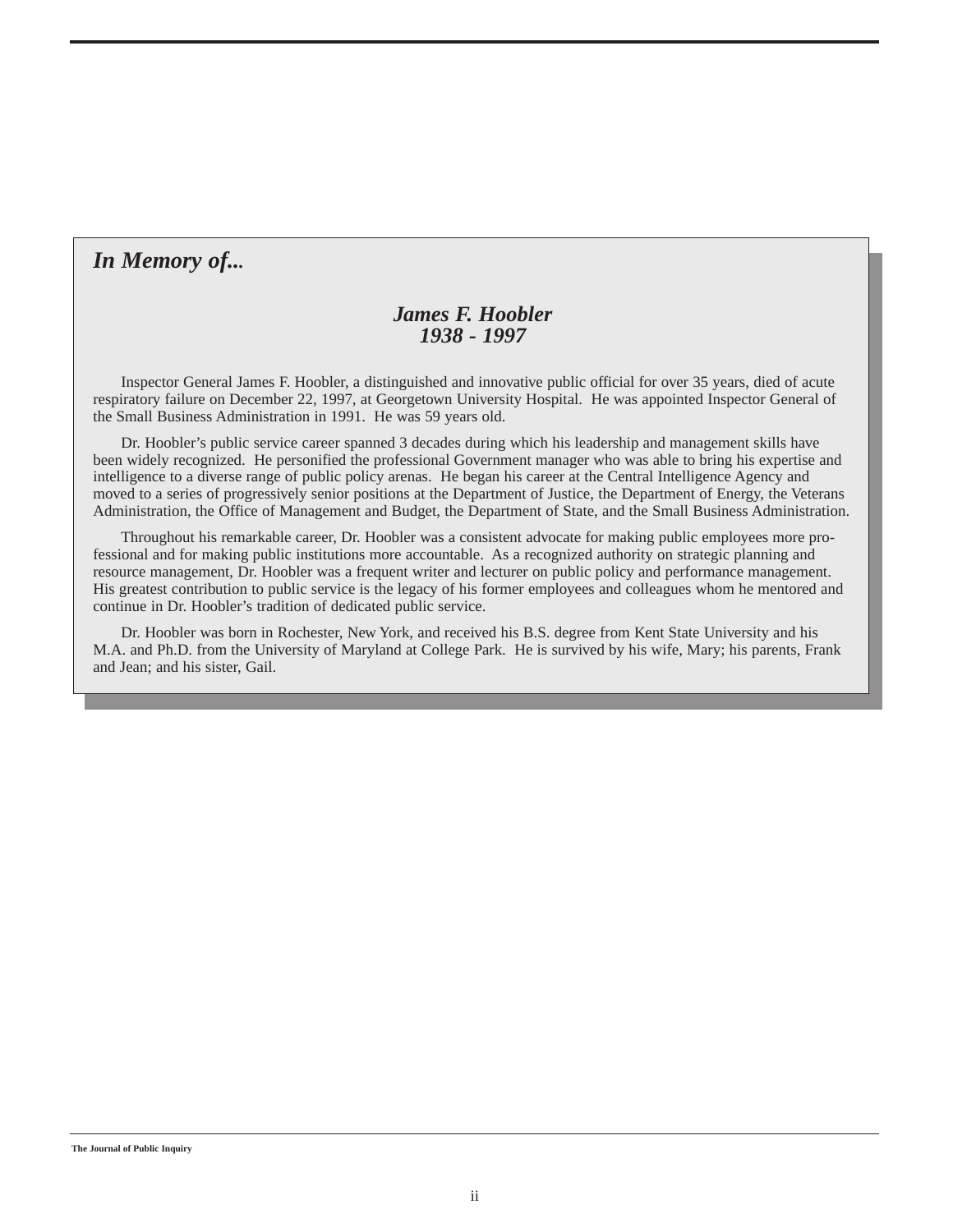## **Hotlines:**

*The idea of "hotlines" is closely associated in the public's mind with the Office of Inspector General. In fact, surveys around the world of citizen's attitudes toward anticorruption systems emphasize the importance of hotlines. Yet from their very inception the use and effectiveness of hotlines has been controversial.*

*The following articles explore the role of hotlines in the IG community from four different perspectives. Leonard Trahan examines the dilemma of anonymous complaints from his experience at the Department of Defense. Maurice Moody and Beth Serepca look critically at the role of hotlines in the IG community and their effectiveness. The role of technology and hotlines on the Internet is explored in Ralph McNamara's essay. And finally, the Federal Bureau of Investigation's article offers a perspective on hotlines in the criminal justice process.*

*These articles are not exhaustive of the topic but touch on some of the most difficult issues in administering hotline programs. The articles do not represent the perspective of the PCIE, much less the consensus of Inspectors General. In fact, this is an area of controversy upon which there is little agreement in the IG community. For that reason, I think these articles are important because they will contribute significantly to the quality of our discussions around this important issue.*

## **FBI Hotlines: Vital Link to the Public**

*by Thomas J. Pickard and Dana M. Gillis*



*Thomas J. Pickard, Chairman, Integrity Committee, PCIE; Assistant Director, Criminal Investigative Division, Federal*



*Dana M. Gillis, PCIE Liaison; Supervisory Special Agent, Federal Bureau of Investigation*

nvestigators have identified a vehicle that was used in **I** nvestigators have identified a vehicle that was use connection with yesterday's attack on the Federal Building in Oklahoma City. Further investigation has determined that two white males were associated with that vehicle. Anyone with information about these two men should "

provide it immediately to the nearest FBI field office. They can also call phone banks we have specially established to receive their information. We urge people with information to call 1-(800). . . ." These chilling words are excerpts from an immediate Federal Bureau of Investigation (FBI) press release dated Thursday, April 20, 1995, in response to the single, most brazen act of domestic terrorism in American history. Overwhelming response to the Bureau's request for help from the public resulted in the arrest and convictions of Timothy McVeigh and Terry Nichols for this heinous crime.

## **Hotlines as Investigative Tool**

The term "hotline" in connection with the FBI conjures up images of Andrew Cunanan, the UNABOMBER, and Mir Aimal Kasi, infamous alumni of the Bureau's "Ten Most Wanted Fugitives" list. The "top ten" list could be described as the FBI's best known investigative hotline. The list was established on March 14, 1950, by former Director J. Edgar Hoover, as a way to solicit public involvement in the Bureau's efforts to locate and arrest the Nation's

*(continued on page 4)*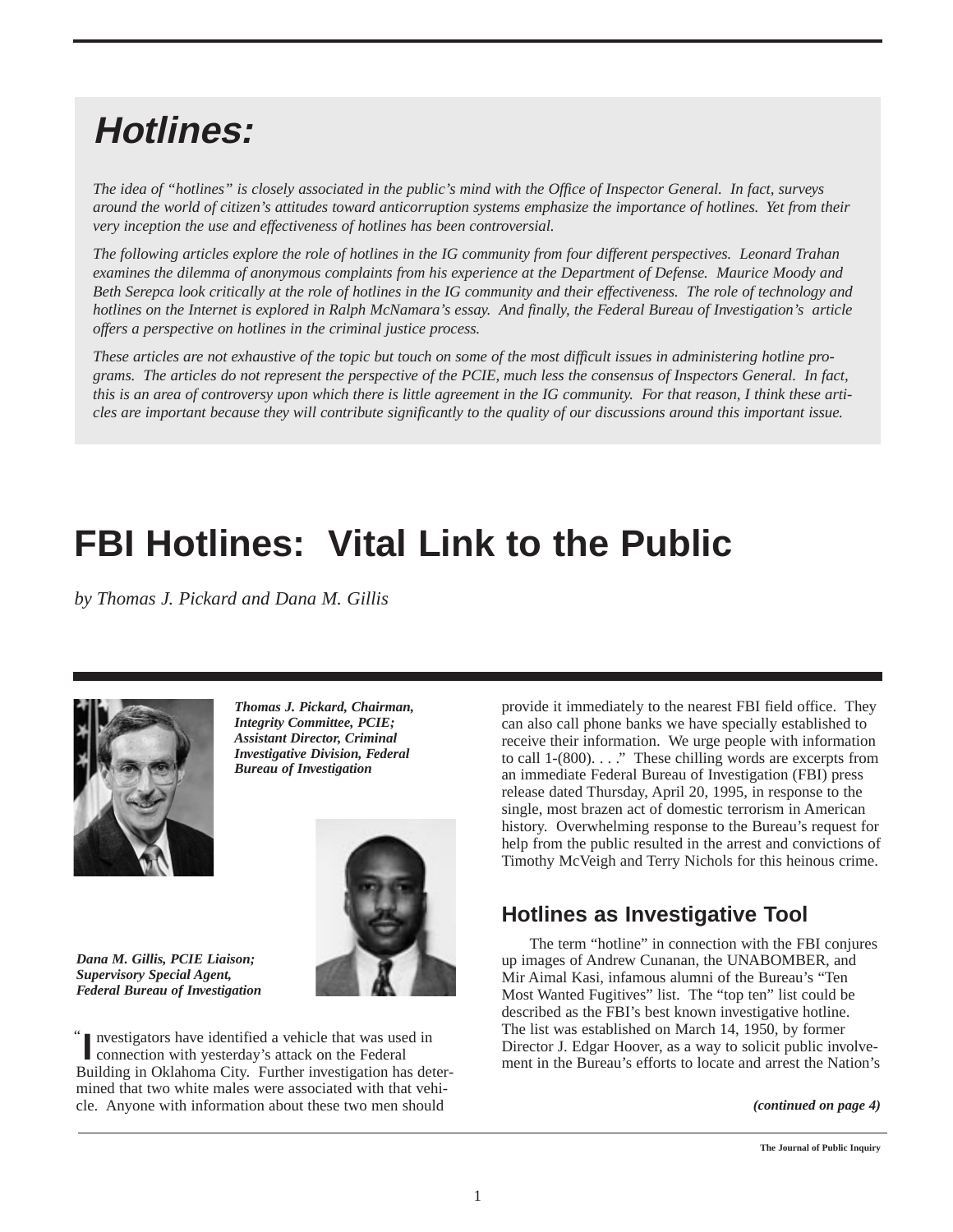#### *FBI Hotlines (continued)*

most notorious felons. To date, more than 132 fugitives have been located because of appeals for public assistance based on publication of the list.

Unlike hotlines by agencies with narrowly defined investigative charters, the FBI has relied mainly upon telephone directory listings for its field offices as the initial intake point for complaints and allegations of criminal wrongdoing within the jurisdiction of the Bureau. Complaints fielded by individual offices generate cases and leads in much the same manner as hotlines provide similar information to offices of Inspectors General. The main difference is the breadth of complaints handled by FBI field offices which address nearly 300 violations.

As forms of communication have expanded throughout the years, the manner in which the Bureau has solicited assistance from the public has diversified. The impact of "reality based" television programs and the burgeoning explosion of the Internet has drastically altered the pace at which the Bureau can disseminate time critical investigative information and ask the public for assistance. A prime example of how the Bureau was able to harness the power of the mass media is the FBI's partnership with the Fox television network program, "America's Most Wanted: America Fights Back." This program is a vehicle whereby the FBI uses a toll-free telephone number to allow viewers to provide anonymous tips to law enforcement. The FBI's affiliation with "America's Most Wanted" and other realitybased programing has generated leads that have assisted in the location and arrest of more than 350 fugitives.

## **Use of Hotlines in Major Case Investigations**

The hotline, as recognized by the general public, has been used mainly to locate fugitives. Hotlines have been extremely useful in major case investigations conducted by the FBI. A major case in Bureau parlance is an investigation of such magnitude that a massive commitment of resources from throughout FBI field divisions is required. The FBI has many cases that fall under the classification of major case investigations. Three recent investigations that have captured the public's attention are the Oklahoma City bombing, the Olympic Park bombing during the 1996 Summer Olympics in Atlanta and the crash of TWA Flight 800 off the coast of New York City.

Each of these major cases required the need to enlist the assistance of the public to generate leads that would be useful to investigators of these incidents. Hotlines, although indispensable investigative tools, are manpower intensive enterprises. In the Oklahoma City bombing and the TWA Flight 800 investigation, the Washington Field Office coordinated the operation of the hotlines.

During the initial days of the investigation into the explosion of TWA Flight 800, the 1-800- telephone number established for the investigation was managed and staffed by the FBI's Washington Field Office, Washington, D.C. Factors considered in designating the Washington Field

Office to handle this task included, but were not limited to, space constraints, adequate staffing, and abundant telephone and technical support. One consideration in the establishment of an investigation specific hotline, is that it will take approximately 4 hours from the time the line is actually established for it to be published by the media.

## **Are Hotlines Effective?**

The impact a hotline can have on an investigation is incalculable. Here's how a hotline enhanced the investigation of the Oklahoma City bombing. Witness interviews and descriptions of potential subjects were provided to the media along with a toll-free number to contact investigators. Within 8 days of the bombing, more than 10,000 telephone calls were received by the hotline. Similar hotlines were used by the FBI in the investigation into the murder of fashion designer Gianni Versace, and the UNABOMBER investigation.

The Dallas field office of the FBI utilized an investigative hotline to address the issue of program fraud directed against the U. S. Department of Housing and Urban Development. Unlike hotlines set up for major case investigations, the Dallas hotline was used in the local media to address a varying range of allegations concerning public corruption and fraud of federally funded programs. The Dallas hotline was published in the Dallas Morning News and has received more than 160 telephone calls. The hotline has been cited by the Dallas office as a reason for an increase in investigations of fraud directed against federally sponsored programs in the Dallas area.

## **Hotlines and the Cyber-Age: The FBI Web Page**

Computers and the Internet have drastically expanded the manner and speed with which the public and law enforcement interact with each other. The FBI utilizes its Web Site, www.fbi.gov, to give the public information of interest regarding the agency. The site also serves as a means to allow private citizens to pass non-emergency information to the FBI via the growing number of offices that have individual Web Sites.

The Bureau's Internet site gives the public an on-line source of information on the Top Ten Fugitives list; press releases; and the Uniform Crime Reports. The interactive nature of the Bureau's Web Page expands the forums by which the public can provide information to the FBI. The Bureau has recently solicited the public's assistance in locating a key eyewitness to the recent bombing of an abortion clinic in Birmingham, Alabama. Individual FBI field offices are using their Internet sites for similar purposes. The use of the Internet, in instances like the abortion clinic bombing, will allow speedier dissemination of critical investigative information while utilizing investigative resources more efficiently.

**The Journal of Public Inquiry**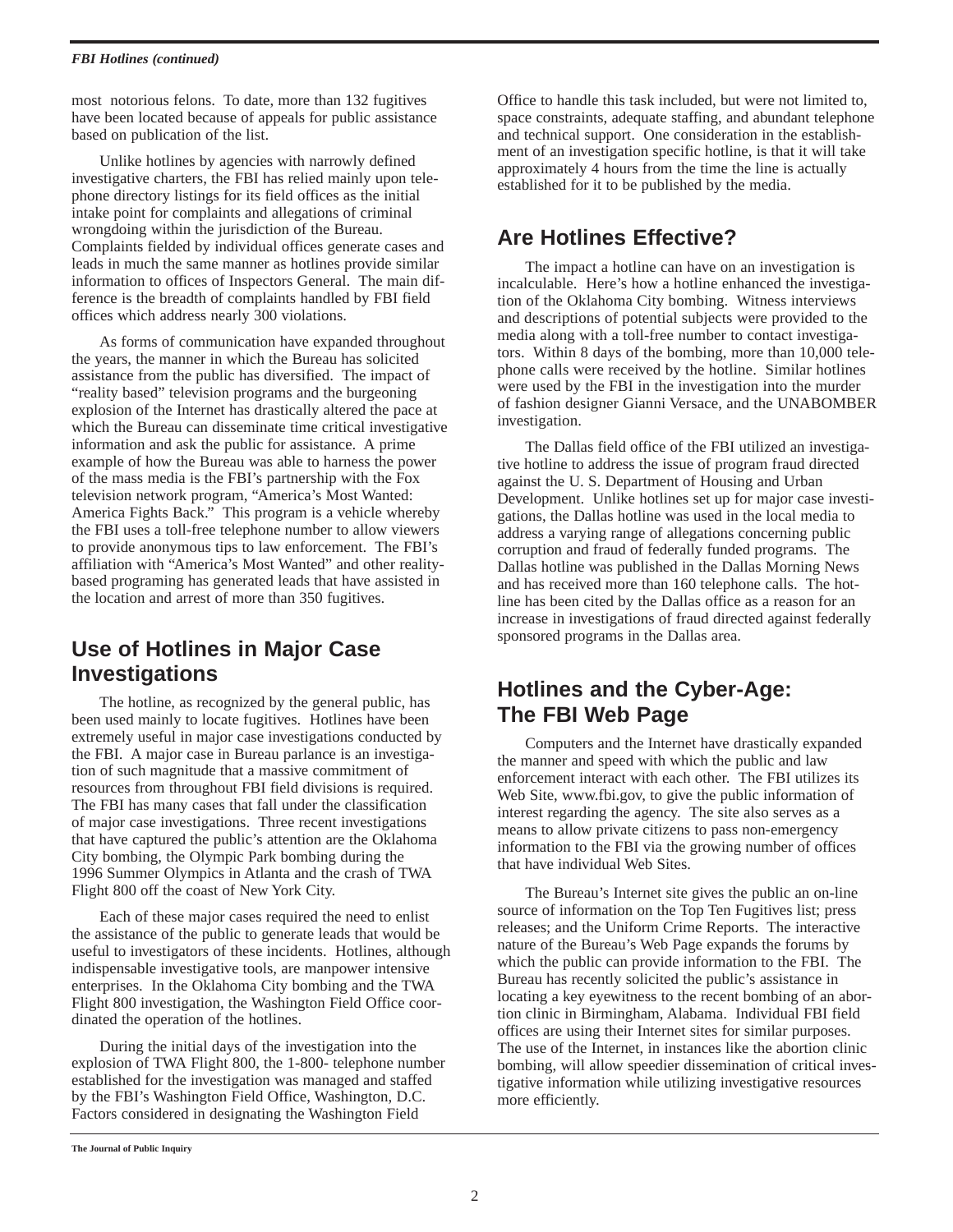## **Conclusion**

The FBI has achieved a great deal of success during high profile investigations by using hotlines. Publicity of hotlines, whether through the media or other outlets such as the Internet, has given the FBI an effective means to obtain vital information from the public without delay. As a law enforcement agency with multifaceted investigative jurisdiction, the FBI has a continuing obligation to utilize innovative techniques in pursuit of today's felons. The FBI has taken bold steps to harness the power of the Internet to

enhance the ability of the public to provide vital information to FBI field offices via individual office web pages. The challenge for the future is to continue to provide expertise the Bureau has obtained through experience with the operation of hotlines to State, local, and global investigative entities to foster the vision of former Director J. Edgar Hoover, who stated that, "The most effective weapon against crime is cooperation . . . [in the context of law enforcement, cooperation is defined as] the efforts of all law enforcement agencies with the support and understanding of the American people."❏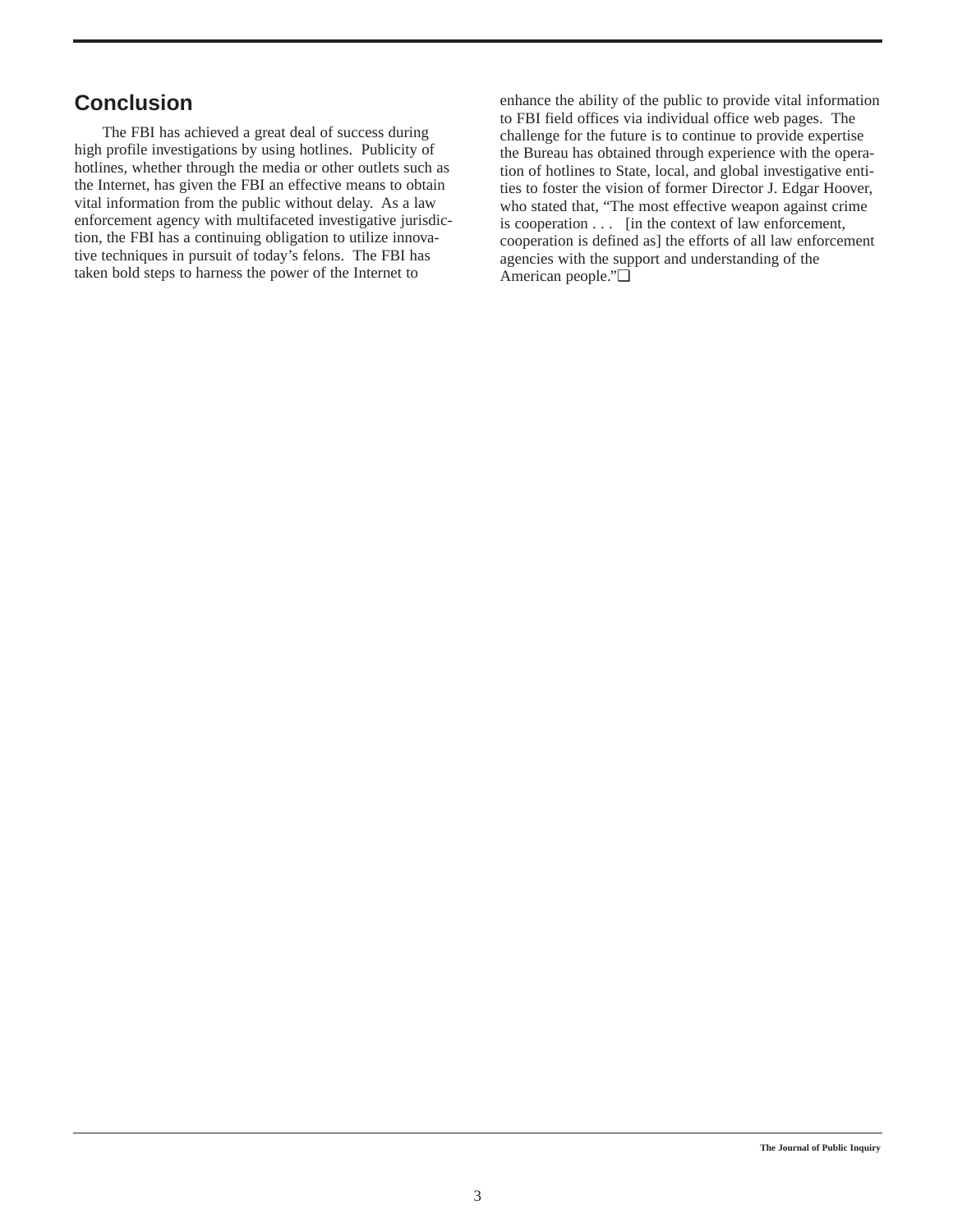## **HOTLINE: Voices of the Unknown — Anonymous Complaints**

*by Leonard Trahan Jr.*



*Leonard Trahan Jr., Assistant Director, DOD Hotline, Office of Inspector General, Department of Defense*

**H**ow many of you reading this can remember a sibling or neighborhood friend committing some minor misdeed such as trampling a neighbor's flowers in search

of a ball, or accidentally toppling a garbage can over? Later, when you and "the culprit" were questioned about it, you spoke up -- only to receive an unexpected and undeserved "swat" for "telling on" your sister or your friend. Likewise, you may recall that older motion pictures frequently reinforced the idea that it's wrong to step forward to report wrongdoings by your neighbors, coworkers or employers. Such people were labeled by Edward G. Robinson and James Cagney as "you-dirty-rat," or as "snitches," and other unflattering names. Ironically, I cannot recall anyone from such movies invoking their right to remain anonymous.

We, in the Inspector General (IG) community, deal with these and similar ill-conceived notions and stereotypes on a daily basis. Very often, people who call the Department of Defense (DOD) Hotline are emotionally charged with feelings of guilt and disloyalty because they are calling "The Government" (Big Brother?) on an individual or employer to whom they feel close and loyal. After reassuring the individual(s) they are "doing the right thing," we elicit the information the caller wants to share. Despite our best efforts, however, there are still instances when the source does not want to disclose their identity -- they want to remain anonymous. The reasons individuals choose to remain anonymous are many and varied, but are nonetheless recognized as their right and must be honored by the Inspector General community!

Within the Office of the Inspector General (OIG), DOD, our sources (both confidential and anonymous) are generally characterized as "good-citizen" sources. Most are folks like you and me, who have families, go to work, and pay taxes. Their primary concerns are clearly defined and identified they have seen what they believe is an instance of fraud, waste, or mismanagement and they want it corrected. Ah, but they may also have a hidden agenda — a fear of possible reprisal resulting from the nature of their complaint. They are probably employed, and while their job may not be the "be-all" or "end-all" job, they are able to provide for their families needs. Their hidden agenda includes: keeping their jobs, remaining free from reprisal, and perhaps more importantly, to keep from being known as "a snitch." To this end, they too choose to remain anonymous. That's the "typical" profile of our clients at the Defense Hotline. We believe, as do others in the IG community, that most such individuals are well-intentioned and free from selfserving ulterior motives. However, it's up to the professional IG Hotline staffs to receive, evaluate and process the information the anonymous sources provide.

Probably the first exposure many of us had with the term Hotline dates back to the early 1960s with the direct telephone link between the White House in Washington, D.C., and the Kremlin in Moscow, created to avoid an inadvertent nuclear incident,.

Webster's University dictionary defines a Hotline as:

...a direct communications link, as a telephone line especially one between heads of state, for use in a crisis or emergency.

A second definition, and more applicable to our interests is:

> ... a telephone facility enabling a caller to talk confidentially with a sympathetic listener about a personal problem or crisis.

Over the past several years, it has become an all-toocommon occurrence for an agency, public or private, to be faced with a situation where employees or senior managers are accused of inappropriate actions that need to be promptly investigated and resolved. Often, these agencies create

<sup>&</sup>lt;sup>1</sup> Section 7 of the Inspector General Act of 1978 (Public Law 95-452) (the Act) charges Inspectors General (created under the Act) to permit individuals reporting (suspected) instances of fraud, waste, abuse, and (today) mismanagement within Government programs, the ability to remain confidential. (Although not specifically mentioned in the Act, it is widely accepted within the Inspector General community that the Congress' use of the term "confidential" was intended to include sources who wish to remain anonymous as-well-as confidential.)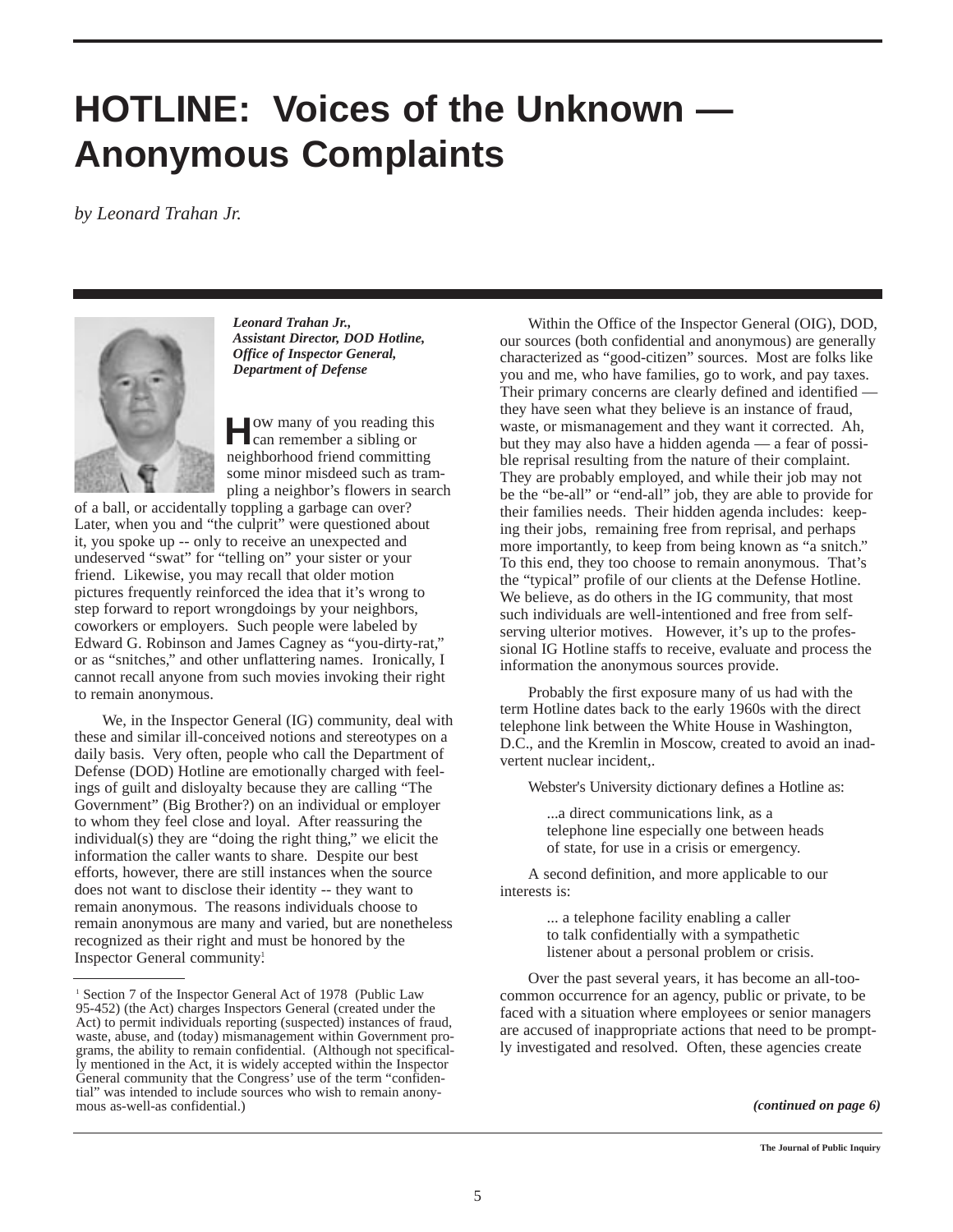#### *Anonymous Complaints (continued)*

temporary2 Hotlines in an effort to quickly identify the individuals involved, those with information about the circumstances and, possibly, the systemic cause for the situation. More often than not, the person providing the information (the source) does not want to disclose their name or any other information that could tend to identify themselves they want to remain anonymous!

For those in the Inspector General business and especially those who operate full-time Hotlines, such a request is not a problem. Professional Hotline investigators are trained to conduct probing, in-depth telephone interviews. More importantly, they know how to evaluate and recognize information that is specifically and intentionally aimed at damaging an individual's career.

However, the mishandling of information received via temporary Hotlines from anonymous callers has recently caused the permanent Inspector General Hotline community to have to defend the role and value the anonymous source plays in any success we enjoy! These (malicious) anonymous sources do not identify a systemic problem. The caller wants you, through your agency, to "correct a hurt with a hurt," by inflicting the wrath of the Federal Government on another individual. Don't look for a systemic problem or the common good that may result from the complaint. The results sought by this type of anonymous source are so narrowly focused, they're difficult to recognize — for all but the trained and experienced Hotline investigator. This scenario presents a real problem for agency managers. The fact is that Hotlines are an excellent resource to receive information from the public. The solution lies in having highly trained Hotline investigators who know how to receive AND evaluate the information received.

To better illustrate the value we at the OIG, DOD, place on anonymous sources I have included several charts for FY97, comparing anonymous verses known sources, with a brief explanation for each.

The DOD Hotline received slightly less than 16,000 telephone calls and letters (contacts) in FY97. From that number we initiated some 2,437 cases. As Figure 1 illustrates, anonymous sources comprise a significant portion of our total case inventory. (Please note: the percentages depicted for FY97 are also representative, with a negligible percentage variation, of previous years inventory.)



Figure 2 illustrates that 44 percent of the number of cases that were substantiated were also received from anonymous sources. Additionally, and although no trendconclusions should be reached based on dollar savings, almost \$4 million dollars in savings was realized as a result of these anonymous-source cases in FY97.



Figure 3 demonstrates the consistency, over several years, between confidential (known) and anonymous sources as they relate to substantiated cases. (Please note: the disparity shown for FY96 is due to a significant number of personnel-type issues which required the source's identity to be known).



#### *(continued on page 8)*

#### **The Journal of Public Inquiry**

<sup>2</sup> The term temporary is an important one in this scenario. Not only does it describe the intended life of this particular Hotline, but it also describes the status of the individuals manning the telephones and receiving and evaluating the information received. Individuals receiving information via a temporary Hotline will probably not be around to own responsibility for the impact the information had on the programs and individuals who were accused and involved, or worse, those (falsely) accused and not involved.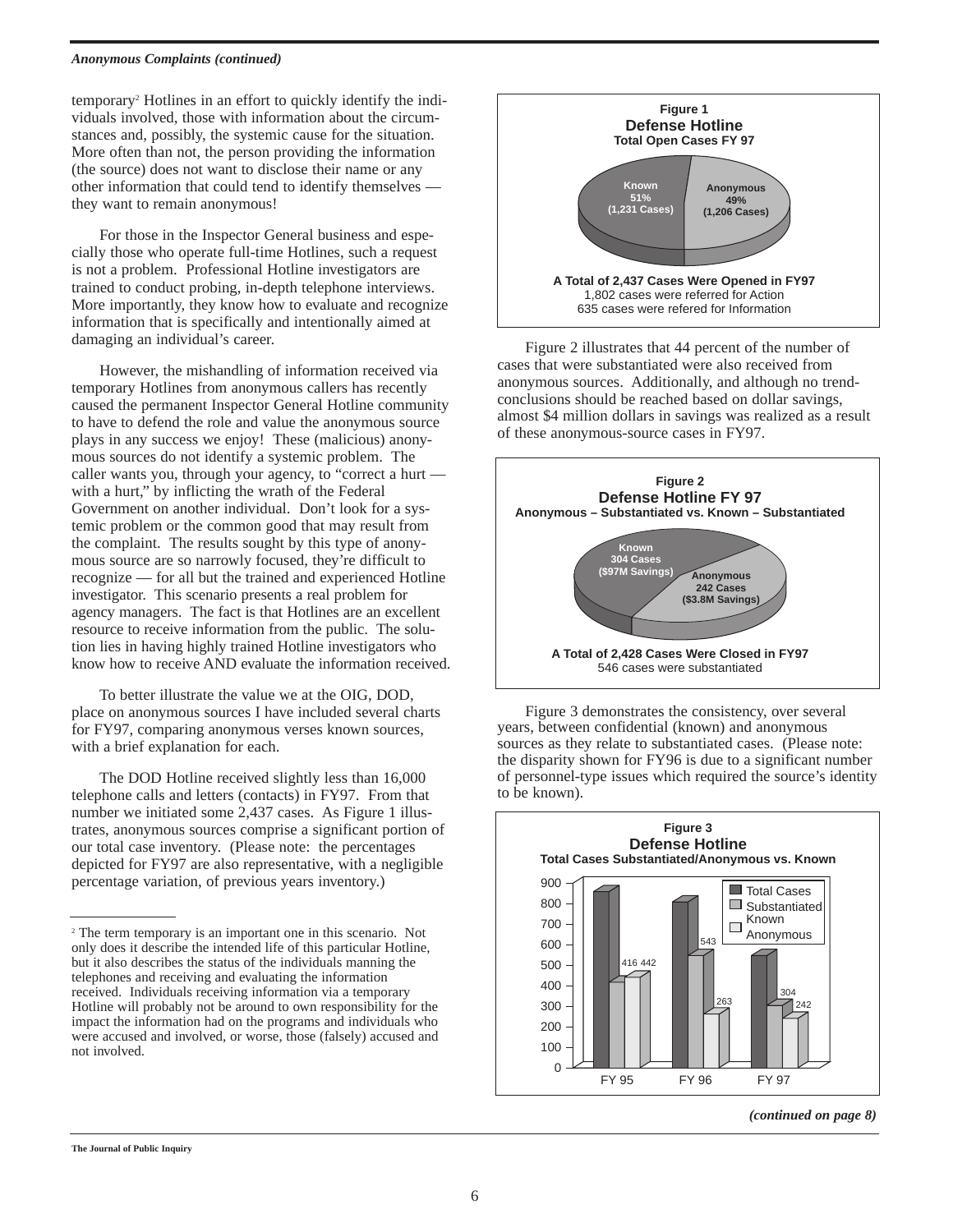Figure 4 demonstrates the monetary value, over several years, that anonymous sources have provided. (Please note: the disparity in FY97 is due to one case that resulted in over \$81 million dollars in savings).



In summary, we at the OIG, DOD, recognize that the (greater) value of the information received is in the analysis of such information and, ultimately in what is accomplished as a result of receiving such information. Obviously, we realize that the investigative process can often be facilitated when we are able to contact the source for needed additional information. However, as stated earlier, we recognize and respect an individuals right to remain anonymous. And, as demonstrated in figures 1-4, we cannot afford to discount the value that anonymous-source information provides.

Our organizational philosophy emphasizes and concentrates our collective energies, on resolving the problem reported - NOT on determining who reported the problem!❏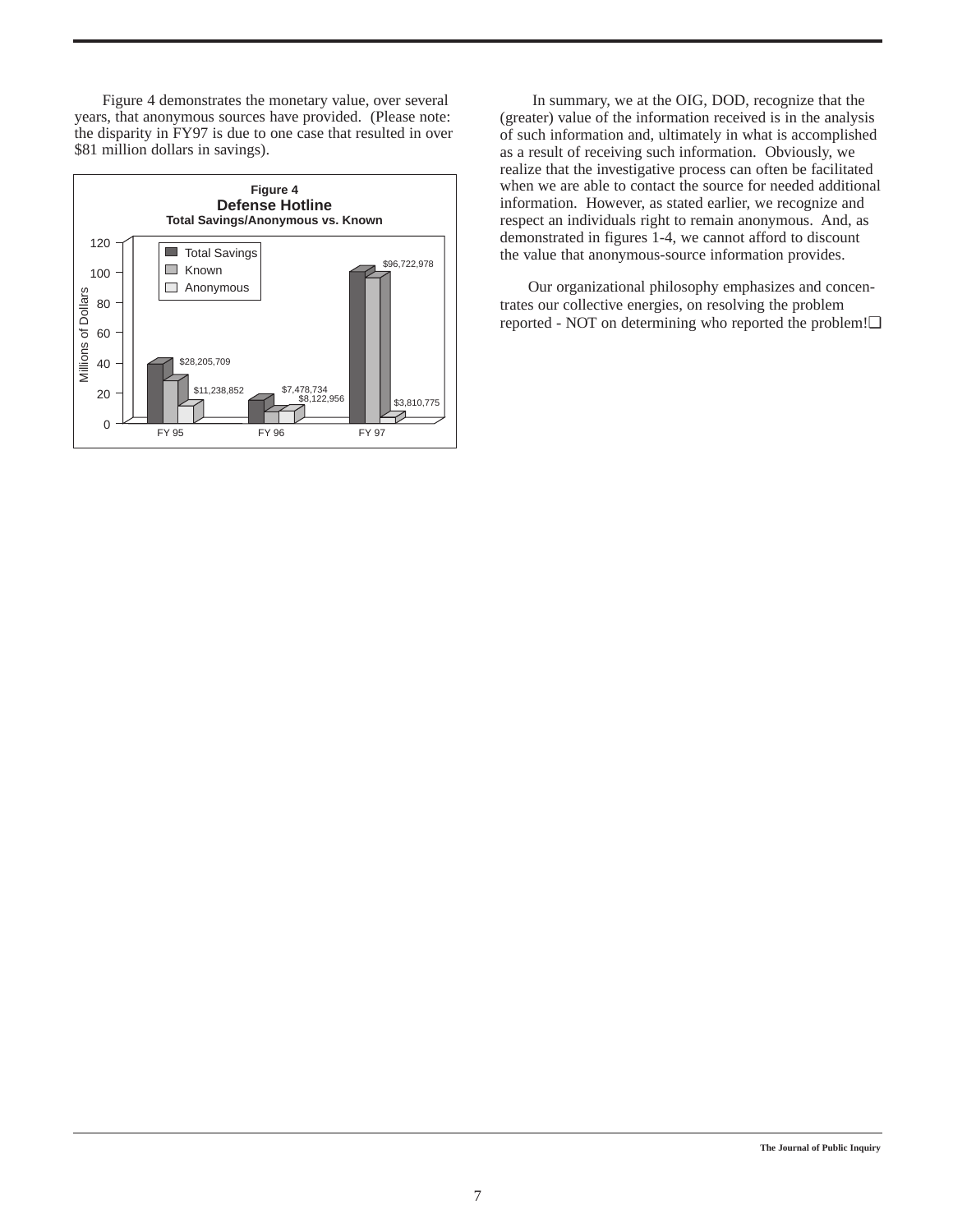## **Inspector General Hotlines: Have They Been Good, at What Cost, What is Lost?**

*by Maurice S. Moody and Beth Serepca*



*Maurice S. Moody, Director of Finance, Debt and IRS Oversight, Office of Inspector General, U.S. Department of theTreasury*



*Beth Serepca, Senior Auditor, Finance, Debt and IRS Oversight, Office of Inspector General, U.S. Department of the Treasury* 

The U.S. Congress has typically viewed Inspector<br>General Hotlines as essential in the fight against fraud, waste and abuse. However, the data in Semiannual Reports to the Congress clearly suggest that Hotlines are not a significant source of audit or investigative leads. In fact, the majority of Inspector General Hotline activities can be best described as public access points for program information and assistance. While these services assist the American public and help promote goodwill for parent agencies, they do not contribute directly to the Inspectors General primary mission of eliminating fraud, waste and abuse.

Few people would argue with the Government's need to be accessible to the American public. The challenge is to provide this access efficiently and effectively. In this regard, Inspectors General can make improvements in their hotline operations to reduce costs and improve services. Moreover, if Hotlines are to serve as a significant source of audit and investigative leads, the Inspector General community needs to work with the program offices to improve their public access operations.

We based the findings and conclusions in this article on a survey of Hotline operations at small, medium and large Offices of Inspector General. Our methodology included the use of a data collection instrument administered through

structured interviews with Hotline managers and their staffs. In this regard, we focused on what was or was not working well. Additionally, we solicited opinions on innovations the Inspector General community could use to improve the Hotline operations. We further analyzed Hotline data in the Inspector General Semiannual Reports to the Congress to acquire a governmentwide perspective on trends and accomplishments.

## **Where Are We Now?**

Most people think of a toll-free telephone line when someone mentions the word Hotline. But to the Inspector General community, the definition is more inclusive. Hotline operations also include intake by letters, memorandums, electronic mail and walk-ins. Even the use of toll-free numbers is not universal. Some Inspectors General have abandoned them in favor of local numbers only. Additionally, some Inspectors General favor live coverage of the Hotline operation, while others rely solely on answering machines.

Live Hotline coverage ranges from 2 hours to 10 hours a day. Currently, most operations provide 24 hour telephone access using a combination of live operators and answering machines. However, this is also changing. Some offices are eliminating the answering machines because of callers who overload the recording devices with political philosophies, general complaints about government, or veiled threats.

Most Inspectors General operate Hotlines in-house while a few rely on contractors. Hotline staffing is also varied. Some Offices of Inspector General employ full-time staffs composed of inspectors or investigators, and others use clerks who handle the Hotline as an ad hoc function.

## **What is the Cost?**

The cost of Hotline operations varies as widely as the types of operations. One small agency, for example, uses a contractor at an annual cost of \$400. On the other hand, a large cabinet-level agency staffs its Hotline operation with ten full-time employees at an estimated annual cost of more than \$500,000. Grade levels and position classifications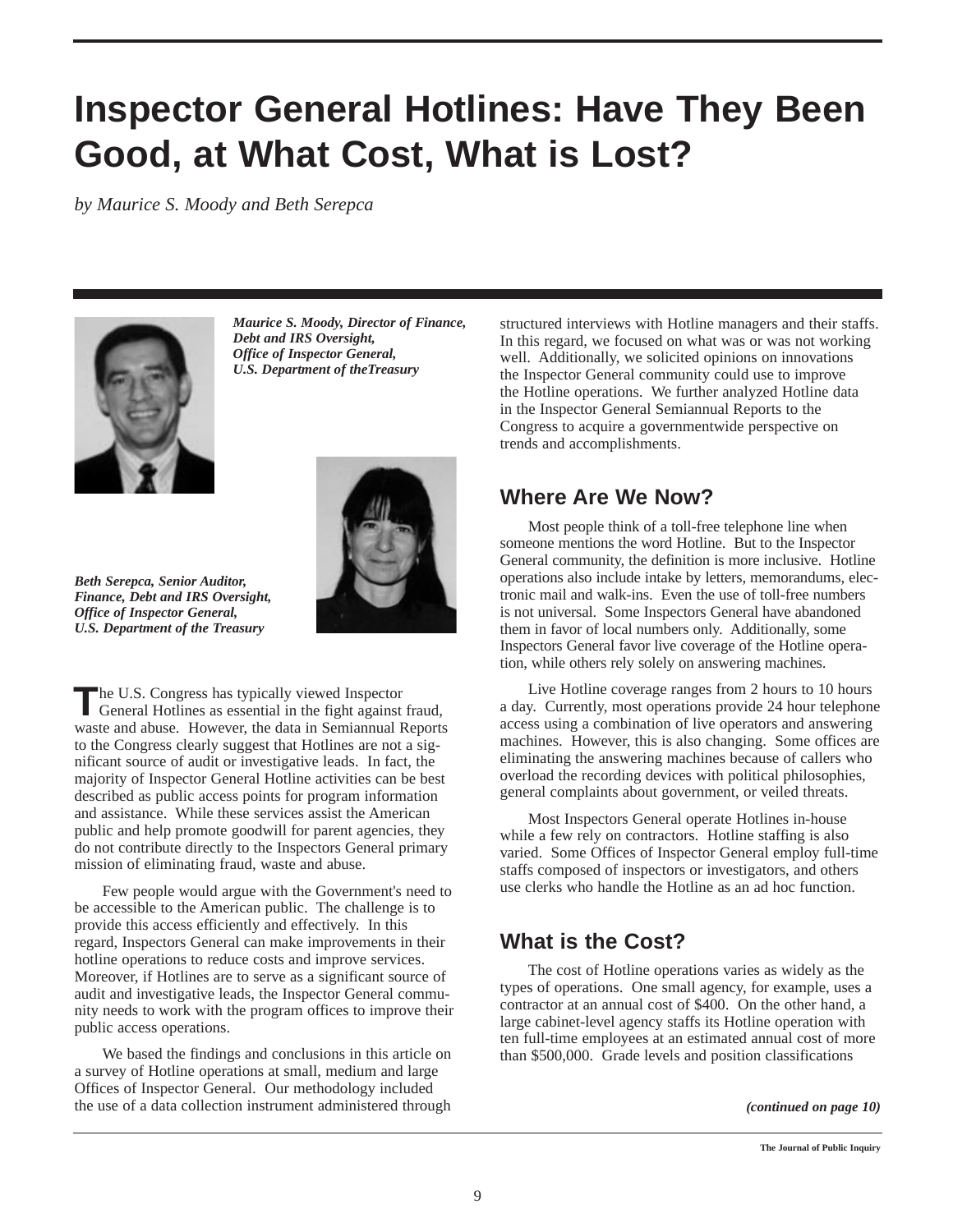#### *Inspector General Hotlines (continued)*

similarly range from GS-5 Investigative Technician to GS-14 Criminal Investigator.

The smaller agency generally receives only three referrals a year from its contractor; while the larger agency handles over 36,000 contacts yearly. Despite the volume, most of the Hotline intakes result in referrals to program offices, not to the Inspector General's offices of investigation and audit. The Department of Health and Human Services Hotline, for example, handles a large volume of inquiries about the proper use of Medicare benefits that it generally refers to the Medicare providers.

Further, support resources range from dedicated telephone lines only to a security room with multiple phones, answering machines and computer terminals. Hotline operating costs also include the resources used to handle the investigations and audits conducted on issues referred from the Hotline.

### **What is Lost?**

While agency program offices are getting valuable assistance from the Hotline operations, they are not a comparatively large source of audit and investigative leads. Inspectors General refer three out of four Hotline intakes to program offices. As a result, Offices of Inspector General are dedicating their resources to the general goodwill and purpose of other agency program missions.

Even though Hotlines produce a low volume of leads on fraud, waste and abuse; some Offices of Inspector General have helped their agencies realize sizeable dollar savings through audits and investigations following these leads. One large agency reports annual savings of approximately \$15 million due to Hotline operations. In contrast, several Offices of Inspector General report no monetary savings.

These data lead us to the conclusion that Inspector General Hotline operations are comparatively high-cost public access to agency program information. Too often, the Hotline contact is the source of last resort for people who, after making numerous telephone calls, are unsuccessful in obtaining information from agency program offices. Contacts such as these often come through the Inspector General Hotlines because there are no program office hotlines, or the ones in place are not widely publicized to the target populations.

## **What Changes are Necessary?**

From the trend data generated by our survey, we identified five areas where improvements can be made. These areas are: restructuring, identifying the market, assuring ease of availability of resources, use of technology, human resources management, and training.

Program offices should generally handle three out of the four current Hotline contacts, not the Inspector General.

Some agencies have helped reduce the calls to the Inspector General Hotline by establishing toll-free telephone numbers for program hotlines. One successful technique is the use of a caller driven telephone menu that routes calls to the appropriate office, including the Inspector General Hotline. This technique uses the caller as a screening device and saves hotline resources. Despite the approach taken, the Inspector General community could lessen its burden and improve service to the public by encouraging the use of program hotlines.

As with any product or service, success is linked to identifying the right market and successfully advertising within that market. In short, the Inspector General community needs to do a better job of advertising its Hotline operations to the right client groups. The common practices of displaying posters in Government office buildings and con-

ducting integrity awareness briefings for Federal employees are very useful, but they fail to reach other target groups. For example, Inspectors General of agencies with large contracting and grant programs need to reach out to contractor employees, grant recipients and related service providers.

> Promotional literature about Hotline operations is too often in English only, thus eliminating the large Spanish-speaking segment of the U.S. population. Similarly, many Hotline telephones do not have Telephone Devices for the Deaf (TDDs).

Time-consuming manual intake activities can be avoided with automated systems entries. Quite often, the Hotline operators record intake data on manual forms that they later enter into a computer system. This redundant process can be avoided with on-line entry using a personal computer.

Hotline employees often cite burn out and stress as major reasons for illness and career change. Hotline managers can reduce burn out by rotating employees into these jobs for set time periods or by using alternating shifts, such as 2 days on and 3 days off. Stress management counseling and seminars can help reduce employee turnover, particularly in situations where the intake clients are abusive or potential victims of serious misconduct.

Offices of Inspector General often provide Hotline employees with little training or the most common approach is to use on-the-job training. While this hands-on approach is useful in familiarizing employees with the unique operations of their agencies, it may overlook skill development in areas such as interviewing techniques, handling problem callers and using the Internet as an intake source.

The Federal Law Enforcement Training Center conducts training sessions for Hotline operators in Washington, DC and at its campus in Glynco, GA. Attendance at these sessions has been respectable, but not all Inspectors General are taking advantage of them.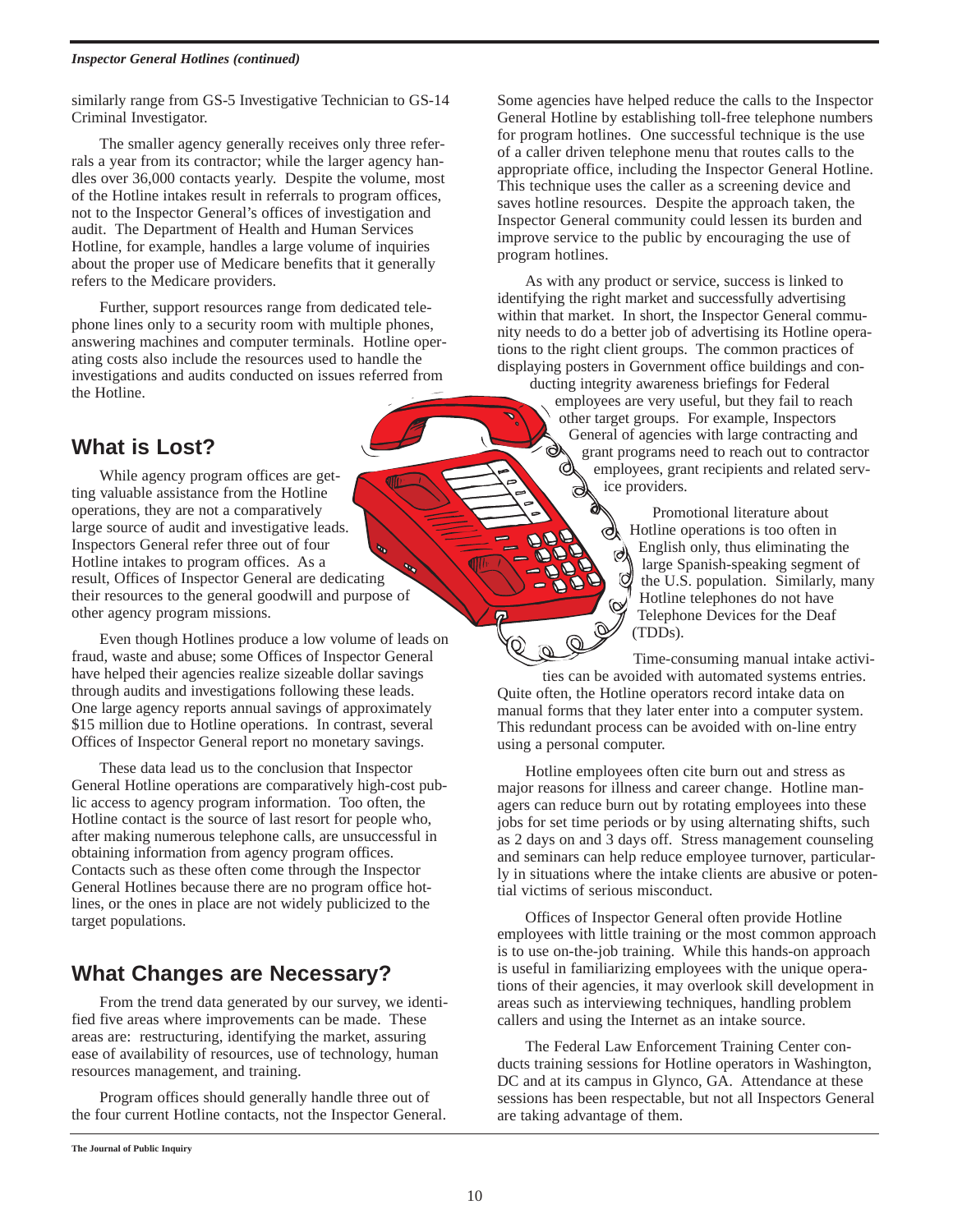## **Have They Been Good?**

Besides serving as a source of intake for allegations of fraud, waste and abuse, Inspector General Hotlines have provided many useful services to the public. In one instance a Hotline operator even helped prevent a suicide. Several years ago, a man called the Department of Defense Inspector General Hotline and told the operator he was going to kill himself. The quick-thinking operator obtained enough information to notify the local law enforcement authority and kept the man on the phone until help arrived.

However, we must keep in mind that Inspectors General are using a considerable amount of resources to operate their Hotlines, often with little direct benefit to their primary mission. Accordingly, Inspectors General need to work with program officials to integrate their operations into targeted public access sources and to carry out operational changes for cutting costs and improving service.❏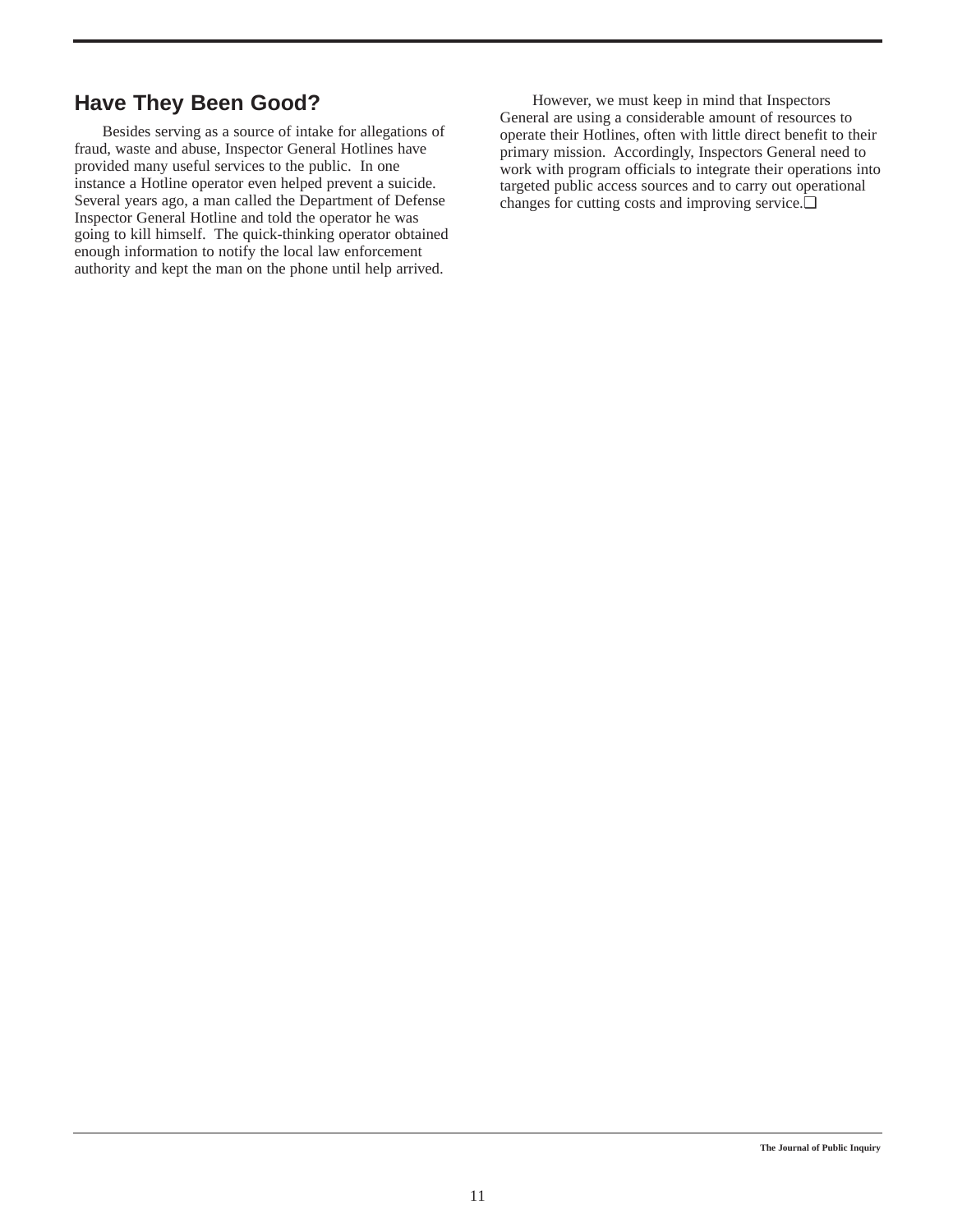## **Wired: IG Hotline Going Online**

*by Ralph McNamara*



*Ralph McNamara, Assistant Inspector General for Investigations, National Archives and Records Administration*

**H**otlines are nothing new to the Inspector General (IG) community. They have long been used to allow callers to report, complain, get information, and ask questions.

Hotlines have progressed from a one person operation to multi-level auto-menu driven systems with all sorts of bells and whistles. Computers, telephone systems, and communication processing now allow a level of sophistication

unimaginable a generation ago. But the basic theme remains the same: to get sources to report fraud, waste, and abuse. Along with that goes providing information, answering questions, and referring matters to other agencies.

The Internet and its technology surge now offer IG hotlines another means of progression or tool. The Internet can expand hotline operations by making it possible to reach more people, process contacts more efficiently, and provide useful information to customers. Hotline websites with Internet E-Mail may have some advantages over conventional hotlines. But is this new found medium right for all IG offices? Are there draw backs

to this new and exciting technology that make its use risky? Let's explore some of the aspects of IG hotlines going on-line.

IG hotlines going on-line may be viewed as an important step in using computers and technology to do our job more efficiently and effectively. It brings home the saying "work smarter, not harder." Being able to reach/interact with more potential sources in an efficient manner benefits not only the IG, but the agency, Congress, and the public. With the hotlines wired to the Internet, customers can present their concerns, ask questions, get information, and report

fraud, waste, and abuse any time, 24 hours a day, seven days a week. This seems to give the customer a sense of ready access to the agency. Because it can be very interactive, some say "it is the next best thing to getting a live body on the telephone." The customers know that when they interact with the IG hotline via the Internet, someone is receiving the message and will respond. This may also cause the customer to have a higher expectation level. The interaction may serve to reduce the frustration of getting into the seemingly endless loop of telephone menu systems that may or may not get a live person. When in this loop on a non-work day, the customer will be instructed to leave a message after a long series of number pushing. With the IG hotline's ability to be interactive, it seems that the customer is communicating with a live person, even though they are not! Of course, nothing will replace being able to speak with a live person in the customer's view.

> Getting wired and using the Internet in hotline operations means different things. Getting Internet access (getting

wired) is simply having the equipment, software, and an Internet provider to give you entry. Using the Internet in hotline operations means developing an IG hotline website/webpage and establishing an Internet presence. Once the IG hotline has a web page it can: 1) advertise the IG hotline in the form of an Internet Hotline Poster; 2) use E-Mail to answer questions and provide assistance; and 3) provide useful hotline information, receive complaints, and con-

duct investigative/audit research, thereby increasing effectiveness and efficiency. The type of hotline website mentioned in number 3 above, would be in an "Interactive Format." This is where the website would consist of several pages that contain options the customer can choose from that could display: complaint and request for information forms, links to other sites of interest or use, and statistical/general information about the hotline or OIG.

#### *(continued on page 14)*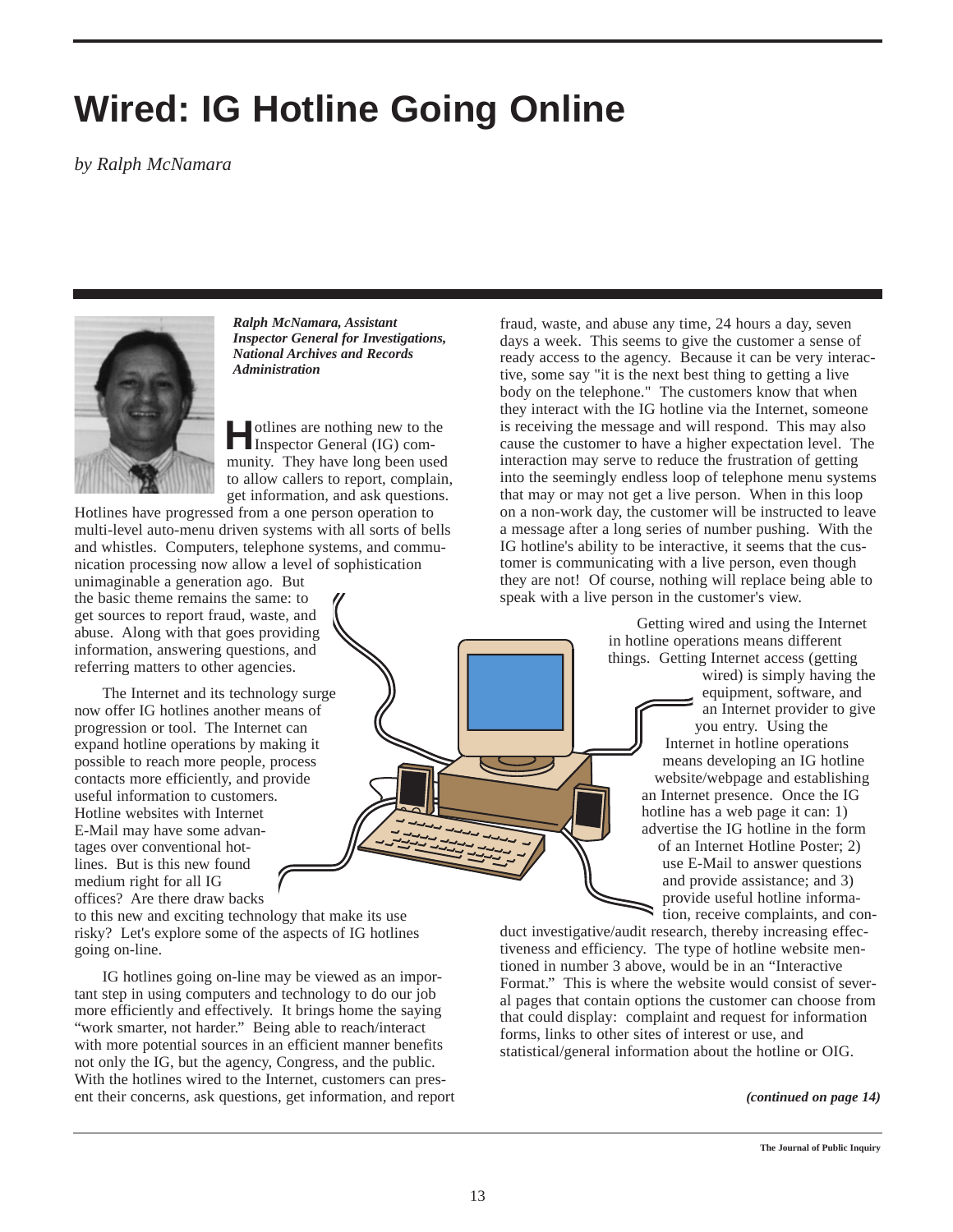#### *Wired (continued)*

The following is a sample listing of what I call the hotline poster, hotline poster w/E-Mail and hotline Interactive websites:

### **Hotline Poster**

| <b>DOT</b>   | http://www.dot.gov/oig/hotline.html                              |
|--------------|------------------------------------------------------------------|
| <b>SBA</b>   | http://www.sbaonline.sba.gov/IG/hotline.html                     |
| <b>LSC</b>   | http://www.oig.lsc.gov/lscpages/hotline.htm                      |
| <b>USAID</b> | http://www.sbaonline.sba.gov/ignet/internal/<br>aid/hotline.html |

### **Hotline Poster w/E-Mail**

| <b>HUD</b> | http://www.hud.gov/oig/oighot.html |
|------------|------------------------------------|
|            |                                    |

- Dept. of Ed http://www.vais.net/~edoig/semiann/hotline.htm
- DOC http://www.osec.doc.gov/oig/main/offices/oi/ hotline.htm
- EPA http://www.epa.gov/oigearth/hotline.htm
- DOE http://www.hr.doe.gov/ig/hotline.htm
- HHS http://www.os.dhhs.gov/progorg/oig/ hhshot.html
- CPB http://www.cpb.org/about/oig.html

#### **Hotline Interactive**

- NASA http://www.hq.nasa.gov/office/oig/hq/ hotline.html
- VA http://www.va.gov/oig/hotline/hotline.htm

Increasing effectiveness and efficiency is an important factor with any hotline. The private sector has already embraced the Internet as a tool of increasing effectiveness and efficiency. The following news report is one example:

**"Deseret News:** Online Commerce has a 4 percent higher profit margin September 12, 1997: According to a report by Forrester Research, companies doing business online are spending less time processing orders and more time delivering exactly what the customer wants. The Internet is two-thirds less expensive to process than a telephone transaction and this coupled with the fact that a computer taking orders 24 hours a day seven days a week costs less than employing human personnel, results in a 4 percent higher profit margin for online orders. Internet commerce is set to soar from a value of USD8 million at the moment to USD327 billion in five years time. The report predicts that this will happen as the Internet becomes ubiquitous and indispensible for conducting business to business commerce. 'Customers are in for a wild ride as suppliers, distributors and customers pile online,' according to a Forrester analyst."

With the growth of personal computers in the average household, it has become the "tool of choice" in everything from planning vacations, making reservations, to shopping. The Internet usage growth has been such that the industry now offers several types of "web television," making Internet use more user friendly. Many people who don't have a computer or who cannot operate a computer, now can "surf the Internet" using their television.

Mr. Richard C. Otto, Deputy Inspector General, Smithsonian Institution, comments that "Internet hotline availability enables individuals from around the country and the world (Smithsonian programs are national and international in scope) to provide information on fraud or waste in a timely, direct, convenient, and documentable manner. It obviates such basic problems of telephonic contract as cost, time difference, language barriers, and loss of detail."

Hotlines may not only use the Internet to conduct investigative/audit research but to post appropriate reports, briefing material, and other useful hotline material, thereby eliminating the need for a hotline operator to provide this material/service. Hotlines could receive allegations, refer matters for inquiry internally or externally, receive inquiry updates/final reports, and respond to the hotline customer all from a computer connected to the Internet. Think how much time, energy, and resources could be saved. In addition, all IG hotline files could be created, maintained and stored electronically. Hard copy hotline mail and documents could be scanned and added to the electronic files. If hard copy is needed the specific document of the entire file could be printed

Mr. James P. Grossman, Supervisor, Department of Health & Human Services Hotline, states that the advantages of using the Internet in hotline operations is the increased visibility/accessibility. He anticipates greater use by the next generation of medicare beneficiaries. Mr. Grossman said that the hotline web page has had 200 contacts since it began operation despite the fact that the page has not been advertised. In addition, Mr. Grossman suspects that the IG hotline website, when fully implemented (outreach programs and links to other organizations/ agencies) will require a review of hotline staffing.

The responce to a survey of PCIE/ECIE members revealed that more PCIE members than ECIE members use the Internet in conjunction with hotline operations.

Those that do use the Internet are very pleased with the operation and recognize the potential. Many of PCIE/ECIE members had concerns about using the Internet. The main reasons cited for their concern were:

- 1. Inadequate Security
- 2. Do Not Have an Internet Connection
- 3. Protection of the identity of Sources
- 4. Following-up on Complaints Received
- 5. Lack of Technical Knowledge to Set-up System

**The Journal of Public Inquiry**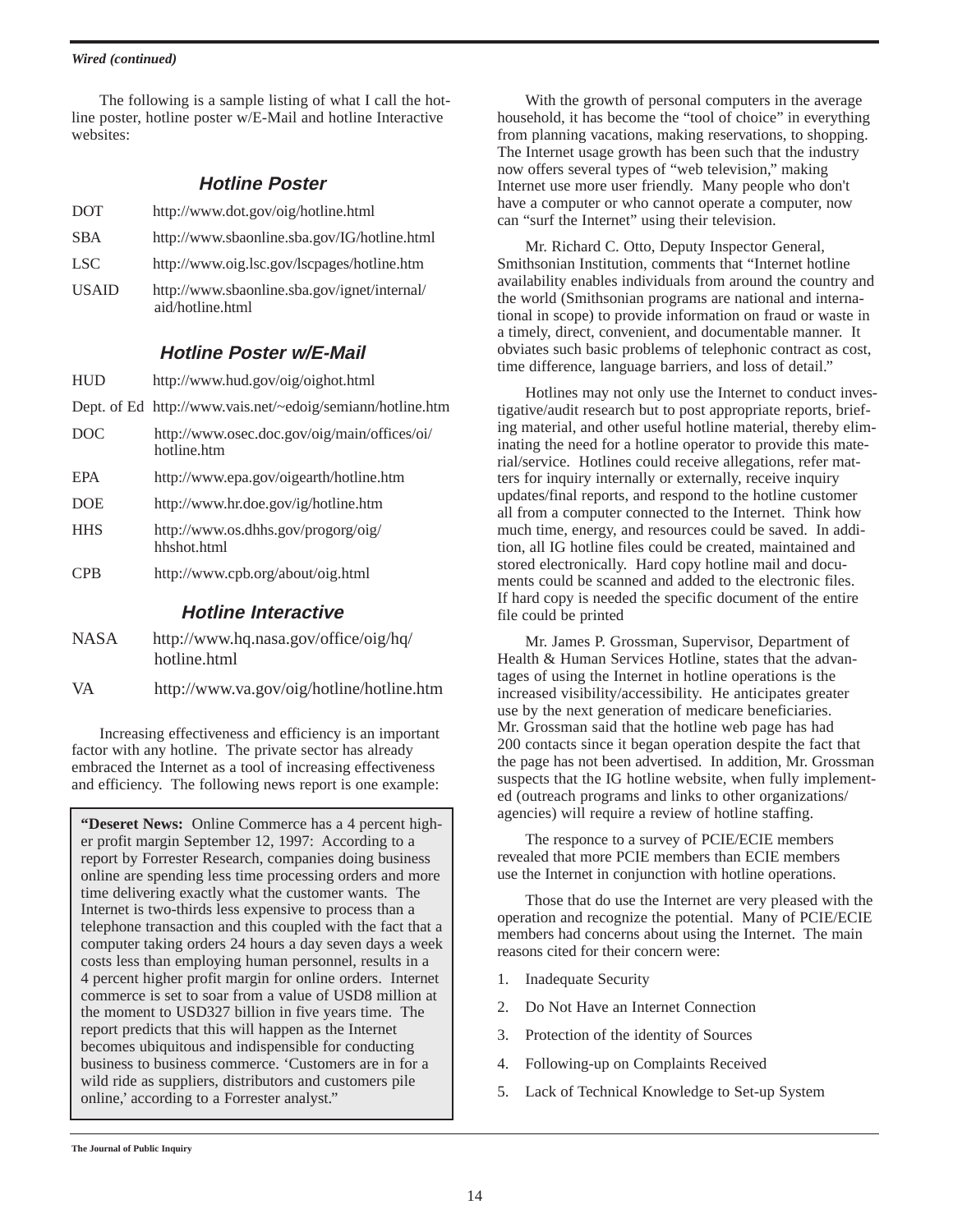|             | <b>Hotline Operations Survey</b> |                                            |  |
|-------------|----------------------------------|--------------------------------------------|--|
|             | Do Use Internet                  | Do Not Use Internet   Plan To Use Internet |  |
| <b>PCIE</b> |                                  |                                            |  |
| <b>ECIE</b> |                                  | 14                                         |  |
| Total       |                                  |                                            |  |

- 6. Not Sure a Small Agency Would Benefit from Internet Hotline
- 7. Insufficient Number of Calls to Warrant Use of Internet

In an attempt to address some of those concerns the following information is provided:

**1. Inadequate Security:** Security is a major concern, however, agency hotlines currently accept complaints via fax and telephone (both land-line and cellular). Each of these modes of transmission have their own degree of risk associated with interception just as the Internet does. If you are encouraging complainants to communicate by telephone or fax, there is little point in not allowing the use of the Internet or E-Mail. Most of the concern over security can be solved by using public key encryption (PKE). PKE is an easy and affordable method to utilize. Without going into technical detail, PKE allows the sender (of E-Mail) to lock (make unreadable) the message so that only the party(ies) (sender and receiver) with the key can unlock and read the message. This is much more complicated, but hopefully you get the idea. PKEs are available commercially over the Internet and some new Internet browsers (such as Netscape 4) have PKE built-in to the E-Mail program.

**2. Do Not Have an Internet Connection:** If you do not have an Internet connection, it would be a wise investment to "get wired." More and more the Internet is proving to be a useful and cost-effective method of conducting investigative, audit, and legal research. In some cases, private sector offices have been able to significantly cut research time just by using the Internet. Private industry is making the largest gains in Internet research productability.

**3. Protection of the Identity of Sources:** Anonymous remailers offer confidentiality to Internet sources. Remailers are third parties that voluntarily serve as intermediaries for people who wish to keep their identity private. To use a remailer, you format your E-Mail as specified, and mail it to the remailer. The remailer's computer assigns a unique pseudonym to the sender, then strips the sender's E-Mail address from the message and forwards it to the intended recipient. The recipient knows that the message came through the anonymous remailer, but has no way of knowing the original sender.

**4. Following up on Complaints Received:** Following up with complainants who use E-Mail and desire anonymity can be superior to using telephones. Internet/E-Mail complainants may use anonymous remailers. Some anonymous remailers support replies. The hotline operator can send a reply back to the anonymous remailer, using the unique pseudonym. The remailer's computer forwards the reply to the complainant, who retains confidentiality. (See #3)

**5. Lack of Technical Knowledge to Setup System:** A basic Internet connection is fairly easy to set-up and maintain. Equipment costs vary, but some Internet system equipment (modems, etc.) can cost as little as \$100. Of course if you have a complex computer security system in place, equipment costs will be more.

**6. Not Sure a Small Agency Would Benefit from an Internet Hotline:** The benefits of using an Internet hotline vary from agency to agency. Big agencies such as HHS, DoD, SSA, IRS, HUD, etc., are more likely to have a high number of hotline contacts. These agencies deal with large dollar/visibility programs. Agencies that do not deal with high dollar/visibility cases are likely to have a smaller number of contacts. In addition, agencies who do not appropriately advertise their Internet hotline services are also likely to have a smaller number of contacts. Small agencies fit into the same profile.

**7. Insufficient Number of Calls to Warrant Use of Internet:** A way of increasing the number of contacts to an agency hotline is to appropriately advertise, internally and externally, the use of the Internet as a way of contacting the OIG. We at NARA have used the Internet for some time, however, it was only after we advertised that the usage picked up. We advertised by displaying our Internet address on the agency's daily computer banner and added the information on the new method of contacting the hotline to all our OIG employee briefings. Before the advertising, we had zero contacts for the year. After the advertising, we had ten, which is a large number for an agency our size. Again, the number of contacts/calls depends on the agency's mission and the method of advertising. Another way is to publicize your site with the Internet search engines, such as YAHOO, LYCOS, INFOSEEK, HOT BOT, ALTAVISTA, WEBSEEK, AND THE LINKS.

In addition to the many positive aspects of establishing an IG hotline Internet presence, there are also the side affects or the dark side of getting wired.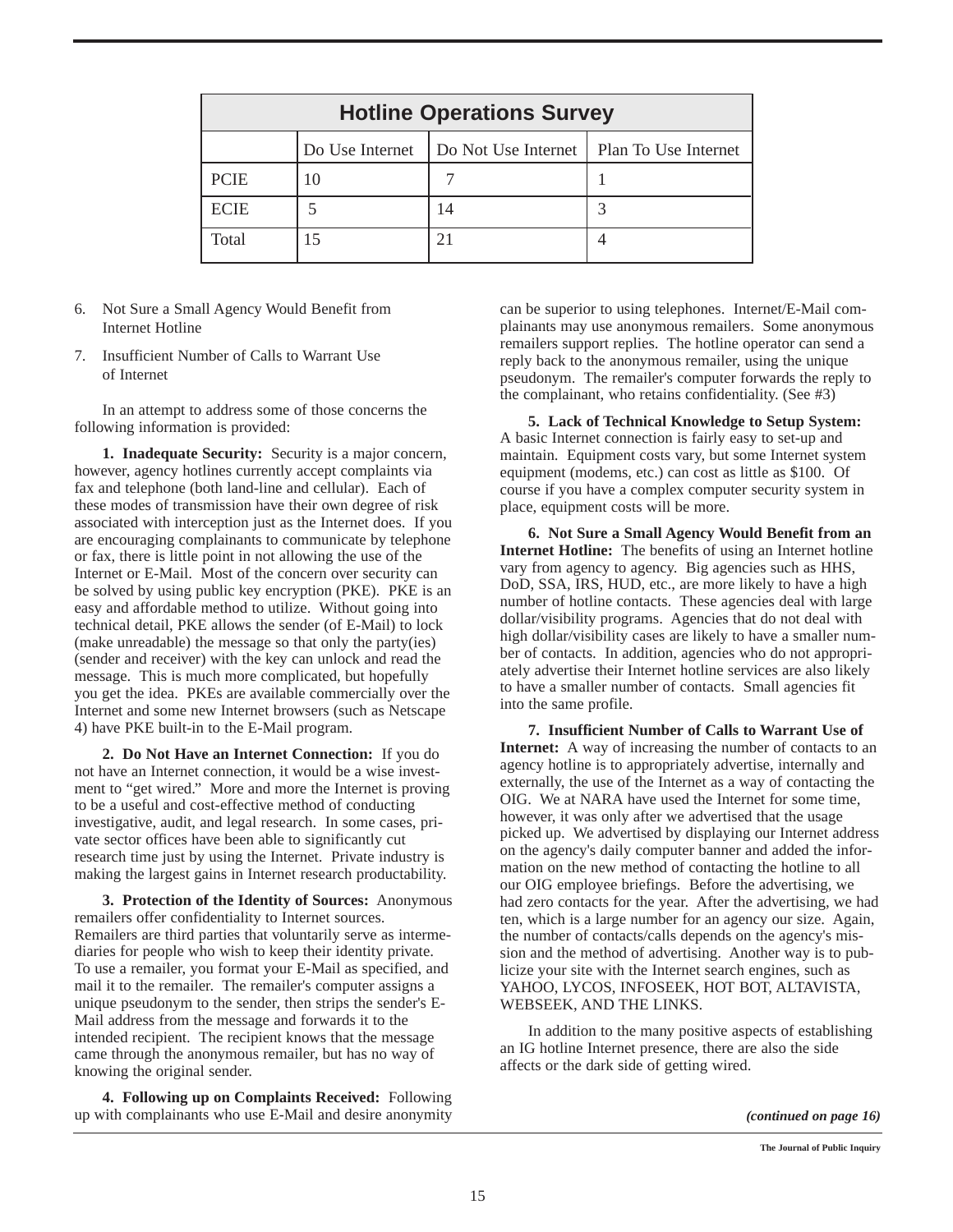#### *Wired (continued)*

Ms. Shirley H. Murphy, Hotline Manager, DVA, reports "in a recent situation, we opened a hotline case that should have been limited to the health care of a single veteran and communication with that veteran. However, due to the involvement of a well-meaning friend who initiated an E-Mail campaign to 'make the VA do the right thing,' we received and responded to more than 50 E-Mails. We are also beginning to receive routine communications from veterans, who appear to have placed us on their global distribution list."

Another potential problem for IG Internet hotlines is "spam." This is unsolicited E-Mail from many different sources, the largest amount of spam is generated by advertisers. Sorting out good E-Mails from junk (spam) is a chore.

Mr. Frederick J. Zirkel, Inspector General, FTC, sounds another note of caution: "as only 5% of traditional hotline calls/complaints now result in the opening of an investigation, we really should be careful before we go mining for new ways to gather information that might be even less likely to result in action but will require resources to review and follow up."

In summary we have taken a quick look at the good and dark sides of using the Internet for hotline operations. Even though we all share a common mission we are all different and we must not take the "one shoe fits all" attitude. The important thing to remember is that the use of the Internet in hotline operations is not the total answer, it may be one way of improving operations and catching up with the computer age. The private sector is utilizing the Internet in everything from movie promotions to selling cars and it is paying off. The challenge is to make modern technology work to your advantage. All OIG hotlines have computers, therefore, getting "wired" to the Internet is a short step away. In some cases the agency has the connection, all that is needed is a tie into the OIG.

Deciding on whether or not to add an Internet website to your hotline requires that you know what the Internet can and cannot do, the pluses and the minuses, and what you want your hotline to do for you, your agency, and your customers. Even with the dark side, the Internet can be a very useful and productive tool which can enhance your hotline operations. So, if the decision is right for your agency, get wired!❏

ZDNet Ancho~esk: US Government has embraced the internet Sept. 12, 1997: According to a report by the General Accounting Office, there are over 4300 sites on the WWW maintained by US government offices at the moment. The US government spent a total of USD350 million between 1994 and 1998 on putting up websites and maintaining existing ones. Sites maintained by NASA are the most popular proving that space and the final frontier are of high interest. According to Bruce Maxwell, author of "How to Access The Federal Government on the Internet 1998," "some of the sites are very popular and get an enormous amount of traffic. Others are incredibly obscure."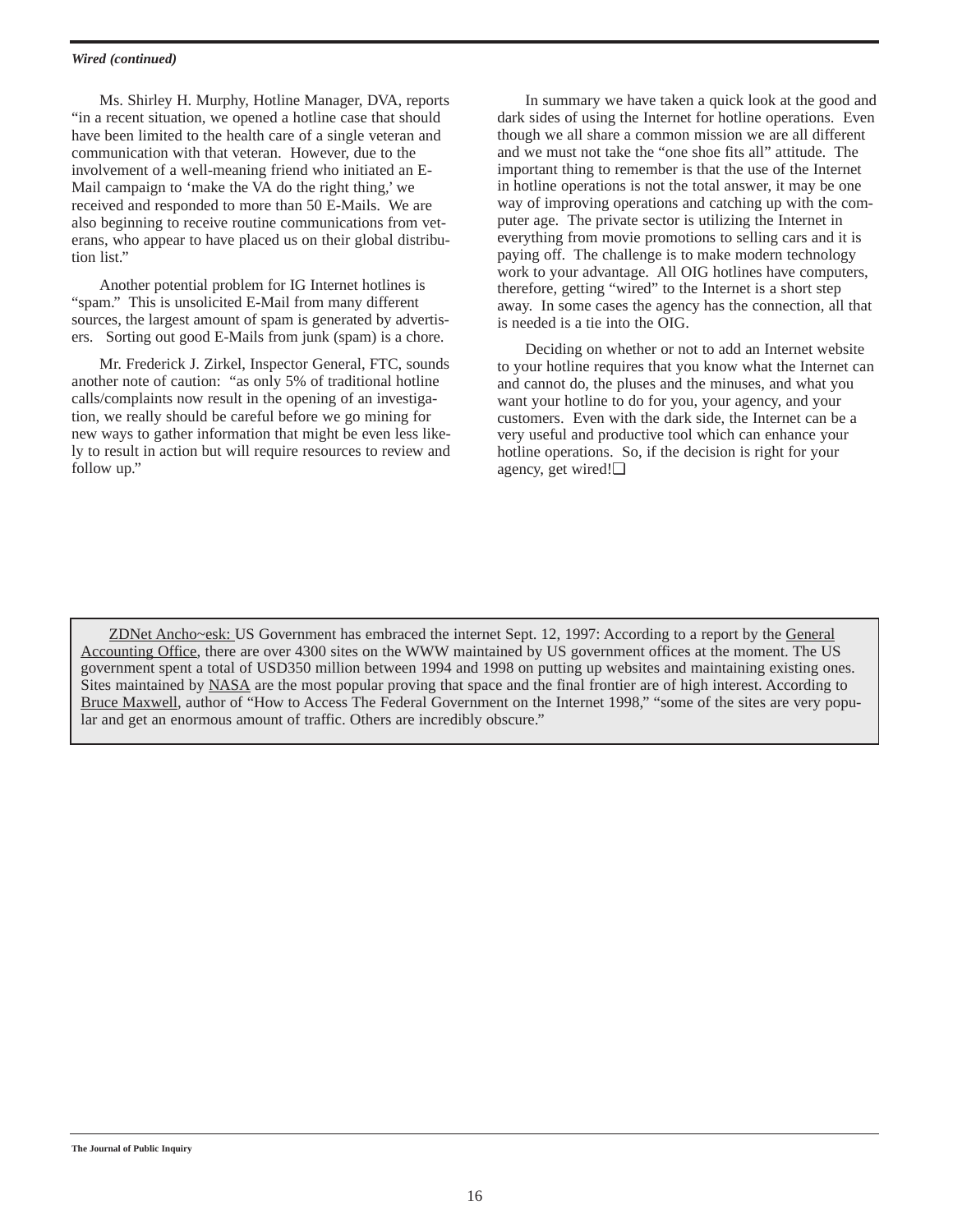### **Introduction**

Contracting out Office of the Inspector General (OIG) services can make sense and save cents if you know the system and avoid the pitfalls. This article will help you decide whether or not to contract for a particular service, choose a contractor, and make sure you get what you pay for.

## **Decide Whether to Contract a Service**

The first step in deciding whether or not to contract out a particular OIG service is to determine if it is on the list of government contracting prohibitions, or "inherently Governmental functions" that should only be performed by the Government. While you can contract out the performance of work to carry out government programs, you cannot contract out the policy making and management of the programs. The President's Council on Integrity and Efficiency (PCIE) guidance entitled, "PCIE Guidance on the IGs Use of Contractors", dated May 15, 1992, provides direction in accordance with the Office of Federal Procurement Policy directive concerning those functions which may not be contracted out.

The PCIE guidance provides an illustrative list of inherently governmental Inspector General (IG) functions that must be performed by OIG employees. These functions include policy and decision making, such as developing IG policy, providing guidance on IG budget formulation and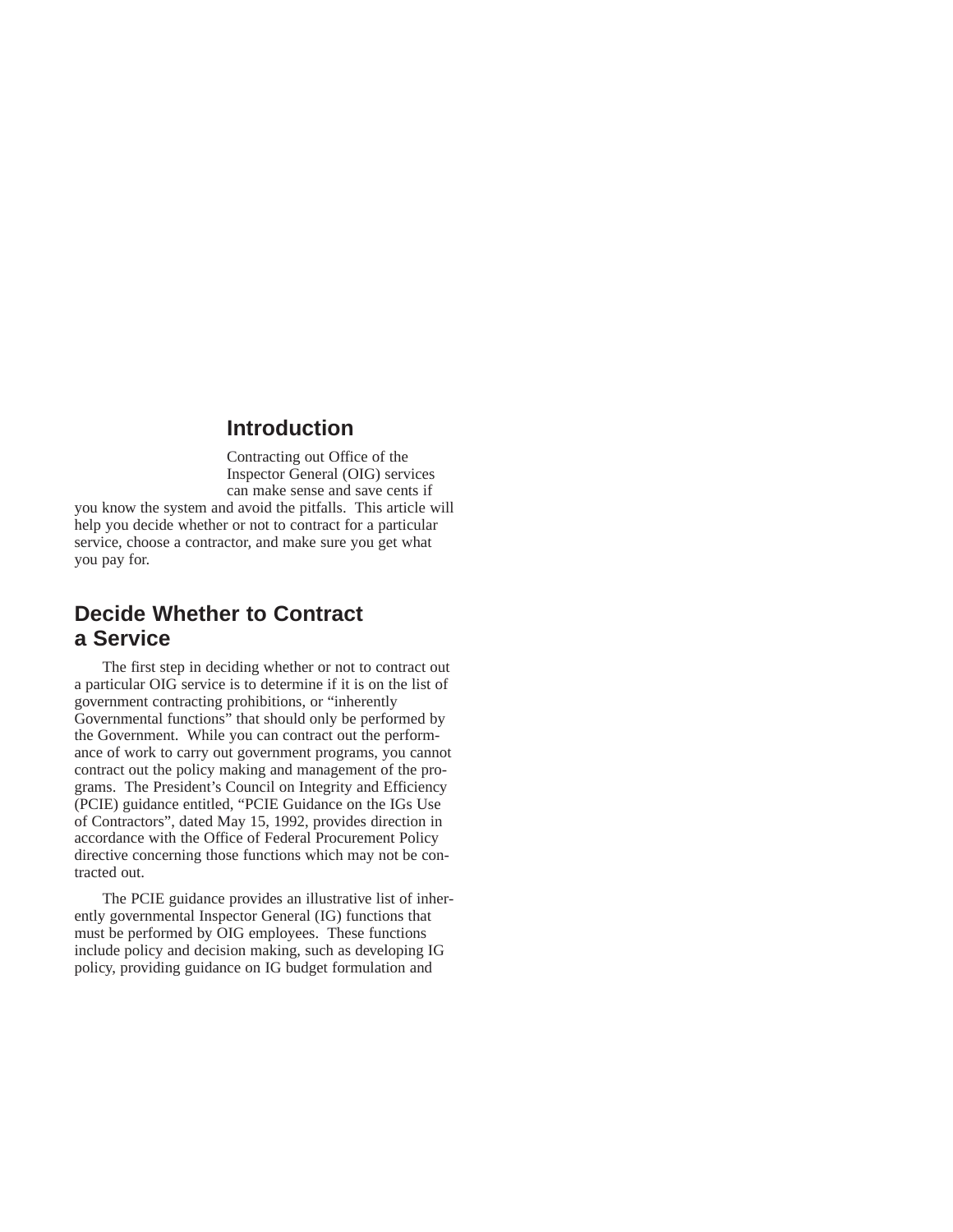#### *Procurement Primer (continued)*

should not be overly rigid, which may result in the necessity for amendments, nor include unnecessary specifications, which will narrow the field of potential offerors and increase government cost. The SOW should also include a description of anything to be provided by the Government, such as office space, equipment, access to agency staff, use of agency e-mail and other network applications, extent of agency support, and a schedule for provision of specific documents and records. The OIG must also prepare a government estimate of the costs.

## **Choose a Contractor**

Next the OIG must choose a contractor to perform the work. The OIG should first explore the possibility of using an existing Government contract within the OIG, in its agency, or in another OIG or agency. The OIG can save time and money if the procurement requirements fall within the scope of an existing contract. There are now several Government contracts available for use by OIGs that cover an array of potential services and that may meet the particular procurement requirements. Agencies that have contracts currently available for use by OIGs include the Department of Labor, the General Services Administration, and the General Accounting Office.

If the OIG determines that no existing contract will meet its needs, the next step is to write the Request for Proposal (RFP). The RFP should clearly set forth all terms, conditions, scope and evaluation criteria to provide bidders a common basis to prepare proposals. The RFP should specify the evaluation criteria for the technical proposal, including the weight or relative importance assigned to each evaluation factor. The RFP should ask offerors to submit their cost proposal separate from their technical proposal and should specify the relative weight of each.

To ensure independence and avoid conflicts-of-interest, the RFP should ask offerors to disclose all contracts ongoing and completed within the last 2 years for the specific program or office to be audited. The RFP should also contain a requirement that the successful offeror sign a "Declaration of Independence and Conflict-of-Interest Statement" which identifies the requirements with respect to conflicts of interest and specifies the penalties for noncompliance with these requirements. The "PCIE Guidance on the IGs Use of Contractors" provides an example of such a declaration. OIG determinations concerning conflict of interest status should be in writing and approved at the appropriate level.

The RFP must also specify the type of contract that will be awarded. If the OIG is able to clearly define its requirements in detail, a fixed-price contract should be used because it places most of the risk on the contractor and, therefore, requires the least amount of OIG monitoring. In a fixed-price contract, the contractor agrees to deliver all supplies or services at the times specified for an agreed upon price that cannot be changed unless the contract is modified. When the OIG is unable to clearly specify its requirements, it should award a labor hour contract under

which it agrees to pay the contractor fixed rates for actual hours worked, plus overhead, general and administrative expenses and profit up to a specified ceiling amount. Obviously, a labor hour contract must be monitored far more closely than a fixed-price contract.

It is usually best to award an indefinite delivery and indefinite-quantity (IDIQ) contract, which allows the OIG to issue specific task orders for the performance of various segments of work. Task orders give the OIGs the flexibility to reassess their needs and the contractor's performance, especially when the contract is awarded for a number of years. IDIQ contracts are also advantageous when more than one offeror is selected because task orders are completed among the successful offerors.

For other than small purchases, full and open competition of potential contractors is generally required prior to award. To promote competition, the solicitation must be publicized, which should be done well before the RFP is issued. However, under emergency conditions, or if a particular vendor has unique qualifications, OIGs may be able to award sole source contracts without obtaining competition. IGs must be especially careful to fully justify the use of sole source contracts and must maintain written justifications. Another exception to full and open competition is the use of socioeconomic programs under which all or part of a procurement is set-aside for small businesses or reserved for the 8(a) program in which contracts are awarded through the Small Business Administration to eligible minority firms.

The primary method of Federal procurement for professional services is negotiation, and this method should normally be used by OIGs. A negotiated procurement allows the OIGs to conduct discussions with offerors regarding their proposals and provides an opportunity for offerors to revise their initial offer and submit a best and final offer (BAFO).

Technical proposals should be evaluated by each member of the selection panel. After that, the panel may meet and discuss their evaluations, and members may make changes to scores based on the discussions. Proposals are then given a composite score and ranked. Often, the ranking contains a natural cut-off point between those offerors that are in the competitive range and those which fall noticeably below the cluster of competitive offerors. Those offerors that fall below the cut-off point may be eliminated from further consideration. The cost proposals are then reviewed, and offerors are ranked on the basis of both technical and cost factors. At this point, discussions with offerors in the competitive range are held. OIGs may not discuss other offerors' proposals, but may freely discuss the offeror's technical weaknesses and any cost concerns. In this way the offerors are alerted to the areas which they need to strengthen in their BAFOs. If this process is done well, it reduces the differences among the offerors in the competitive range and allows the OIG to award the contract to the offeror with the lowest costs. Recall, that it is important not to include unnecessary specifications in the SOW because the OIG will have to give higher scores to offerors meeting the unnecessary specifications, and will then be prevented

**The Journal of Public Inquiry**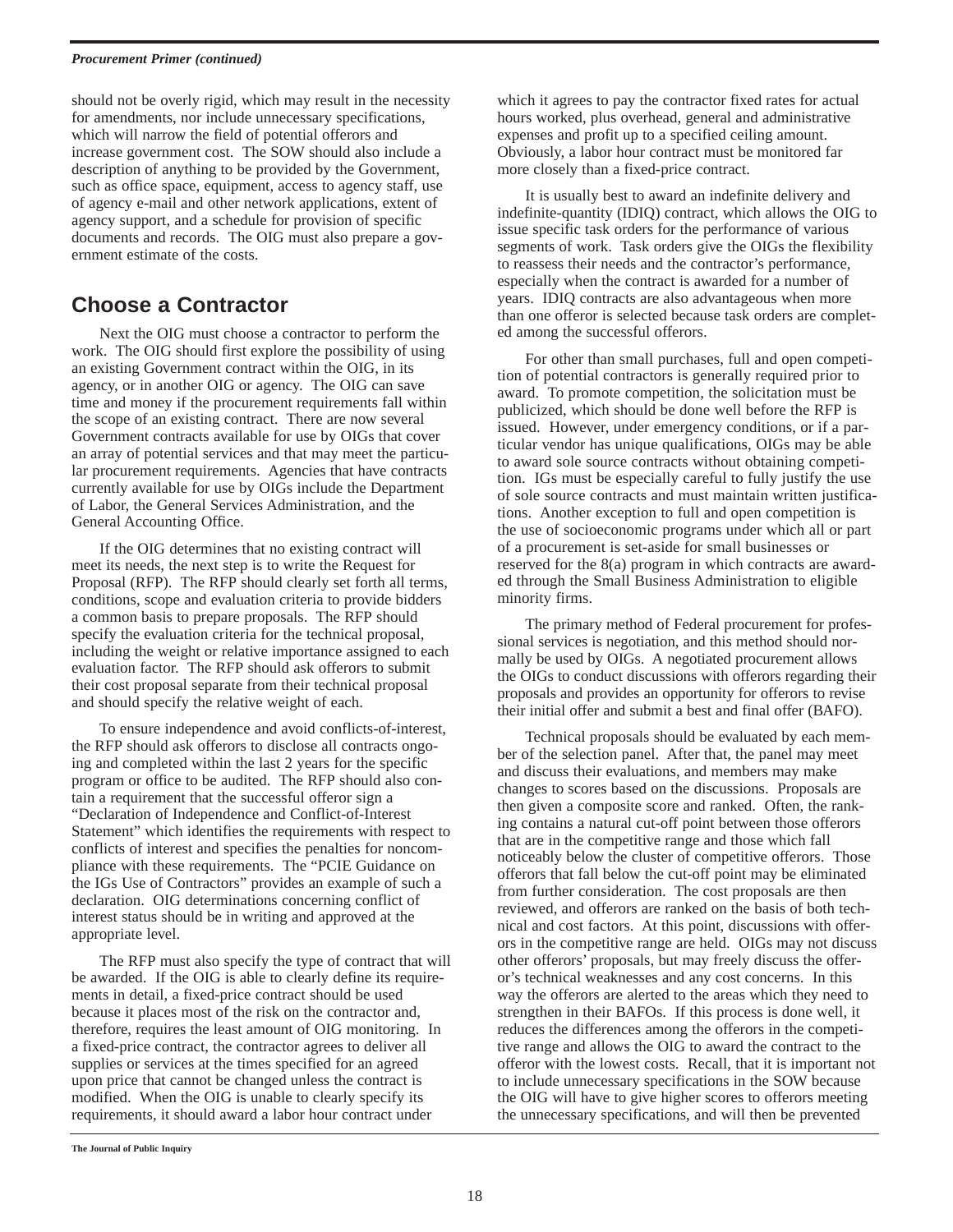from reducing the differences among offerors and achieving the lowest costs.

## **Make Sure You Get What You Pay For**

Once the contract is awarded, the OIG must monitor contractor performance and accept or reject contract deliverables. Contractor performance must be monitored on an ongoing basis to ensure that both the type and quality of services specified in the contract are performed. Monitoring should include reviewing periodic progress reports or requesting periodic briefings, by contractors, in accordance with the contract.

The changes clause in Federal contracts allows the government to change the contract to meet its needs without the consent of the contractor. However, the downside is that Government representatives may unintentionally cause a constructive change by directing the contractor to go beyond the scope of work or demanding products that are beyond contract requirements, or a contractor may interpret the direction as a change order for additional work at additional cost. Consequently, the OIG must be vigilant in avoiding any directions that are beyond the scope of the contract.

The OIG must accept or reject contract deliverables on a timely basis because after a period of time silence is construed as acceptance. Also, invoice approval, which is acceptance of services provided, or documentation of

deficiencies in the services, must be prompt. The OIG should ensure that deliverables meet contract requirements. It is not unusual to ask for changes in products, but the OIG should not be overly stringent in rejecting products that meet contract requirements or the OIG will be at risk of a constructive change order that could cost more money. In other words, make sure you get what you pay for, no more and no less.

For most OIG contracts, ensuring adherence to contract specifications is fairly straight forward. However, in those instances in which the contract calls for providing services to customers, for example, OIG staff receiving computer services or citizens calling a hotline, the OIG should take additional steps to monitor performance. This additional monitoring should include reviewing and measuring the delivery of service, customer satisfaction, and achievement of program objectives in accordance with the contract.

## **Conclusion**

For other than inherently governmental functions, OIGs should carefully consider the benefits of contracting out services. For some services, contracting out saves money and frees OIG employees for other priority work. When contracting out, OIGs should take steps to hire the best contractor for the least cost and to make sure services received meet contract requirements.❏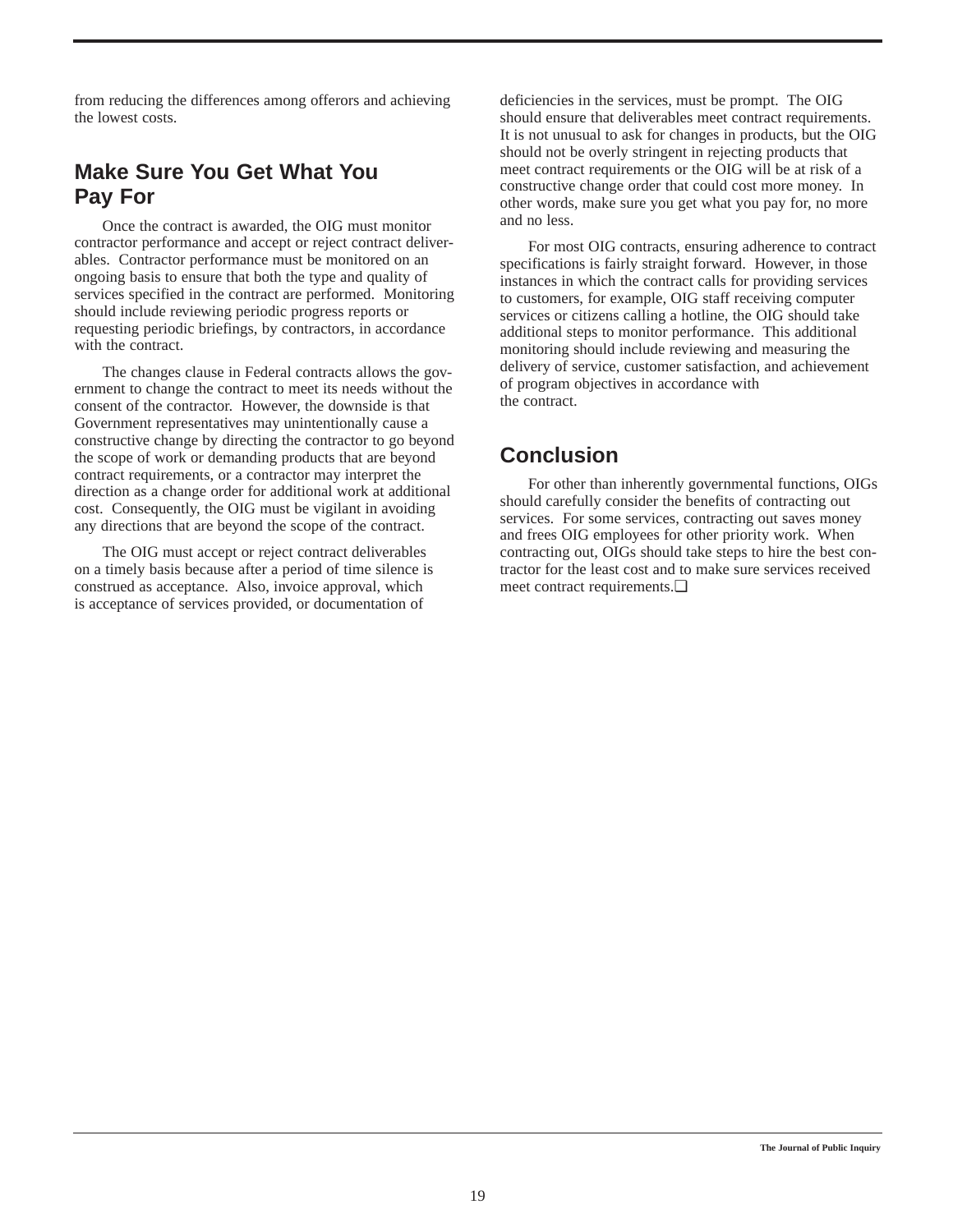## **The Inspector General Act: The Meaning of "General Supervision"**

**Does the IG Act Authorize an Agency Head to Control an Inspector General's Response to Media Inquiries"**

*by James R. Naughton*

*Mr. Naughton is an Attorney and Certified Public Accountant with extensive experience relating to Federal legislation, programs and operations, including work as a consultant for numerous Federal departments and agencies. Mr. Naughton was Counsel, Intergovernmental Relations and Human Resources Subcommittee, U.S. House of Representatives from 1955 to 1983. In this capacity, he personally drafted much of the legislation (Inspector General Act) that established statutory Offices of Inspector General (OIGs) in Federal departments and agencies. In addition to his role in the establishment of IG offices, Mr. Naughton directed several investigative reviews and reviews of government-related programs and activities.*



*James R. Naughton*

**A**lthough a major purpose of the Inspector General Act of 1978 was to create independent units within Federal departments and agencies, the Act also provides that

Inspectors General shall be "under the general supervision" of agency heads. The meaning of this phrase-and whether or not it authorizes an agency head to control an Inspector General's communications with the media-was at the center of a highly unusual series of events at the Department of Housing and Urban Development (HUD) during the summer of 1997.

## **Events at HUD**

On June 17, 1997, the HUD Deputy Secretary ordered the HUD Inspector General (IG) not to issue press releases or respond to media inquiries without permission of the HUD Office of Public Affairs. The order was presented in a June 16 memorandum to the IG; a second June 16 memorandum from HUD's Office of General Counsel (OGC) claimed that the order was authorized by the "general supervision" language of the Inspector General Act.

In his memorandum, the Deputy Secretary referred to "...the aggressive stance taken by Secretary Cuomo in exposing and eliminating waste, fraud and abuse, and restoring the public's trust in the Department and its programs," and emphasized that it was "especially important" that the Department and the Office of Inspector General (OIG) craft "a consistent public message on these subjects."

The HUD Inspector General refused to comply with the Deputy Secretary's order. In doing so, she called attention to the OIG's statutory obligation for independent and objective reporting, stating that "...it is inconceivable that the OIG and HUD will always have the same view on matters of fraud, waste, and abuse; and it is equally inconceivable that the OIG would hide its independent views from the public in order to promote a consistent HUD message."

On July 1, 1997, HUD asked the President's Council on Integrity and Efficiency (PCIE) to investigate the IG's refusal, alleging that it was "a violation of the Inspector General Act of 1978 by the Inspector General."

It is interesting to note that the July 1 complaint was not signed by the Secretary or the Deputy Secretary nor was it signed by HUD's Acting General Counsel, who had participated in the June 17 meeting with the Inspector General. Instead, it was signed by a career employee who ranks no higher than third in the HUD Office of General Counsel.

The attempt by HUD officials to restrict OIG contacts with the media was abandoned before the end of summer. On September 12, the Deputy Secretary signed a memorandum which stated that the complaint to the PCIE would be withdrawn and acknowledged that:

"The Office of Inspector General (OIG) will communicate directly with the media concerning any and all matters relating to the responsibilities and functions of the OIG under the Inspector General Act..."

## **The Inspector General Act**

HUD officials backed away from their attempt to control public release of information by the OIG. However,

*<sup>(</sup>continued on page 22)*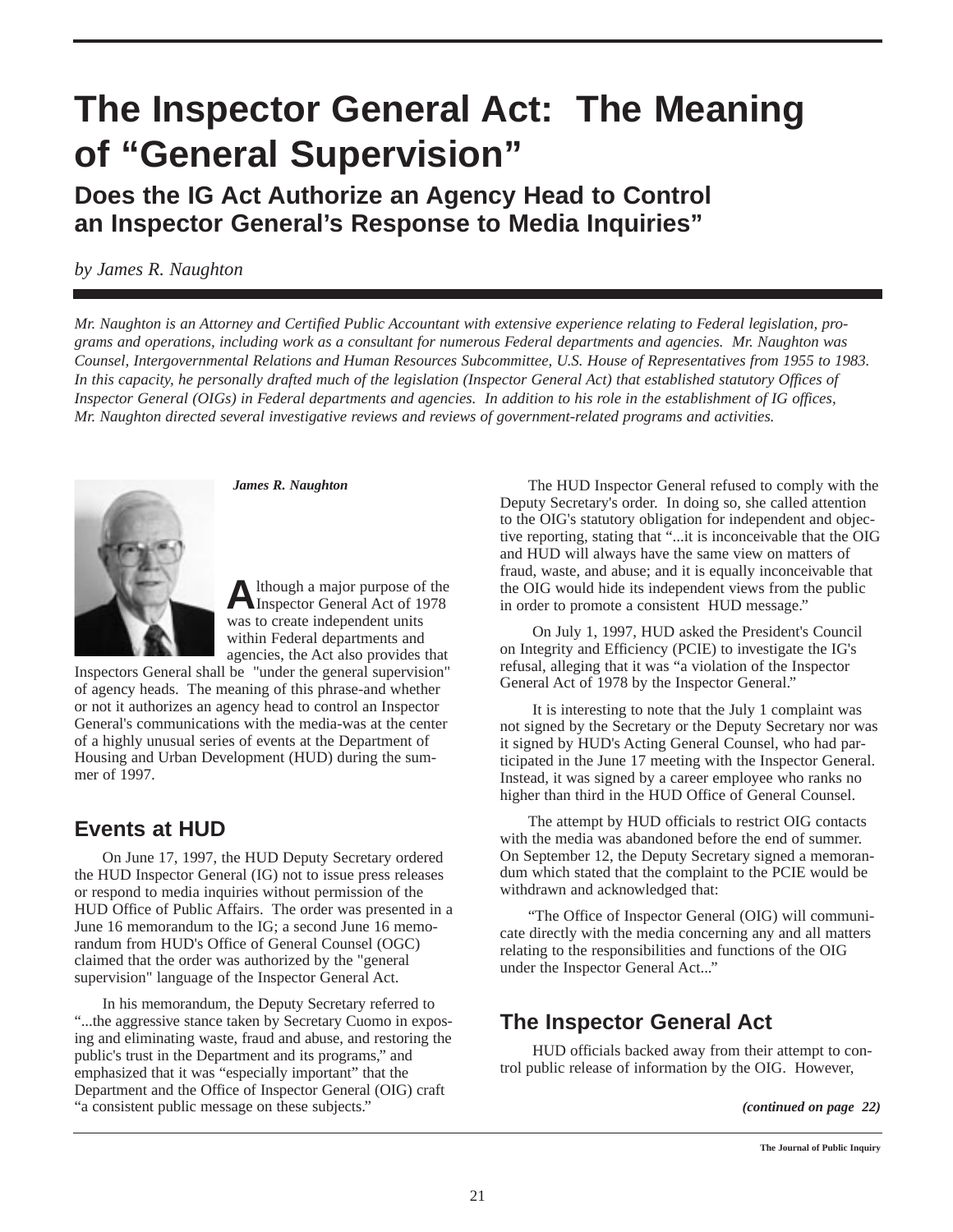#### *The Inspector General Act (continued)*

since they contended that their aborted actions were authorized under the "general supervision" language of the IG Act, the nature and validity of their claim of authority should be examined.

A brief review of the legislative history of the Inspector General Act of 1978 is a logical starting point.

Rep. L. H. Fountain became the chief sponsor of legislation to create statutory Inspectors General after the work of his House Government Operations subcommittee disclosed fundamental weaknesses in Federal audit and investigative activities.

The subcommittee found there were as many as 116 separate audit and investigative units in a single department or agency, with no central direction or coordination. Such units not only lacked independent authority, but typically reported to and were under the direct supervision of officials responsible for managing the programs being audited or investigated.

Because they lacked independence, auditors and investigators were vulnerable to control by or interference from agency officials. In some instances, investigations could not be opened without specific permission from the agency head; in others, investigators were not allowed to refer criminal cases to the Department of Justice or had been ordered to terminate ongoing inquiries.

There was little assurance that agency heads or Congress would be alerted to significant problems and deficiencies. Auditors and investigators who worked for program managers had to be concerned that objective reports disclosing mismanagement or incompetence might antagonize their supervisors and endanger their own career prospects without ever reaching agency heads or Congress.

Drastic changes were sorely needed. To bring them about, the IG Act created independent units in 12 departments and agencies, to be headed by presidentially-appointed Inspectors General. Existing audit and investigative units were transferred to the newly established OIGs, which were given broad responsibility for audits and investigations and for other activities designed to promote economy and efficiency and to prevent and detect fraud and abuse relating to agency programs and operations.

The Act included a number of specific provisions designed to ensure that Inspectors General were independent and would have adequate authority to carry out their responsibilities.

#### **The Journal of Public Inquiry**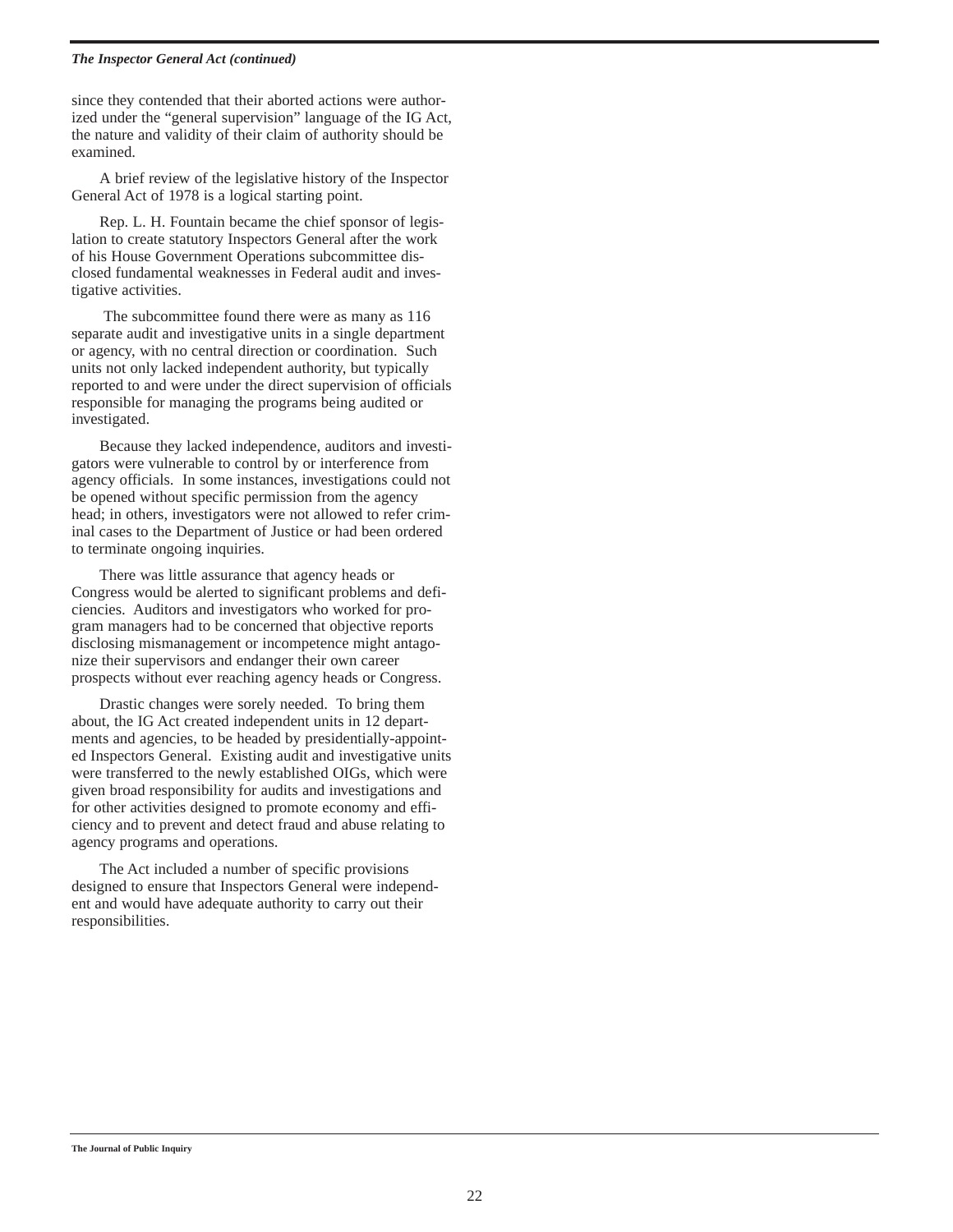## **Public Disclosure of Information**

OGC argues that, because Semiannual Reports to Congress are transmitted through the agency head, the IG Act "reserves to the agency head the responsibility to inform the public of Inspector General findings." This contention is not only baseless, but is clearly contrary to the intent of the Act. Semiannual IG reports to Congress are transmitted through agency heads to give them an opportunity to comment on the reports. Agency heads may not change or withhold the Semiannual Report; instead, they are required to transmit the report to Congress with an accompanying report of their own and to make both reports available to the public.

IGs have full authority to make Semiannual and other Reports directly available to the public; in fact, the Freedom of Information Act requires OIGs (and other Federal entities) to provide requested reports and information to the media and the public unless there is a specific statutory exemption permitting non-disclosure.

## **The "General Supervision" Clause**

The "general supervision" clause provides for the IG to "report to" the agency head. However, such reporting is clearly not for the purpose of receiving orders or assignments; under the IG Act, the Inspector General has sole authority to determine which audits or investigations are necessary or desirable.

Other provisions of the Act make it clear that the reporting requirement is intended to ensure that agency heads receive needed information about serious problems, abuses and deficiencies; before 1978, such information had often been directed only to program managers or not provided at all. To provide further assurance that such information reaches agency heads, the Act also includes statutory authority for an IG to have "direct and prompt access" to the agency head when necessary.

Although Inspectors General are clearly not subordinate employees, use of the term "general supervision" in the IG Act might seem to give the agency head at least some degree of authority over the IG. Other provisions of the Act make it clear, however, that the clause does not authorize agency heads to order Inspectors General to do-or not do-anything that might interfere with the performance of their duties.

Congress took extraordinary precautions to ensure the independence of IGs. If it had intended to authorize agency heads to control any activities of Inspectors General, Congress could and would have done so in clear and unequivocal language.

In fact, Congress did use such language in the 1988 amendments to the Act when it authorized heads of the State, Justice, Treasury and Defense departments-but not HUD-to exercise "authority, direction and control" over their Inspectors General in very limited circumstances involving national security or sensitive criminal investigations. If such authority is invoked, the reasons for doing so must be reported to Congress.

While Inspectors General are not subject to control by agency heads, they obviously must comply with the IG Act and other applicable laws and court orders.

Although agency heads may not control an Inspector General's actions, they may review and criticize an Inspector General's performance, ask for an investigation of an IG's activities or even request the President to remove the Inspector General. It should be noted, of course, that they could take such unilateral actions even if there were no "general supervision" clause.

## **Importance of Cooperation**

Even though the "general supervision" clause does not give the agency head any meaningful authority, there was an important reason for Congress to include it in the IG Act.

The Inspector General Act provided IGs with both independence and independent authority so that they could, if necessary, carry out their responsibilities with little or no support from agency heads. However, it was obvious to sponsors of the legislation that a cooperative working relationship between an Inspector General and the agency head would be more effective in combating fraud, waste and abuse than an adversarial situation. Consequently, the "general supervision" clause was included to promote such cooperation by emphasizing that the OIG-though independentwas still part of the agency.

In its report on the l978 IG Act (Senate Report 95-1071), the Senate Committee on Government Operations stressed that Inspectors General, while maintaining their independence, should work cooperatively with agency heads. To illustrate the kind of relationship it intended, the committee said that "if the agency head asked the Inspector General to perform an audit or investigation or to look at certain areas of agency operations during a certain year, the Inspector General should do so, assuming staff resources were adequate."

The committee emphasized that the IG's authority to initiate whatever audits and investigations he deems necessary or appropriate "cannot be compromised"; it further stated that an IG who believed that an agency head was inundating him with requests in some areas in order to divert him from looking at others should share his concern with Congress.

In carrying out their duties, IGs are required to report on problems and deficiencies relating to programs and

*(continued on page 24 )*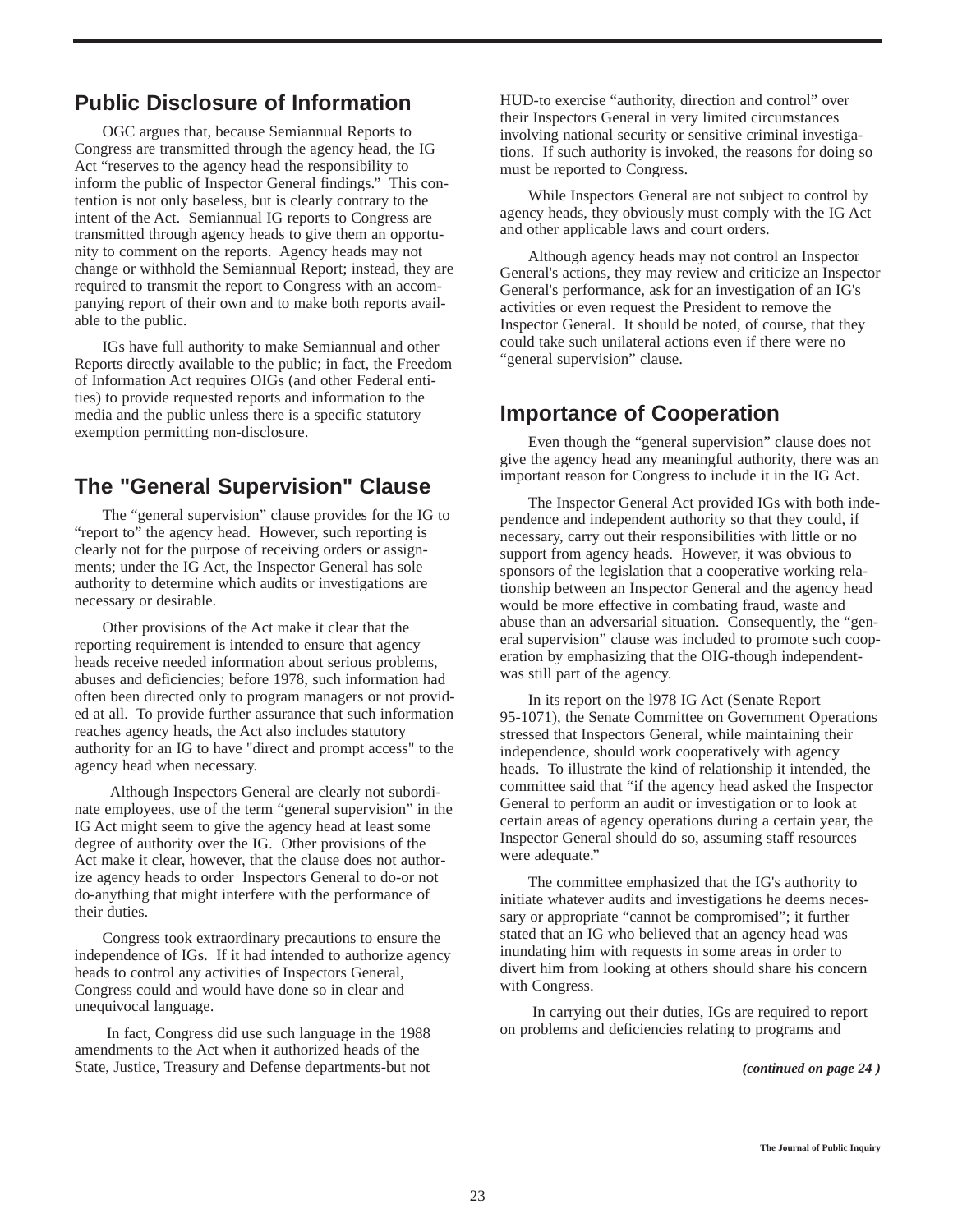#### *The Inspector General Act (continued)*

activities for which their agency head has overall responsibility. Despite the built-in potential for conflict, many Inspectors General have had- and continue to have-excellent working relationships with agency heads. In other cases, obviously, the relationship has been less harmonious.

In September 1997, when HUD abandoned its attempt to restrict OIG contacts with the media, the Deputy Secretary acknowledged that "cooperation between the Office of Inspector General and the Department as a whole is critical to the Department's enforcement efforts, and of paramount importance in serving the interests of the American taxpayer."

Congress could hardly have foreseen that the "general supervision" clause would be taken out of context and misused as it was at HUD. If it had anticipated such an unlikely possibility, Congress might well have imposed a mandatory requirement that agency heads read the entire IG Act.❏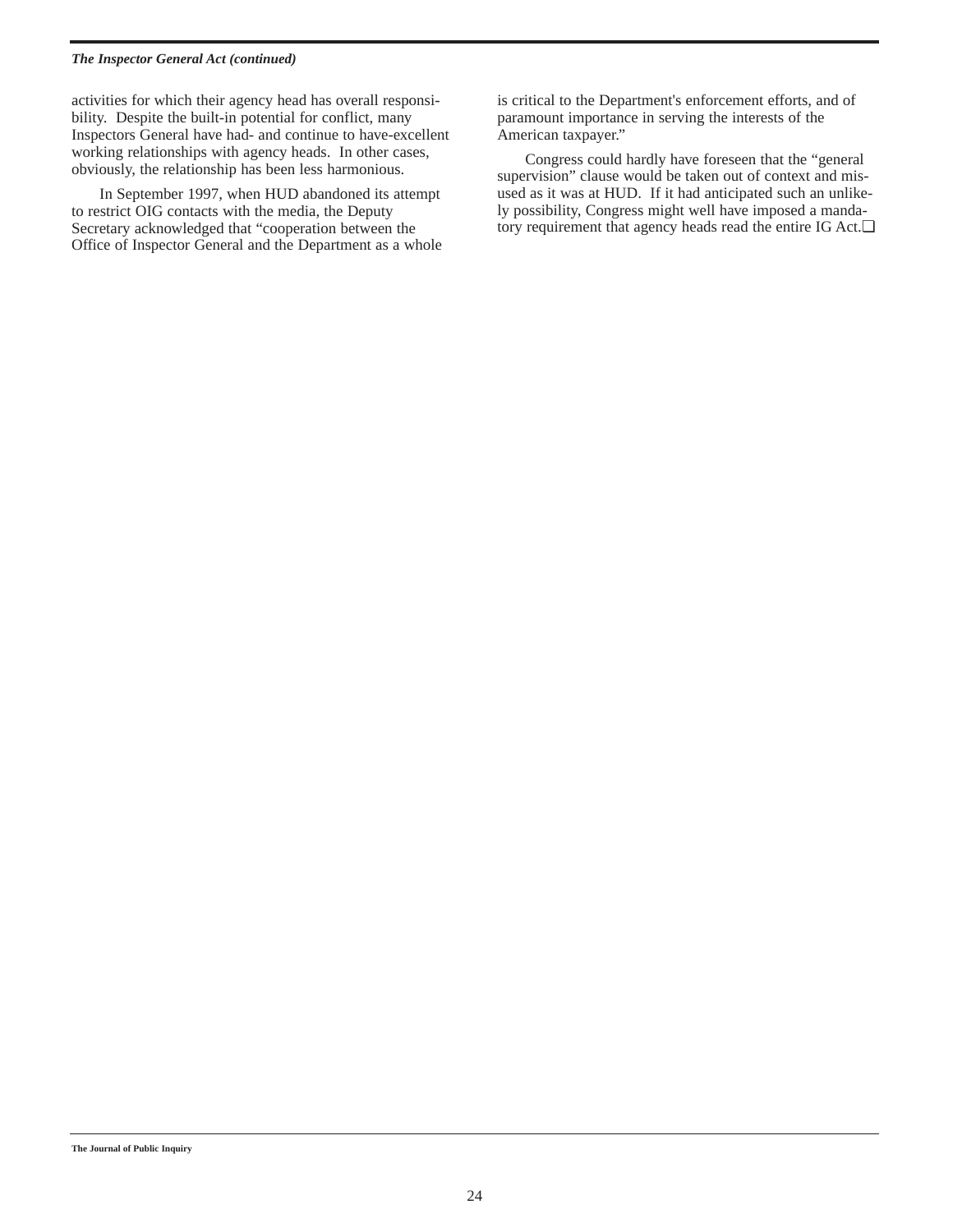## **Looming Budget Difficulties: Time for a Change In Direction?**

*by Thomas R. Bloom and James E. Hyler*



*Thomas R. Bloom, Inspector General, US Department of Education*



*James E. Hyler, Management Analyst, Office of the Inspector General, US Department of Education*

**P**erhaps one of the greatest challenges that Inspectors General (IGs) will face in the next few years will be obtaining the financial resources we need to perform our duties. While functioning in an era of fiscal constraint is nothing new, the recent passage of the Balanced Budget Act and the continued growth of entitlements seem destined to make it more difficult for everyone in Government to obtain resources. Further, any reduction in the strong economic growth and rising level of tax revenues we have recently enjoyed would only increase this difficulty. Consequently, the process by which we receive our funding—including the entity to which we submit our budget request—becomes ever more critical.

## **Current IG Budget Processes**

Currently IGs submit their budget request to their agencies, which, after negotiation, either accept or adjust the request, and then submit it to the Office of Management and Budget (OMB) as a separate line item (a practice that began in the 1980s). The IG budget request, however, remains part of the overall agency budget request that must fit under the

OMB "mark." OMB can accept or change both figures; again, usually after some negotiation. And while Congress can, in the end, appropriate more or less than was initially requested, this process has caused many to argue that IGs cannot truly be independent if our agencies exert some influence over the size of our budgets. Additionally, inasmuch as our budgets are part of an overall amount limited to the size of the OMB mark, at least some competition for resources between the other agency components and the IG is inherently present.

Despite this inherent competition for resources, the budget process has historically served most IGs well, particularly during the 1980s. And although the fiscal austerity of the 1990s has certainly made it more difficult for everyone to obtain resources, it has been our understanding that the current process has continued to serve most IGs relatively well, and here we stress relative to the agencies' ability to achieve their overall budget requests.

In an effort to determine the validity of this supposition, we informally surveyed IG budget personnel at 10 of the 27 PCIE member agencies. We asked how well the budget process had worked in the recent past, if resources being received were sufficient to accomplish their missions, and if additional Chief Financial Officers Act (CFO) and Government Management and Reform Act (GMRA) audit responsibilities—to audit their agency's financial statements—were hampering them in this regard. We also asked if these additional audit responsibilities had created any conflict-of-interest between the IG and the CFO, real or otherwise, as many agency budget offices are directly answerable to the CFO who is responsible for the preparation of agency financial statements. Consequently, the CFO is the auditee for the CFO and GMRA audits. This is not an issue at the Department of Education, as our Budget Service is not in the CFO's chain-of-command, but it struck us that the potential for conflict is inherently present.

Practically everyone we interviewed reported enjoying favorable working relationships with both their agency's budget officers and OMB officials. Only one interviewee described the working relationship as something other than

*(continued on page 26)*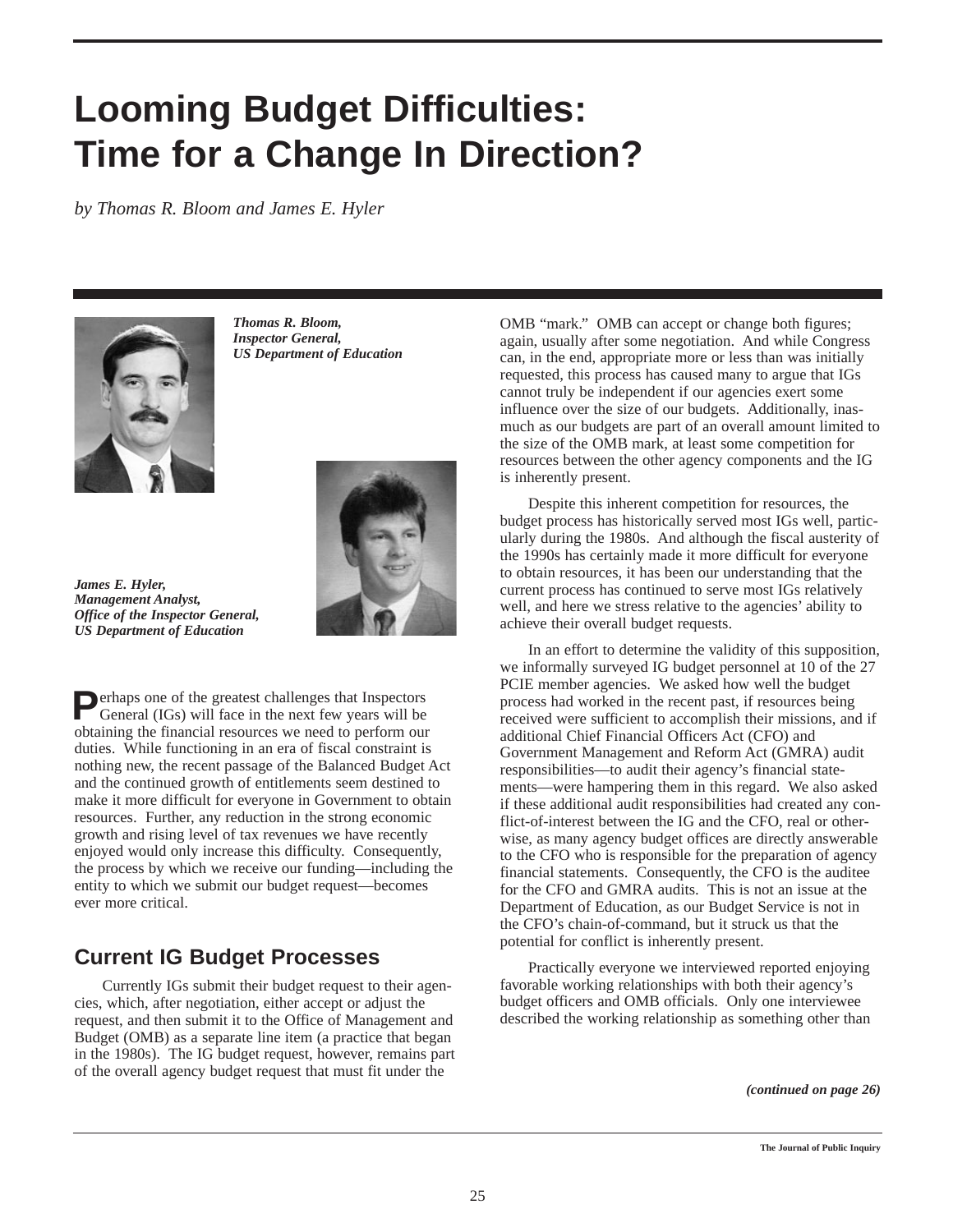#### *Budget Difficulties (continued)*

"good," "very good," or "excellent." This respondent used the adjective "professional."

Regarding the adequacy of the level of resources received, most gave the impression that they had fared "relatively" well, although several reported that they were experiencing some difficulty in receiving sufficient resources to accomplish their mission. Most of these respondents stated that one primary reason for this difficulty was an overall decline in available resources. Additionally, almost everyone noted that the additional CFO and GMRA audit responsibilities had forced them to reduce or alter the amount of work they would have done otherwise. For instance, some found it necessary to pull staff away from program or performance audits to do the CFO audit, meaning that the original audits were delayed. In many agencies, it was unclear what funds were available to perform the CFO audit; one of the larger agencies convinced their individual bureaus to provide funds to help cover contract costs associated with their financial statement audits. Several respondents characterized the additional CFO and GMRA audit responsibilities as "unfunded mandates." **W**

No one reported that any real conflictof-interest had developed with regard to their agency CFO and his or her budget oversight responsibilities, although most felt that the appearance was clearly present. Several respondents, however, did state that the IG budget process creates a real conflict-of-interest with their agencies. They noted that the separate line-item appropriation, due to the presence of the OMB mark, did not eliminate competition for resources with other agency units. While most stressed that their agencies had treated them fairly, several stated that because negotiation both with the agency and OMB—was an important part of the budget process, the personalities of players involved, rather than actual need, can often substantially affect final results. Others noted that agencies often let OMB do the "dirty work" of cutting, and raised the issue of whether agency personnel were as likely to be inclined to protect IG resources as they would other agency resources. Finally, several raised the fundamental question—is it appropriate for agencies over which IGs have monitoring responsibilities to have any say over the size of the IG budget? **S**

## **Future Budget Requests**

While many have long questioned the appropriateness of having our agencies review our budget requests, our concern is with the practical effects of that review in a fiscal environment increasingly likely to limit significantly the availability of Government resources. As the size of the available budget pie decreases, competition for resources will become more intense, and agencies would seem more likely to favor program activities. Meanwhile, increased responsibility makes it more difficult for us as IGs to accomplish our missions.

So where will these circumstances leave us? Like everyone else, clearly we will have to do more with less. Doing more with less, however, will only go so far. Assuming that agencies will adapt their budget arguments to protect their program resources first, the time may be ripe to seek changes in the IG budget process that others have previously proposed changes that would ensure that our initial budget requests are given the same consideration as our parent

agencies' overall budget requests. One such change would require us to notify Congress of any budget cuts imposed by either our agencies or OMB that we feel would interfere with the "adequate working" of our offices. Another option would be to allow IGs to submit our budget requests simultaneously to Congress and our agency heads. Still another solution, and one that has not been, to our knowledge, very thoroughly discussed, would allow us to submit our initial budget requests to OMB only, with both the "M" and "B"—management and budget—sides participating in developing the passback. This solution would be less extreme than either of the first two options, and would seem likely to eliminate much of the inherent conflict-of-interest discussed previously. **NE**

The list of options presented here is surely not a complete one. Our objective is to stimulate conversation in the President's Council on Integrity and Efficiency (PCIE) community regarding how we can best ensure that OMB and Congress are fully aware of our budget needs, given that fiscal and economic circumstances in the near future seem likely to limit severely the amount of available dollars that all federal entities must share. If this view is correct, then now is the time for that conversation to begin.❏

10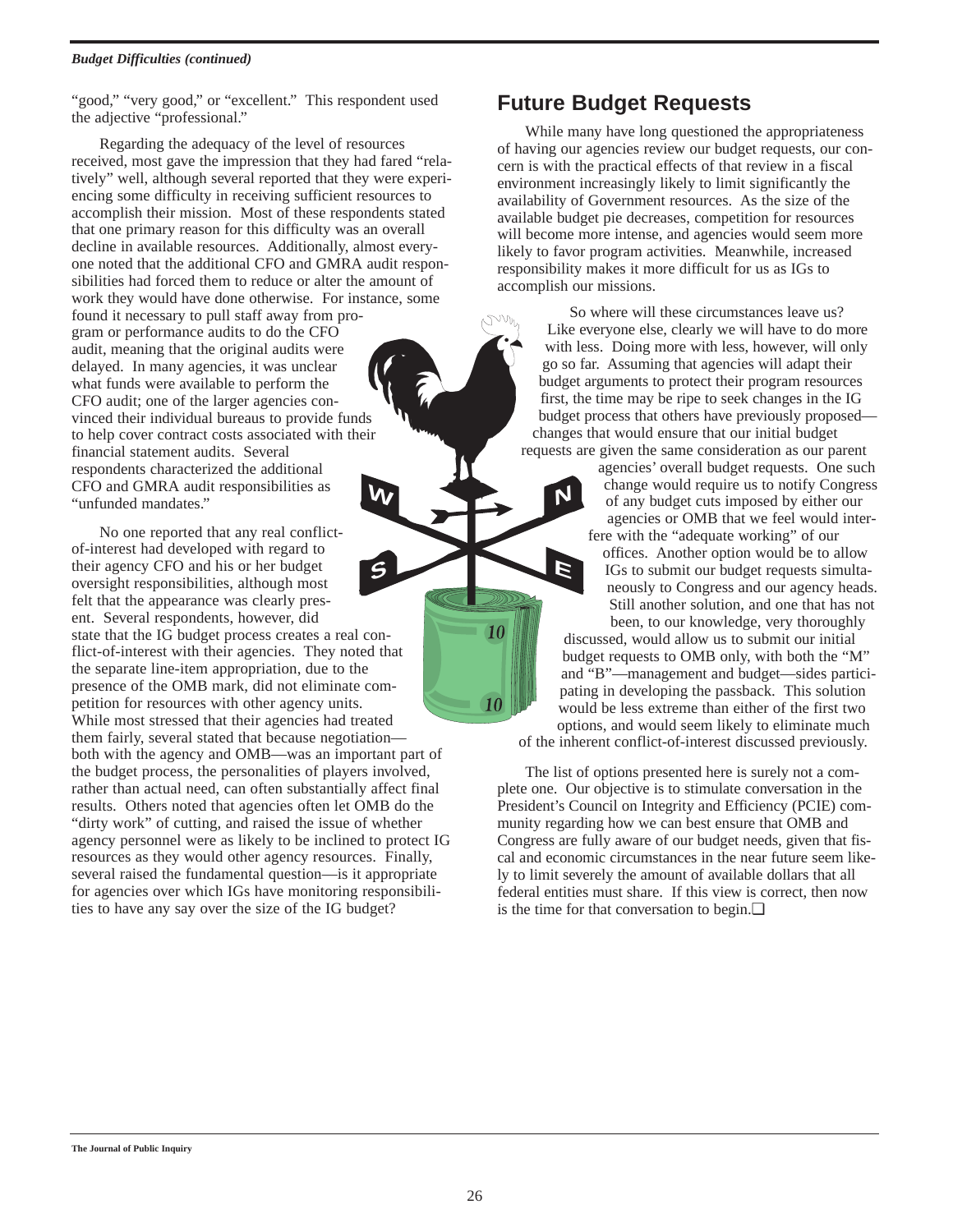## **Union Representation at OIG Interviews**

*by Howard L. Sribnick*

*Howard L. Sribnick, General Counsel to the Inspector General, Department of Justice*

**The Eleventh and Second Circuit Courts of Appeal have** recently rendered decisions on the issue of whether an employee covered by a union collective bargaining agreement is entitled to have a union representative participate in an interview conducted by the Office of the Inspector General (OIG). The Eleventh Circuit ruled that the National Aeronautics and Space Administration (NASA) OIG had committed an unfair labor practice by placing limitations on a union representative during an OIG interview. The Second Circuit ruled that the Department of Justice (DOJ) OIG had not committed an unfair labor practice when one of its agents refused to allow a union representative to be present during an interview. This article summarizes these and other federal circuit court opinions addressing this issue and sets forth guidelines for conducting interviews of bargaining unit employees.

## **Background**

The Federal Labor-Management Relations Act (5 U.S.C. §§ 7101 - 7135) (FLMRA) affords Government employees certain rights to union representation. Section 7114(a)(2)(B) codifies the rights recognized by the Supreme Court in NLRB v. Weingarten, Inc., 420 U.S. 251 (1975) as follows:

(2) An exclusive representative of an appropriate unit in an agency shall be given the opportunity to be represented at  $\dots$  (B) any examination of an employee in the unit by a representative of the agency in connection with an investigation if (i) the employee reasonably believes that the examination may result in disciplinary action against the employee; and (ii) the employee requests representation.

It is the position of the Department of Justice that the FLMRA does not apply to an interview conducted by an OIG Special Agent because the agent is not a representative of the agency. This position is based on the statutory independence of the OIG. Specifically, the OIG is an independent entity vested by statute with authority to investigate

waste, fraud, and abuse in the agency's programs and operations, and allegations of misconduct and criminal wrongdoing on the part of agency employees. The Inspector General (IG) is appointed by the President with the consent of the Senate. The IG is subject to the general supervision of the agency head. However, neither the agency head nor anyone else in the agency may direct the activities of the IG. Only the President, not the agency head, may request the resignation of the IG. In order to maintain the IG's independence, the Inspector General Act bars the IG from engaging in the management functions of the agency. Accordingly, by law and practice, the Inspector General is not part of management of the agency or its components.

In addition, the FLMRA exempts OIGs from all collective bargaining obligations, (5 U.S.C. 7112(b)(7)). Therefore, a union should not be able to negotiate the parameters of an OIG investigation either with the OIG or with the agency acting as a de facto surrogate for the OIG. This proposition is particularly important because the FLRA views the OIG's obligations to the union to extend beyond representation during an interview. These include the obligation to provide advance notice of an examination and the general subject of that examination<sup> $\pm$ </sup>; the right to halt an interview and consult with the employee outside the hearing of the investigator in order to discuss responses to particular questions2 ; and the right to negotiate the procedures and arrangements that will apply to OIG investigations<sup>3</sup>. Such "interference" with the OIG's ability to investigate criminal and administrative employee misconduct is contrary to the OIG's responsibilities under the IG Act and clearly undermines the OIG's independence, especially if the agency is allowed to negotiate with the union regarding how the OIG will carry out its responsibilities.

<sup>3</sup> U.S. NRC, 47 FLRA 1, 9 (1993), rev'd, 25 F.3d 229, infra.

*(continued on page 28 )*

<sup>1</sup> FAA, New England Region, Burlington, MA, 35 FLRA 645, 652- 654 (1990) and U.S. DOJ, INS, 40 FLRA 521, 549 (1991), rev'd on other grounds, 975 F.2d 128, 224-226 (5th Cir. 1992).

<sup>2</sup> U.S. DOJ, INS, 46 FLRA 1526, 1553-1555, 1565-1569 (1993), rev'd on other grounds, 39 F.3d 361, infra.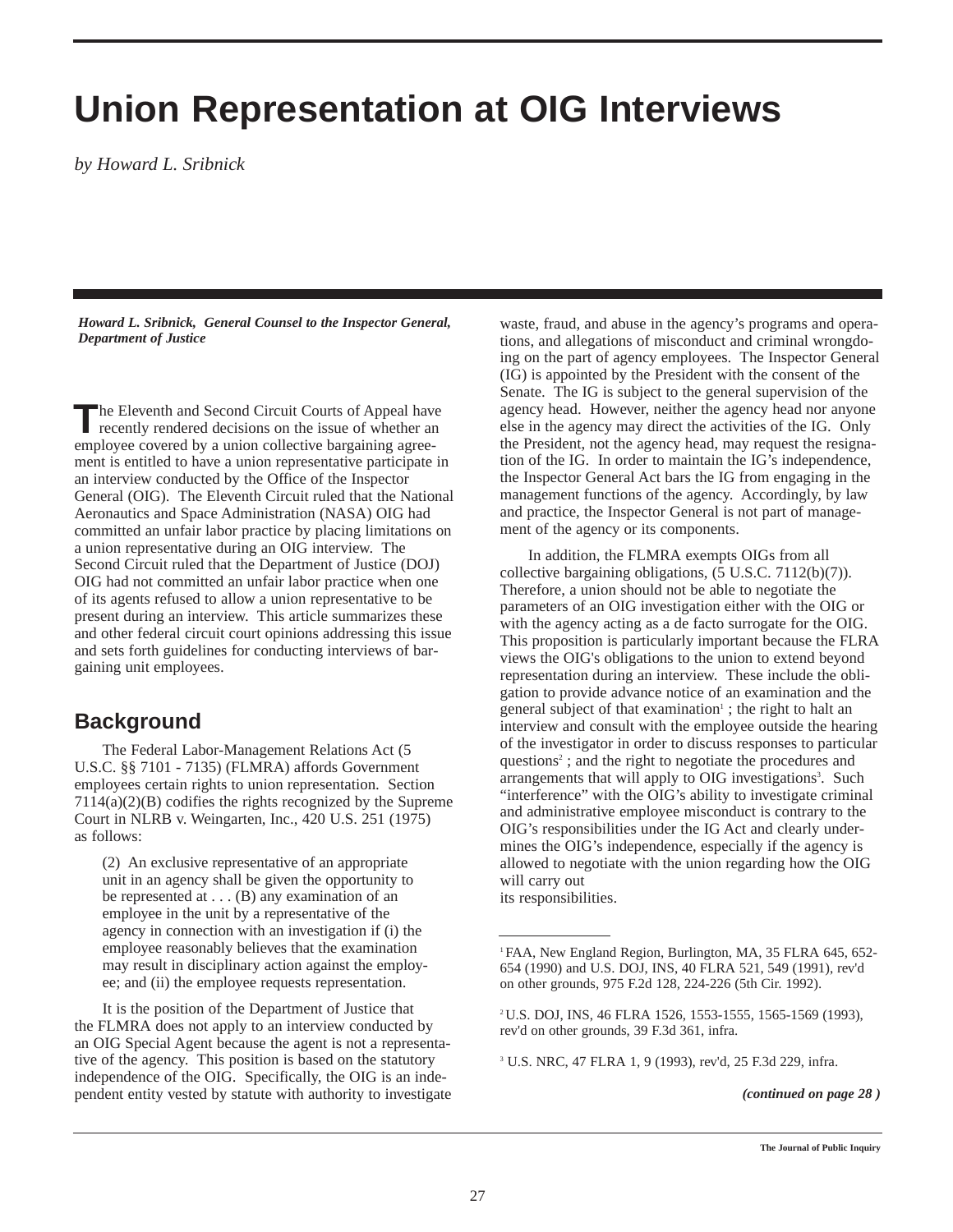## **Circuit Court Rulings**

The five judicial decisions that have addressed union rights relative to OIG investigations have focused on two issues (1) what is the "agency" under the FLMRA; and (2) whether the OIG investigator is a representative of the "agency" while conducting an interview of a collective bargaining unit employee. The Third Circuit Court of Appeals held that OIG investigators are representatives of the agency under  $\S 7114(a)(2)(B)$  of the FLMRA in all circumstances. The Fourth and the District of Columbia Circuits held that the OIG and its agents are outside the scope of the FLMRA. The Eleventh Circuit held that OIG investigators are representatives of the agency and must afford covered employees the right to union representation during an administrative interrogation (the Court expressly did not decide the issue as it applies to criminal inquiries). Finally, the Second Circuit held that the determination of whether FLMRA rights apply during an OIG interview of a collective bargaining unit employee depends on whether the issues being inquired about are covered by the collective bargaining agreement. A review of each of these decisions follows:

A. Defense Criminal Investigative Service v. F.L.R.A., 855 F.2d 93 (3rd Cir. 1988) involved a criminal investigation by an investigator of the Defense Criminal Investigative Service (DCIS), the investigative arm of the Department of Defense (DOD) OIG. The Court held that the "agency" for purposes of the FLMRA was DOD and that DCIS investigators were representatives of the agency. Accordingly, DCIS agents were required to afford to bargaining unit employees rights under the FLMRA. The Court explained its reasoning as follows:

DCIS investigators are employees of the DOD and their purposes when conducting interviews like the ones here involved is to solicit information concerning possible misconduct of DOD employees in connection with their work. Concededly, the information secured may be disseminated to supervisors in affected subdivisions of the DOD to be utilized by those supervisors for DOD purposes. Under these circumstances, we are confident that Congress would regard a DCIS investigator as a "representative" of the DOD. (855 F.2d at 100)

B. U.S. Nuclear Regulatory Commission v. F.L.R.A., 25 F.3d 229 (4th Cir. 1994). This case involved the issue of whether the Nuclear Regulatory Commission (NRC) was required, under its collective bargaining agreement, to negotiate employees' rights and investigative procedures relating to OIG interviews. The Fourth Circuit ruled that the OIG was statutorily independent of agency management, was not subject to the agency's obligation to collectively bargain with the union, and that inclusion of OIG investigative issues in the collective bargaining process would undermine the independence of the OIG. The Court stated:

Congress intended that the Inspector General's investigatory authority include the power to determine when and how to investigate. To allow the NRC and the Union, which represents the NRC's

employees, to bargain over restrictions that would apply in the course of the Inspector General's investigatory interviews in the agency would impinge on the statutory independence of the Inspector General. (25 F.3d at 234)

C. United States Department of Justice v. F.L.R.A., 39 F.3d 361 (D.C. Cir. 1995). This case involved a DOJ OIG interview of an Immigration and Naturalization Service (INS) employee that took place after criminal prosecution had been declined. The OIG investigator limited the participation of the union representative during the interview and questioned a union official regarding the official's conversation with the subject of the investigation. The union alleged, and the Federal Labor Relations Authority (FLRA) found, that these actions violated the rights of the employee under the FLMRA.

The District of Columbia (D.C.) Circuit Court of Appeals disagreed. The Court expressly recognized the statutory independence of OIGs and their need to be free of the constraints of union contracts in order to carry out their mandate to effectively undertake criminal and administrative investigations, stating:

[T]here cannot be the slightest doubt that Congress gave the Inspector General the independent authority to decide "when and how" to investigate; that the Inspector General's authority encompasses determining how to conduct interviews under oath; and that the Inspector General's independence and authority would necessarily be compromised if another agency of government - the Federal Labor Relations Authority - influenced the Inspector General's performance of his duties on the basis of its view of what constitutes an unfair labor practice. (39 F.3d at 367) (citation omitted)

D. F.L.R.A. v. NASA, 120 F.3d 1208 (11th Cir. 1997) involved three issues on appeal from the FLRA: whether a NASA OIG investigative agent was an agency representative when conducting a non-criminal interview<sup>4</sup> of a bargaining unit employee; whether the agent had committed an unfair labor practice by setting ground rules for the participation of the union representative during the interview; and whether NASA headquarters had committed an unfair labor practice by not instructing the OIG to abide by the FLMRA.

On the first two issues, the Court affirmed the FLRA's rulings that the OIG agent was a representative of the agency and that an unfair labor practice had been committed. The Court stated:

The Authority determined that NASA-OIG performs an investigatory role for NASA-Headquarters (HQ) and its components . . . [and] that information obtained during the course of NASA-OIG investigations may be used by NASA components to support

<sup>4</sup> The Court noted that it was not determining the availability or scope of  $\S 7114(a)(2)(B)$  protection in the context of criminal investigatory examinations. See 120 F.3d 1208 at fn. 6.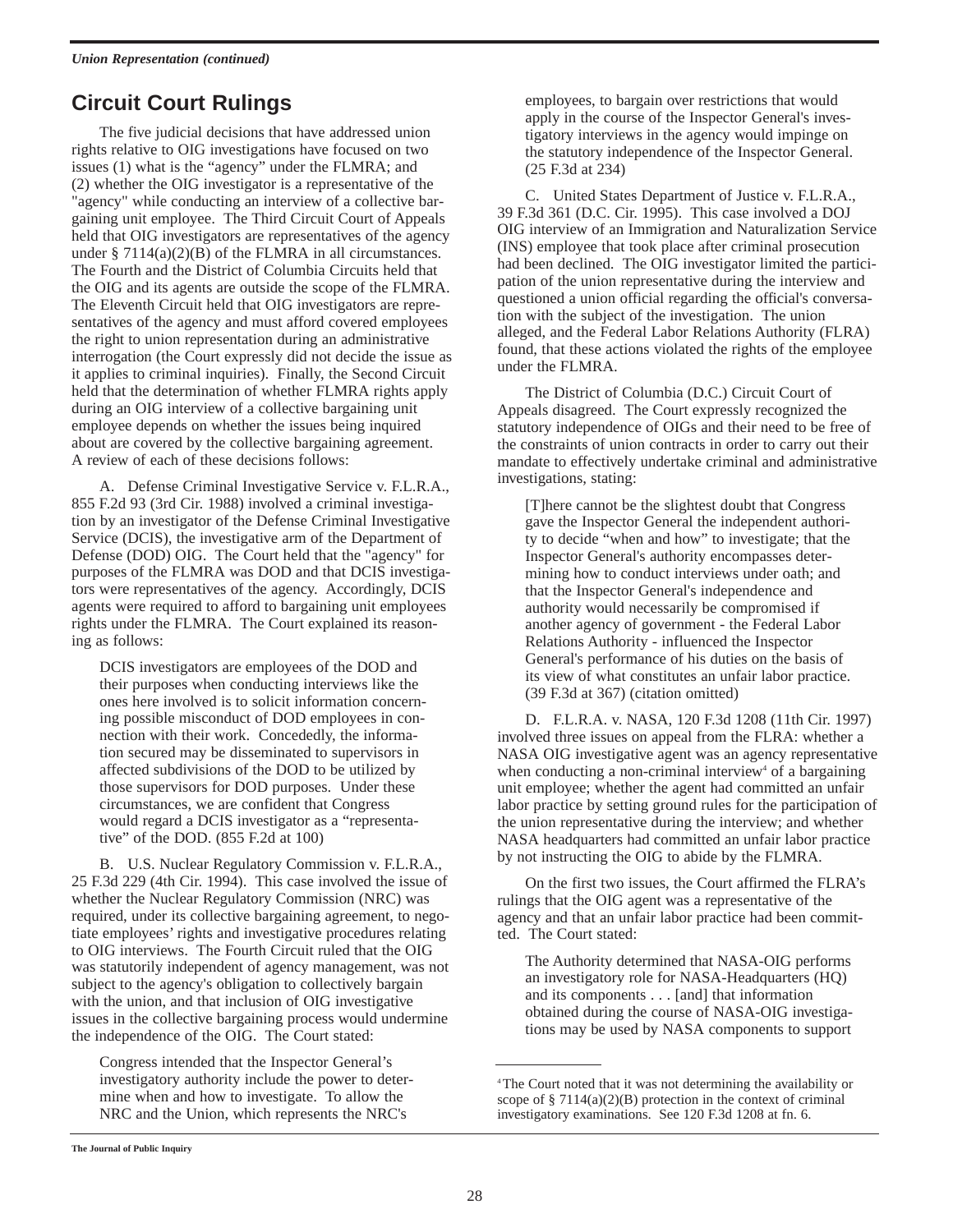administrative or disciplinary actions taken against bargaining unit employees. Under these circumstances, we conclude that the Authority's determination that the NASA-OIG investigator was a "representative of the agency" within the meaning of § 7114(a)(2)(B) is a permissible construction of the Statute

\* \* \*

We find nothing in the text or legislative history of the IG Act . . . to justify exempting OIG investigators from compliance with the federal Weingarten provision. No provision of the IG Act suggests that Congress intended to excuse OIG investigators from honoring otherwise applicable federal statutes. (120 F.3d at 1213)

The Court also affirmed the FLRA's finding that NASA headquarters had committed an unfair labor practice by not directing the OIG to comply with the FLMRA, stating:

[W]e conclude that the Authority's order directing NASA-HQ to order NASA-OIG to comply with the terms of this section does not intrude on the independence of NASA-OIG. As discussed earlier, the OIG need only have enough independence from agency management so that it can effectively discover and cure abuses and inefficiency within the agency. Requiring agency management to order the OIG to comply with a congressional directive does not in our view intrude on the statutory independence of the OIG. (Id. at 1217)

E. F.L.R.A. v. U.S. Dept. of Justice, 125 F.3d 106 (2d Cir. 1997). This case involved both criminal and administrative interviews, conducted by DOJ OIG Special Agents, of INS employees who were part of a collective bargaining unit. The investigation addressed allegations of bribery and failure to follow a directive on the carrying of firearms. The Second Circuit Court of Appeals ruled that the determination of whether OIG Special Agents were representatives of the agency for purposes of the FLMRA while conducting these interviews turned on the nature of the questions being asked.

In our view, whether an OIG agent is a "representative" of the DOJ for purposes of section 7114(a)(2)(B) depends on the context in which the interrogation arises. (125 F.3d at 113)

The Court opined that if the questions went to areas covered by the collective bargaining agreement, then the OIG agent was acting as a representative of the agency and must afford FLMRA rights to the employee.

We would think that Congress wanted the Weingarten provision to apply whenever any person was requested by the DOJ (or any other covered "agency") to interrogate employees of a collective bargaining unit about any matters within the scope of collective bargaining. It is not likely that Congress would tolerate avoidance of the Weingarten requirement whenever an agency, such

as the DOJ, shifted the task of interrogating employees about such matters away from personnel with supervisory authority over such employees and assigned it to agents of the OIG. Thus, for example, if OIG agents were called in to question the INS-New York (NY) employees about excessive use of sick leave, section  $7114(a)(2)(B)$  would apply to require attendance of a union representative. (Id.)

If, however, the questions addressed areas outside the purview of the collective bargaining agreement, the Court ruled that the OIG investigator would not be a representative of the agency, and FLMRA rights did not apply.

The rights and obligations imposed by section 7114 have no application to matters beyond the scope of collective bargaining. For example, if an Federal Bureau of Investgation (FBI) agent was questioning a DOJ employee concerning the employee's alleged criminal conduct, we do not believe that the Weingarten provision would apply to assure the presence of a union representative at the examination. The interrogating agent would be a "representative" of the DOJ for some purposes, but not for the purposes of section  $7114(a)(2)(B)$ . Thus, we do not agree with the Third and Eleventh Circuits that section  $7114(a)(2)(B)$  applies to questioning by an OIG agent simply because the inquiry concerns "possible misconduct" of employees "in connection with their work," . . . or because the information obtained might be used "to support administrative or disciplinary actions." (Id.) (citation omitted)

Because the Court deemed the areas inquired about during the interviews in this case (allegations of bribery and failure to follow a firearms directive) to be outside the scope of the collective bargaining agreement.

We conclude that the FLRA lacks authority to require an Inspector General to permit federal employees to have a union representative present during questioning concerning criminal offenses and other matters not within the scope of collective bargaining. . .(Id. at 113 - 114)

## **Conclusion**

Parties to a collective bargaining dispute under the FLMRA may seek review in either the D.C. Circuit or in the judicial Circuit governing the geographic area in which the dispute arose. The D.C. Circuit is, thus, a court of national jurisdiction in these matters. Unless a particular Circuit, other than the D.C. Circuit, has rendered an opinion on an FLMRA issue, the decisions of the D.C. Circuit are controlling. Accordingly, OIG Special Agents should comply with the following guidelines when interviewing an employee who is a member of a collective bargaining unit.

Bargaining unit employees within the jurisdiction of the Third Circuit (Pennsylvania, New Jersey, Delaware and the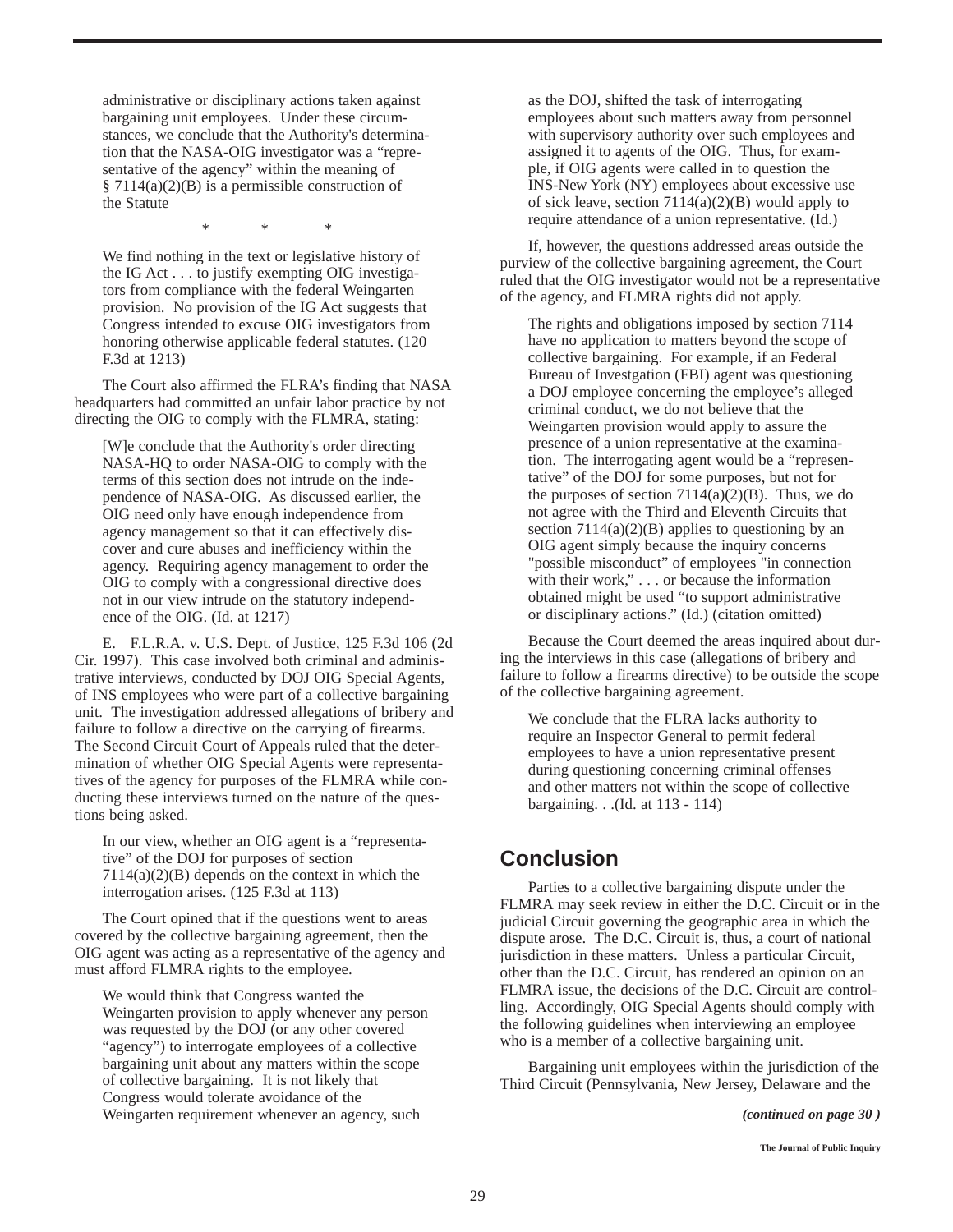#### *Union Representation (continued)*

Virgin Islands) who reasonably believe that an OIG examination may result in disciplinary action and who request union representation during an interview must be allowed such representation, even during a criminal interview. Defense Criminal Investigative Service v. F.L.R.A., 855 F.2d 93 (3rd Cir. 1988).

Bargaining unit employees within the jurisdiction of the Eleventh Circuit (Florida, Georgia and Alabama) who reasonably believe that a non-criminal OIG interview may result in disciplinary action and who request that a union representative be present must be afforded union representation. F.L.R.A. v. NASA, 120 F.3d 1208 (11th Cir. 1997).

Bargaining unit employees within the jurisdiction of the Second Circuit (New York, Connecticut and Vermont) who

reasonably believe that an OIG interview regarding matters within the collective bargaining agreement may result in disciplinary action and who request union representation must be allowed such representation. For purposes of applying this rule, Special Agents may assume that, at a minimum, interviews involving allegations of criminal wrongdoing are outside the scope of the collective bargaining agreement. F.L.R.A. v. U.S. Dept. of Justice, 125 F.3d 106 (2d Cir. 1997).

Elsewhere, OIG Special Agents continue to be governed by the D.C. Circuit opinion in United States Department of Justice v. F.L.R.A., 39 F.3d 361 (D.C. Cir. 1995), and are not required to afford an employee the right to union representation during an investigative interview.❏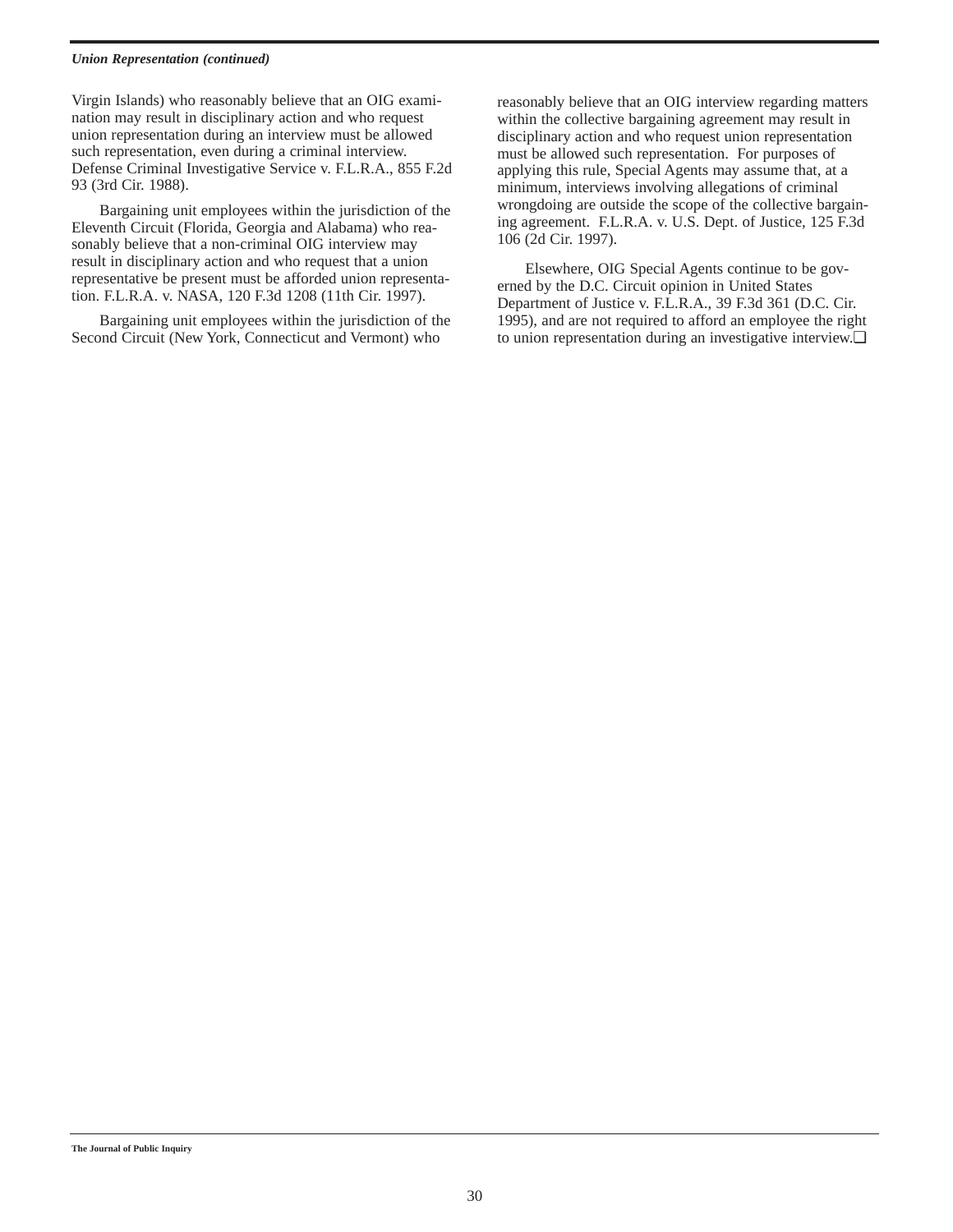## **Labor Relations Issues In OIG Investigations**

*by Scott Cooper, Esq.*



*Scott Cooper, Esq., Department of Justice*

## **I. The "Weingarten Right" and Inspector General Investigations**

5 U.S.C. § 7114 was enacted in 1978 as part of the Federal Service Labor-Management Relations Statute (FSLMRS). The section, as its title indicates, address "representation rights and duties." The section, specifically 5 U.S.C. § 7114(a)(2)(B), vests Federal employees with a certain right during investigatory interviews, generally referred to as the "Weingarten right."

The *Weingarten* right has its origins in case law developed in private sector labor relations. The private sector right was judicially created in the Supreme Court case, *National Labor Relations Board v. J. Weingarten, Inc.*, 420 U.S., 251 (1975). That right was carried over to the Federal sector and written into law by Congress. The FSLMRS provides that a bargaining unit employee will be allowed to have a union representative present at any examination of an employee in the unit by a representative of the agency in connection with an investigation if the employee reasonably believes that the examination may result in disciplinary action against the employee and the employee requests representation.

### **5 U.S.C. § 7114(a)(2)(B)**

Thus, the right to union representation is only activated when an employee requests such representation. There is no duty to inform employees of any right to representation.

The employee making the request must also reasonably believe discipline could result from the interview. According to the Federal Labor Relations Authority (FLRA) and the United States Court of Appeals for the District of Columbia Circuit, it is "[t]he possibility, rather than the inevitability, of future discipline that determines the employee's right to representation." American Federation of Government Employees, Local 2544 v. Federal Labor Relations Authority, 779 F.2d 719 (D.C. Cir. 1985), 85 FLRR 1-8034. The FLRA has held that an employee has no *(continued on page 32 )*

reasonable fear of discipline where the employee has been granted "use immunity." U.S. Department of Justice, Office of Inspector General, Washington, D.C. and United States Immigration and Naturalization Service, El Paso and AFGE, 47 FLRA 1254 (1993), 93 FLRR 1-1169. For practical purposes, the FLRA finds that any employee who has not been granted use immunity and claims he or she fears discipline, has a reasonable fear of discipline.

An employer may refuse an employee's request for a union representative, but the interview may not continue without the employee's consent. Of course, "the employer is free to carry on [its] inquiry without interviewing the employee..." If an employee is given the option of being interviewed or remaining silent and waiving any benefit of an interview (i.e. a *Miranda* situation) the *Weingarten* right does not apply.

The Supreme Court described the functions and limitations of a union representative during an investigative interview, and the obligation of the employer in Weingarten as follows:

The employer has no duty to bargain with the union representative at an investigatory interview. "The representative may attempt to clarify the facts or suggest other employees who may have knowledge of them. The employer, however, is free to insist that he is only interested in hearing the employee's own account of te matter under investigation... Certainly his presence need not transform the interview into an adversary contest."

*Weingarten*, 420 U.S. at 264. The Supreme Court went on to emphasize that "exercise of the [Weingarten] right may not interfere with legitimate employer prerogatives." *Id.*

The Courts of Appeals are split on the issue of whether *Weingarten* rights apply to employees that are questioned by agency Inspector General Offices (OIG). The issues in these cases have been: (a) whether OIG employees conducting interviews should be considered to be "representatives of the Agency" as that term is defined by the Statute, and; (b) whether the granting of *Weingarten* rights would impermissibly interfere with the administration of the Inspector General Act (IG), 5 U.S.C. Appendix 3. Three Courts of Appeals decisions have specifically addressed these issues.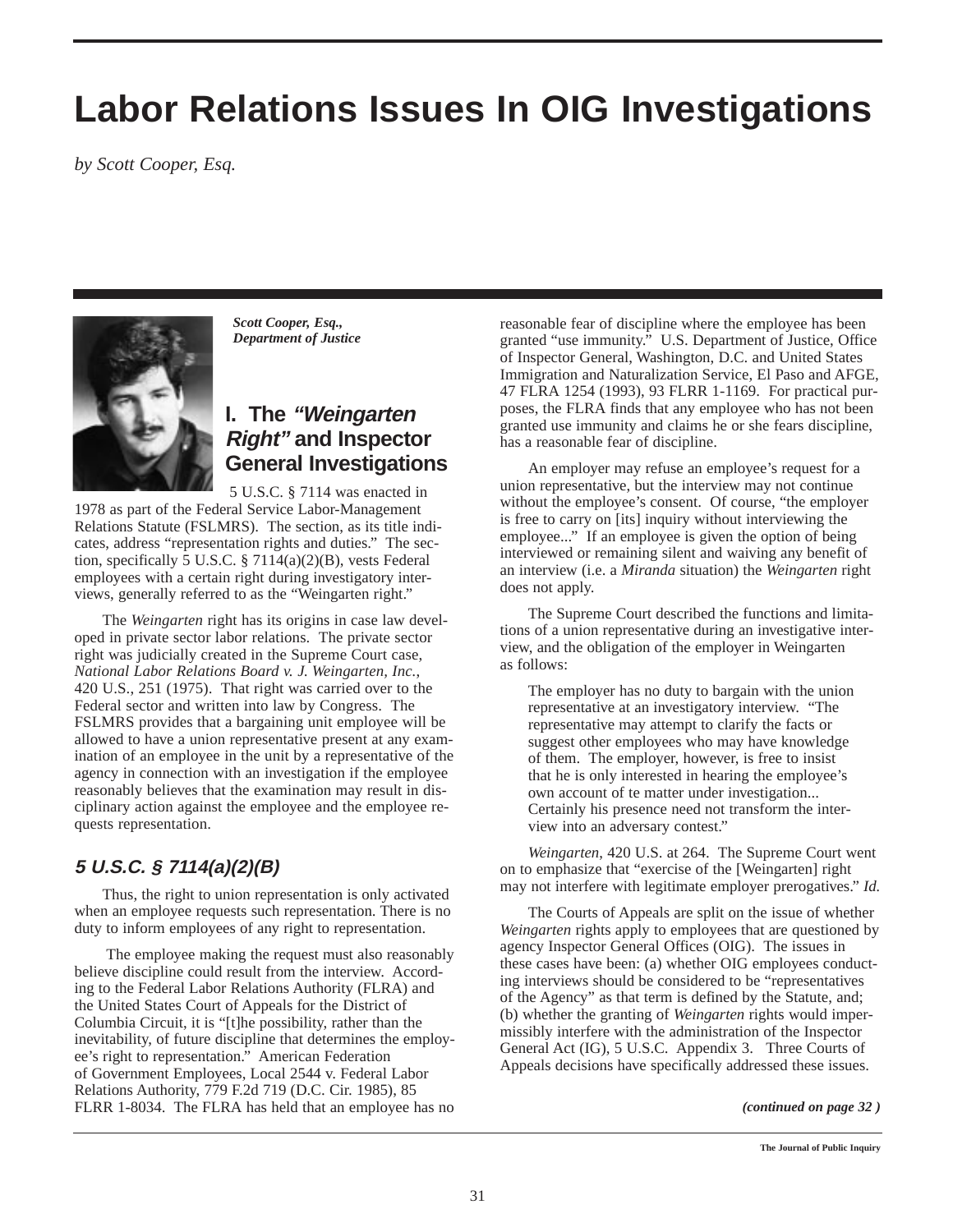#### *Labor Relations Issues (continued)*

In *Defense Criminal Investigative Service, Department of Defense v. FLRA*, 855 F.2d 93 (3rd Cir. 1988), 88 FLRR 1-8042 (DCIS), and *Federal Labor Relations Authority v. National Aeronautical and Space Administration*, 120 F.3d 1208 (11th Cir. 1997), the Courts ruled that IG agents are representatives of the Agency and the granting of *Weingarten* rights does not impermissibly interfere with the IG Act. The FLRA has adopted these cases. However, in *United States Department of Justice; INS, Northern Region, Twin Cities, Minnesota; Office of Inspector General, Washington, D.C.; and Office of Professional Responsibility, Washington, D.C. v. FLRA*, 39 F.3d 361 (D.C. Cir. 1994), 94 FLRR 1-8011, the D.C. Circuit reached the opposite conclusion. This is especially important since all cases may be appealed to the D.C. Circuit. Given this split, it is likely that this issue will soon reach the Supreme Court. Until then, IGs would be wise to grant Weingarten rights unless they can show that to do so would cause actual harm to their investigation.

## **II. Employee Entitlement to Counsel During IG Interviews**

While the D.C. Circuit decided that an employee has no right to a Weingarten representative during an IG interview, the judges indicated that

[o]f course, representation might assist union members. But that is not because of anything having to do with labor-management relations or collective bargaining. Anyone — whether a union member, a management official or an individual not employed by the federal government — would be prudent to secure legal representation if they are to be questioned under oath.

*Twin Cities*, 39 F.3d at 368. The Court based this conclusion on the Administrative Procedure Act (APA), 5 U.S.C. § 555(b) which states:

[a] person compelled to appear in person before an agency or representative thereof is entitled to be accompanied, represented and advised by counsel or, if permitted by the agency, by other qualified representative.

It has not held whether the APA requires legal representation at OIG interviews. This issue has not been expressly addressed by any court. The above-quoted statement in *Twin Cities* was dicta, in that the issue was not one put before or resolved by the Court.

The right under the APA, if any right exists, allows representation by a lawyer. While the agency may allow representation by non-lawyers, it need not do so.

## **III. Discussions Between a Union Member and His or Her Representative and Questions of Privilege**

In *U.S. Department of the Treasury, Customs Service, Washington, D.C. and National Treasury Employees Union*,

38 FLRA 1300(1991), 91 FLRR 1-1003 (Customs Service), the FLRA held that union representatives may be "privileged" to refuse to answer certain investigators' questions relating to the employee they are representing. The issue in *Customs Service* was:

whether the designated union representative in an actual or potential disciplinary action can be examined by management concerning statements made by the employee to his, or her, representative. It is, indeed, whether the relationship between the union representative and an employee is analogous to the attorney client privilege.

*Id.*, at 1319. The FLRA, in holding that such discussions were privileged, based its decision on the holding of the D.C. Circuit in *Cook Paint & Varnish Co. V. NLRB*, 648 F.2d 712 (D.C. Cir. 1981) (*Cook Pain*t). Cook Paint involved the review of a private sector decision of the National Labor Relations Board. The Court held the coercive interviews of union stewards regarding representational activities after discipline had been issued and arbitration had been involved may be an unfair practice. The Court stated.

we do not mean to suggest that a 'blanket rule' concerning [coercive interviews of ] union stewards is any more appropriate than a 'blanket rule' concerning [coercive interviews] of employees. For example, a union steward who has no representation responsibilities in a particular case, or one who be directly involved in alleged acts of misconduct, may not be entitled to any special protection.

*Id.,* at 725. The FLRA, in issuing Customs Service, held that all representationally related conversations between a bargaining unit member and the unit member's representative are "privileged". The holding in Customs Service was first challenged in Twin Cities. The Court held that any privilege that exists between union members and their representatives does not apply to OIG interviews.

## **IV. OIGs and Provisions of Collective Bargaining Agreements**

Subjects of interviews often claim that OIG investigators are bound by provisions of a collective bargaining agreement. However, both Courts that have addressed this issue have found that an IG may not be bound by the provisions of a collective bargaining agreement. In *United States Nuclear Regulatory Commission, Washington, D.C. V. FLRA*, 25 F.3d 229 (4th Cir. 1994), 94 FLRR 1-8005, The Court of Appeals for the Fourth Circuit held that agencies and unions could not bargain over any proposal that purported to bind or effect an OIG. The Fourth Circuit's reasoning was adopted by the D.C. Circuit in *Twin Cities*. Thus, while this issue is not yet resolved, under the current state of the law, Inspectors General cannot be bound by provisions of collective bargaining agreements.❏

**The Journal of Public Inquiry**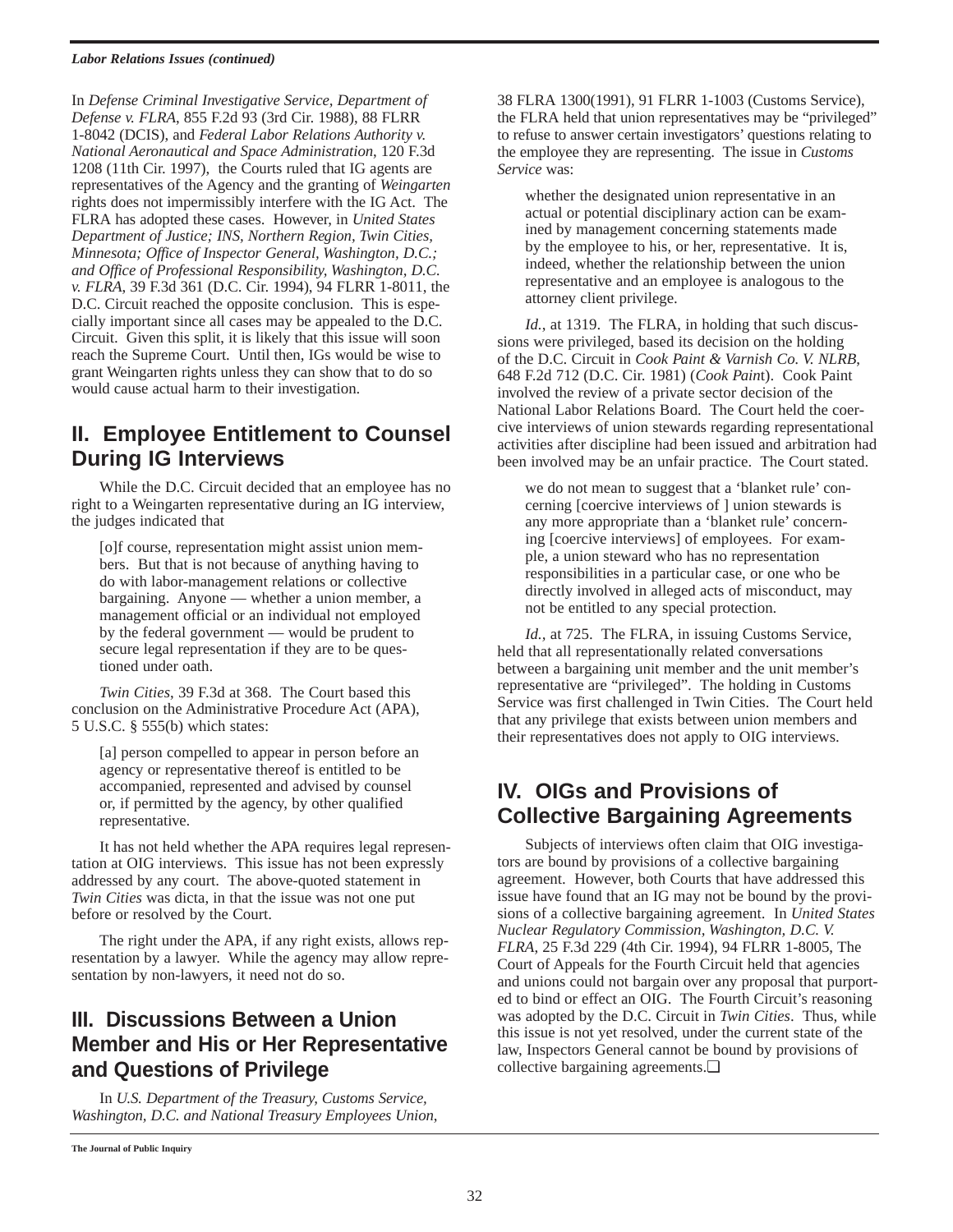## **Why Isn't Law Enforcement Authority in the Inspector General Act?**

*by Vicky L. Powell, Esq.*



*Vicky L. Powell, Esq., Associate Counsel, Office of the Counsel to the Inspector General, Department of Health and Human Services*

## **Introduction**

In Fiscal Year 1997 the Department of Health and Human Services' Office of Inspector

General (OIG), the first statutorily created OIG<sup>1</sup>, reported 215 successful criminal prosecutions; 2719 program exclusions; 1255 civil recoveries; 287 indictments/information; 1047 criminal presentations; and 1558 civil presentations. This resulted in over \$1.2 billion in judgments, settlements, fines and other receivables. Notwithstanding, the effectiveness of the Department of Health and Human Services' OIG, like most OIGs, is hampered by the lack of full statutory law enforcement authority.

Full statutory law enforcement authority permits investigative agents in OIGs to execute warrants, to make arrests and to carry firearms. These are necessary, every day aspects of an investigator's job. The lack of full statutory law enforcement authority means that OIGs investigators must routinely seek assistance from other Federal agencies with the relevant authority to carry out these duties. The availability and timeliness of such assistance fluctuates widely depending on the current needs of the agency providing the assistance.

Full statutory law enforcement authority also provides additional protections to ensure the security of investigators in potentially unsafe situations. The possible consequences of not having these additional protections are poignantly illustrated by OIGs investigators' participation in Task Forces. In order to coordinate efforts, Task Forces are created that partner OIG investigators with agents from other federal law enforcement agencies. Experience has shown that during the course of a Task Force investigation, the investigator from an agency with statutory law enforcement authority will be called upon to engage in crime fighting activity while in the company of a partner whose authority is limited. The investigator with restricted authority is placed in the precarious position of having to weigh whether to back up a partner or face possible adverse administrative or legal action, even though the investigator has the appropriate training, to do so.

Finally, full statutory law enforcement authority improves crime control efforts. The nature of an investigator's job requires him or her to deal with individuals who engage in criminal activity. The behavior or conduct of such an individual is unpredictable and not limited to a particular type of offense. Yet, an investigator who comes into contact with an individual that he or she helped to prosecute may be in a compromising position because of limits on law enforcement authority. Similarly, an investigator with limited authority is impeded from acting even when a felony or misdemeanor falls outside the scope of his or her authority, takes place in the investigator's presence.

Historically, the inability to gain statutory law enforcement authority by OIGs has been primarily due to concerns regarding the proliferation of Federal law enforcement authority. Fragmentation, duplication of effort, an absence of consolidated command and control, failures in coordination, interagency rivalries and turf battles have been cited as the consequences of proliferation of federal law enforcement.2

Given the reluctance to extend formal law enforcement authority, the Federal Government has sought remedial measures to compensate OIGs for the lack of full statutory law enforcement authority. Shortly after passage of the Inspector General Act of 1978, the Department of Justice officially designated Inspector General Offices of Investigations as "criminal justice agencies" so investigators could obtain criminal records and information on suspects. Further, OIG investigators were included in the list of Federal officers protected by Federal assault and murder statutes. OIG's investigative agents were also given the same position classification<sup>3</sup> as agents of the Federal Bureau of Investigation, Drug Enforcement Administration, Secret Service and the Bureau of Alcohol, Tobacco and Firearms.

*(continued on page 34 )*

<sup>&</sup>lt;sup>1</sup> Public Law 94-505, 90 Stat. 2429, 42 U.S.C. §3521 (1976).

<sup>2</sup> 5 U.S.C. Appendix Sec. 9.

<sup>&</sup>lt;sup>3</sup> The Offices of Inspector General investigators are generally in the GS-1811 series which has a special pay and retirement benefits and which is the traditional criminal investigator classification. All Offices of Inspector General investigators receive training at the Federal Law Enforcement Training Center in Glynco, Georgia.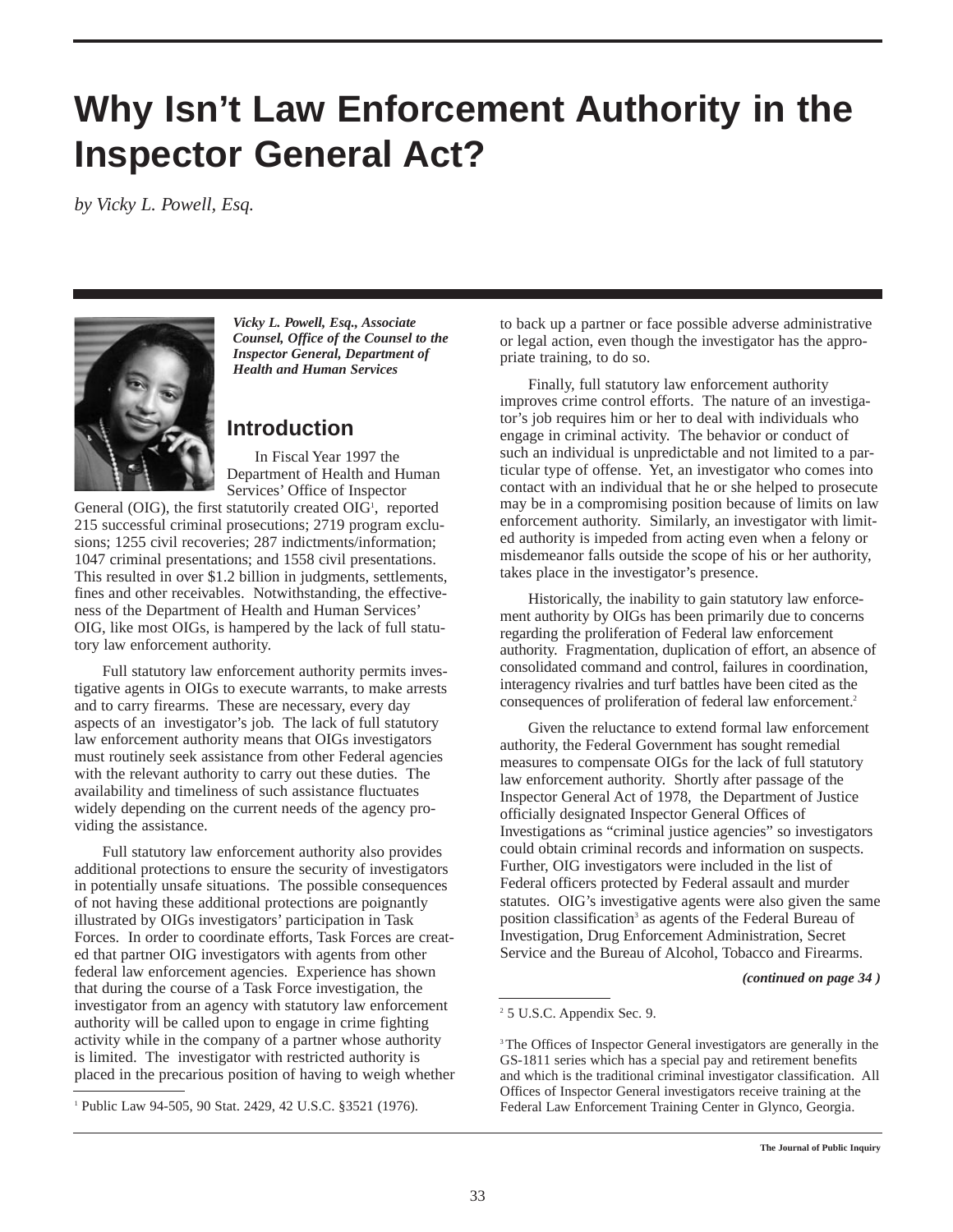#### *Law Enforcement Authority (continued)*

The Department of Justice further expanded OIG's investigative abilities by opining that OIG agents are investigative officers and as such may be authorized by appropriate officials at the Department of Justice to apply for and conduct court authorized electronic surveillance with regard to matters within the Inspector General's investigative jurisdiction. Additionally, the Attorney General designated many OIG investigators as "Federal law enforcement officers" authorized to request the issuance of warrants. Finally, Congress granted the OIG at the Department of Labor a more active role in conducting investigations of organized crime and racketeering.

However, as a result of the above approach, law enforcement authorities are scattered among the OIGs in a somewhat haphazard manner. For example, some OIGs gained statutory law enforcement authority through a transfer of functions that they held prior to the enactment of the 1978 Act. Other OIG investigators acquired relevant authorities through specific statutory assignment. Still, other OIGs receive law enforcement authority through special deputations.

This article discusses the procedural obstacles faced by most investigative OIGs due to the lack of full statutory law enforcement authority. Part I details the Office of Management and Budget's (OMB) draft Circular and the Department of Justice's guidelines for OIG proposed legislation regarding law enforcement authority and the objections to the guidelines. Part II discusses in detail the deputation process-the alternative to seeking full statutory law enforcement authority that most OIGs utilize. It also discusses the administrative burdens associated with this process.

## **I. OMB Draft Circular and the Department of Justice's Administration Policy Statement Guidelines for Use in Proposing and Reviewing Legislation Involving Criminal Law Enforcement Authorities**

On January 27, 1984, the Office for Legislative Reference at the OMB issued a draft Circular that proposed guidelines that were to be used by OIGs when proposing and reviewing legislation involving criminal law enforcement authorities. The draft Circular required that OMB-established criteria be met prior to proposing legislation or reporting favorably, including testifying before congressional Committees, on pending bills that would grant expanded criminal law enforcement authorities to Federal agencies. Further, the draft Circular required each OIG to submit to the OMB for clearance any written expression of its views, including notes and reports prepared for testimony on a pending bill, as well as any proposal for or endorsement of legislation concerning law enforcement authorities.

Fifteen Inspectors General submitted their views on the draft Circular through the Chairman of the Legislative

Committee on the President's Council on Integrity and Efficiency (PCIE) to the Deputy Director of OMB. The primary objection expressed by Inspectors General to the draft Circular was that the guidelines and OMB clearance procedures directly conflicted with the statutory responsibilities and authorities of the Inspectors General. The OIGs were established, in part, as vehicles for keeping Congress "fully and currently informed" about problems and deficiencies in their respective agencies and the need for corrective action. As part of this effort, OIGs review proposed legislation and regulations and report on such matters directly to Congress, generally without prior clearance or approval. The OIGs argued that the statutory provisions, as well as the legislative history accompanying each, manifest a clear congressional desire to have OIGs routinely express their opinions on legislative matters directly to Congress, generally without clearance or censorship. In addition to the Inspector General community, various cabinet members and agency officials as well as the Chairman of the House Committee on Government Operations, objected to the draft Circular on similar grounds. Subsequently, the Department of Justice issued a revised version of the guidelines, in the form of an Administration Policy Statement. Like the draft OMB Circular, the Administration Policy Statement set forth guidelines for use by agencies in the development and review of proposed legislation and bills that would extend criminal law enforcement authority to OIGs. Additionally, the Administration Policy Statement required both the Department of Justice and the Department of Treasury to evaluate proposals for law enforcement authority.

The Policy Statement declared that, in general, criminal law enforcement authority should not be extended to an executive agency involved in a federal law enforcement mission unless the following criteria are present:

- a. The agency's ability to perform an essential function within its jurisdiction is significantly hampered by its lack of criminal law enforcement authority;
- b. The agency's need for such law enforcement authority cannot be met effectively by assistance from law enforcement agencies with such authority;
- c. Adequate internal safeguards and management procedures exist to ensure proper exercise of the authority by the agency; and
- d. The advantages attributable to the agency's possession of the authority can reasonably be expected to exceed the disadvantages that are likely to be involved in its exercise of the authority.

Compliance with these guidelines have proved quite difficult and a number of OIGs who attempted to request clearance for full statutory law enforcement authority under these guidelines were turned down.

More than 13 years after the guidelines were issued, in response to concerns raised by Inspectors General, the Department of Justice in the fall of 1996 reissued

**The Journal of Public Inquiry**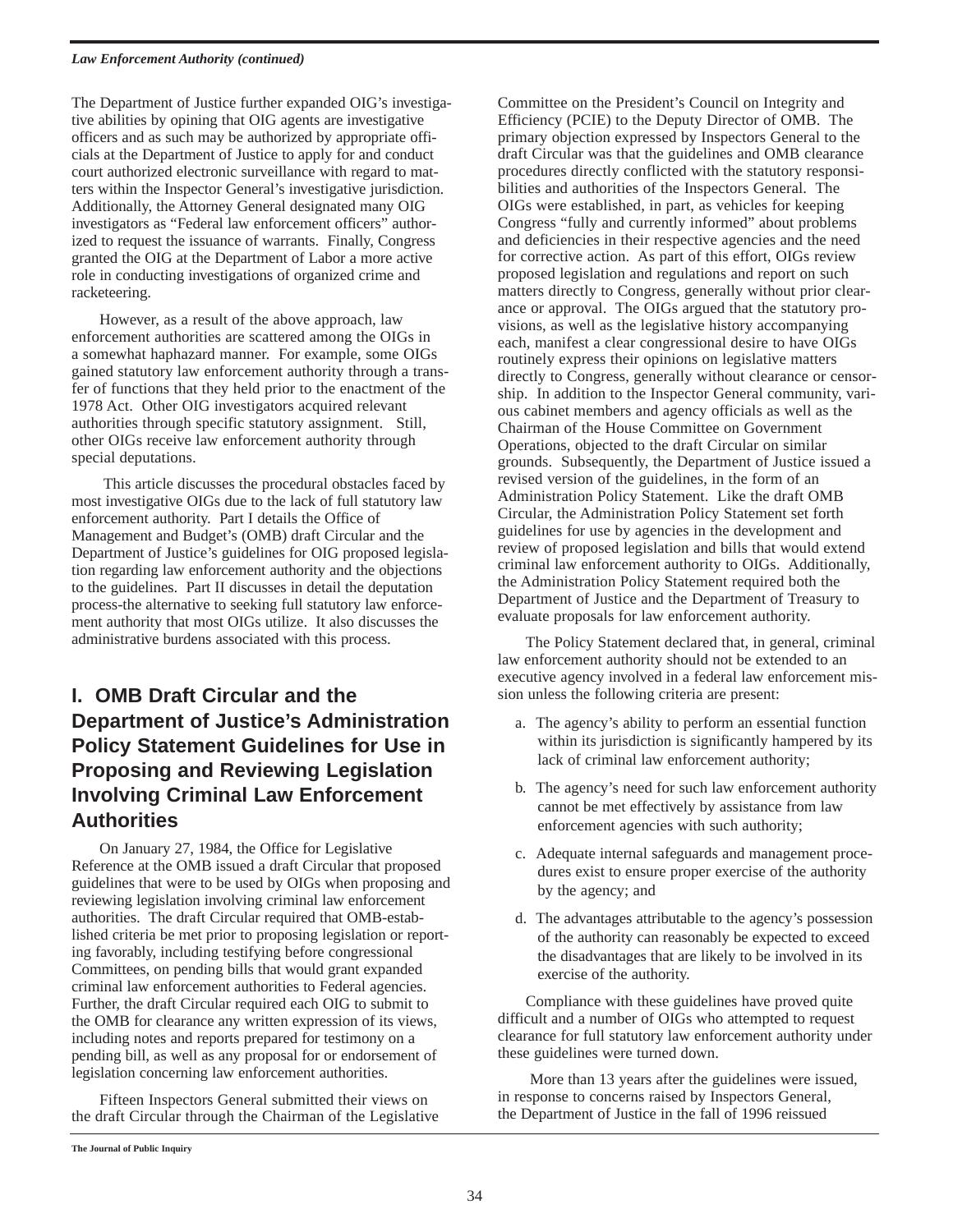amendments to the guidelines. However, these amendments did not lessen the burdens imposed on OIGs by the Administration Policy Statement. The only alternative for most OIGs for obtaining needed law enforcement authorities to carry out their mandated investigative functions is the deputation process. This process too has proven less than satisfactory.

## **II. Special Deputation as U.S. Marshals**

The U.S. Marshals Service is authorized to deputize selected officers or employees of the United States who are designated by the Associate Attorney General to perform the functions of the Deputy U.S. Marshal.<sup>4</sup> Special deputations of investigators in OIGs were historically handled on a caseby-case basis. Deputations are used to authorize investigative personnel of OIGs to exercise additional law enforcement powers in the context of a case that is within the jurisdiction of the requesting Inspector General. The law enforcement powers granted under a deputation include the authority to seek and execute arrest or search warrants, to make warrantless arrests in certain circumstances and to carry a firearm.

However, powers bestowed upon OIG investigators under a special deputation are more limited in scope, duration, eligible staff, operational autonomy and investigative techniques than full statutory law enforcement authority. Specifically, OIG investigators' use of a special deputation is typically restricted by the terms of the deputation to a particular case or project. OIGs soliciting special deputations are required to evaluate and nominate only those persons who have held positions and have shown expertise in the law enforcement field and who have qualified with the use of firearms within the last 12 months. Also, all such deputations are for a limited time; each deputation expires on a date certain that is stated on the face of the deputation. Ordinarily, these special appointments will not be authorized for longer than one year, and will automatically expire on June 30th of each year unless a requesting Inspector General and the Federal prosecutor assisting in the matter agree that the appointment may include an alternate termination date.

The investigative procedures for which deputation is granted are restricted to the following:

- (1) hazardous to the life or physical safety of the criminal investigator or a cooperating witness;
- (2) necessary for the successful completion of the Federal investigation; and
- (3) can not reasonably be performed by another law enforcement agency with firearms and arrest powers.

Each Inspector General's request for deputation is directed to the Deputy Assistant Attorney General in the Criminal Division of the U.S. Department of Justice. The request for a special deputation must include:

- (1) information demonstrating that the request is for an authorized purpose;
- (2) an endorsement letter from the prosecutor that must include:
	- (a) brief summary of the investigation;
	- (b) the expected duration of the investigation, and where it is anticipated that the deputation will necessarily last beyond the following June 30th date, a recommended termination date for deputation (not to exceed 1 year from the request) and a justification for the extended duration; and
	- (c) a statement whether the prosecutor or any Federal law enforcement agency also involved in the investigation knows or has worked with the agent(s) for whom a deputation is requested; and provides an explanation of how the activities to be conducted by the agents are hazardous and why they require a special deputation.
- (3) a statement of the agency's authority to conduct the subject investigation; and
- (4) the agent's qualifications.

Requests for renewal of appointments as Special Deputy U.S. Marshals are made in writing from the Inspector General to the U.S. Attorney for the District in which the action is proceeding. These requests must include:

- (1) a statement as to the current status of the investigation;
- (2) any recent developments; and
- (3) a certification that nominees have qualified with the use of firearms within the preceding 12 months.

These requests are submitted to and approved by the U.S. Attorney with the concurrence of the Department of Justice Headquarters Officer of Enforcement Operations. Once approved by the Office of Enforcement Operations, the authorization is forwarded from the U.S. Marshal's Service to effect the deputation.

In an emergency situation, deputation requests may be made by telephone. The U.S. Attorney or other prosecuting official may approve a deputation to the U.S. Marshal's Service to effect the deputation. Within 48 hours, the U.S. Attorney or other prosecuting official must submit appropriate written justification to the Department of Justice Headquarters Office of Enforcement Operations. The Office of Enforcement Operations may cancel the authorization prospectively.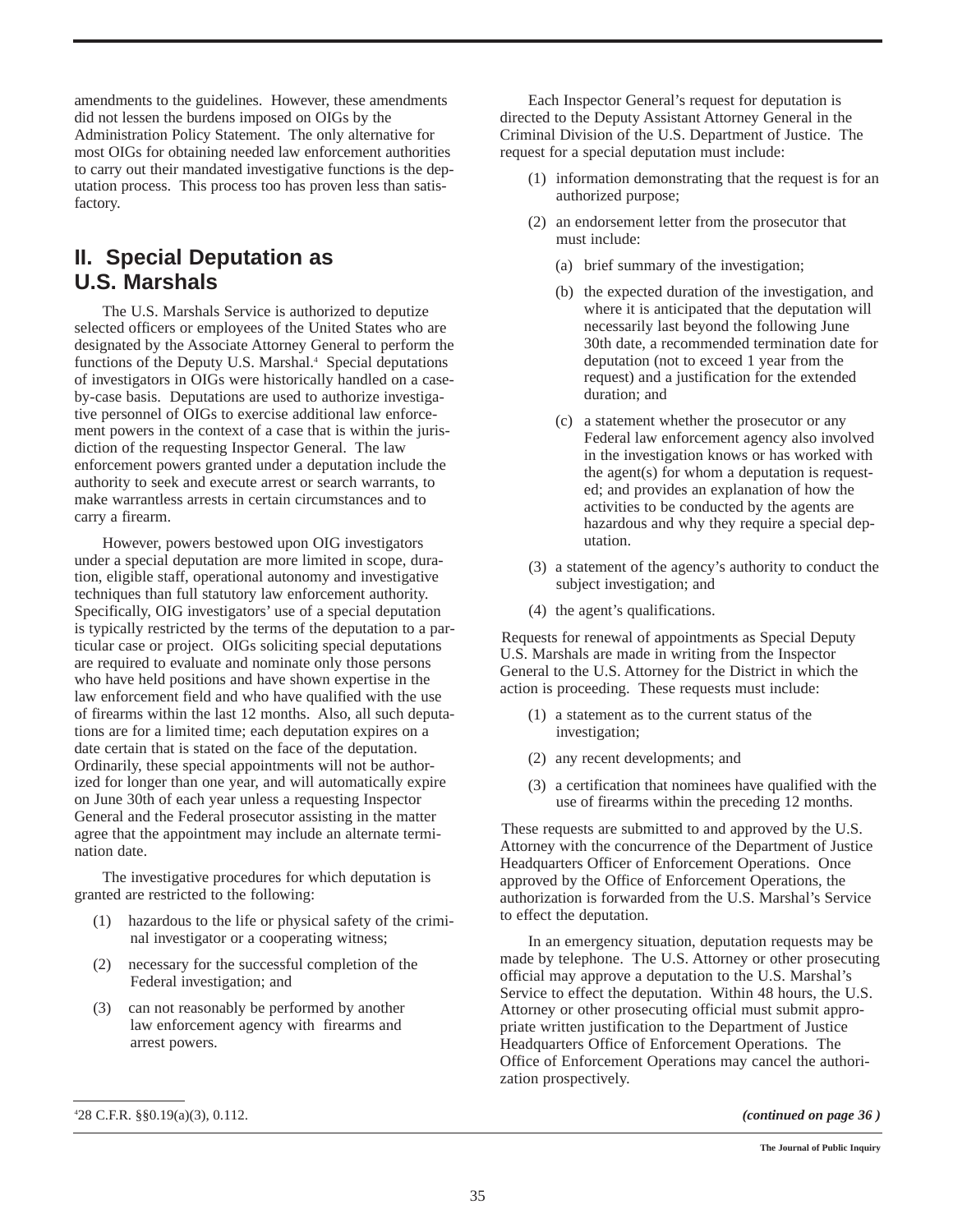#### *Law Enforcement Authority (continued)*

The procedures for a special deputation, as outlined above, are not only cumbersome but also can involve a significant delay. In response to a request from the Chairman of the Committee on Governmental Affairs for information relating to the deputation of special agents in the OIG, the PCIE noted in a report in March 1993 that the Department of Justice average turnaround time for deputation requests varies among PCIE agencies from 23-90 days with the turnaround time running as high as 120 days in individual cases. The PCIE found that they had an adverse impact on investigations.

In 1994 several Inspectors General and the PCIE requested an annual renewable blanket deputation from the Department of Justice. The argument in support of blanket deputation included the complexity of the documentation and the cost of obtaining case-by-case deputations; the time expended; and the training of OIG agents which often exceeded that of U.S. Deputy Marshals. It was also suspected that blanket deputations were consistent with the goal of streamlining Government.

In 1995 a blanket deputation pilot project was developed by the Federal Bureau of Investigation (FBI), Department of Justice and several OIGs. The Departments of Labor, Housing and Urban Development, Transportation, Veterans Affairs, State, Social Security Administration and the Small Business Administration were selected for the pilot program and entered into the Memoranda of Understanding (MOU) with the Department of Justice and the Federal Bureau of Investigation for so called "blanket deputations." The purpose of the MOU was to address issues related to coordination, notification and training. Under the MOU, for a period of 1 year all special agents in the 1811 series in an investigative OIG were deputized. This allowed the investigators to make arrests, seek and execute warrants and carry a firearm on all the cases within their jurisdiction, without having to go through the deputation process for each individual case. Other OIGs have sought and received more tailored blanket deputations, such as the Department of Health and Human Services, OIG's program deputation for health care matters.

Although the blanket deputation process is clearly more efficient than the case-by-case deputation procedures, there are still administrative burdens such as the tracking and reporting requirements and the annual renewal of the deputation. Specifically, the general MOU, now covering several OIGs, requires that the investigation of certain sensitive cases be confined to joint investigations with the FBI; prompt notification to the FBI of initiation of any investigation in which there is concurrent FBI jurisdiction; obtaining a prosecutor's opinion before investigations progress

beyond initial stages; quarterly instead of semiannual firearms qualifications; and limitations on certain sensitive investigative techniques.

In spite of the administrative shortcomings, the deputation process has allowed many OIG investigators to functionally operate as empowered law enforcement officers. As a result, OIG investigators have gained invaluable experience, training and expertise in law enforcement activities. Moreover, under deputations, OIG investigators have demonstrated effectiveness and responsibility in exercising these authorities, which is evident by the success of the pilot program.

The success of the pilot program is illustrated by improved communications between OIG's investigative headquarters and field offices. There is noticeably improved liaison between the FBI field divisions and the regional OIG. There is also an increase in the reporting of new cases from the FBI field divisions. These are just a few examples of the initial pilot deputation program's accomplishments. The program was so successful that in 1996, the Department of Justice extended the program to other OIGs with more than 50 percent of their agents deputized. The MOU was expanded to the Departments of Commerce, Education, Energy, Interior, Treasury, Environmental Protection Agency (EPA), Federal Emergency Management Agency (FEMA), National Aeronautics & Space Administration (NASA), the Nuclear Regulatory Commission and the Office of Personnel Management (OPM).

## **Conclusion**

Indisputably, the nature of OIG investigators work requires law enforcement authorities to carry out their functions. The exercise of these authorities under special and blanket deputations has resulted in significant monetary savings for taxpayers and thousands of convictions for criminal violations involving Federal programs and activities. The OIGs have a superb track record in responsibly administering law enforcement authorities.

The administrative burdens associated with the current process for case-by-case deputation, blanket deputation, and proposed legislation for statutory law enforcement authority are no longer warranted given the success of the deputation pilot project and the accomplishments of Investigative OIGs. Now it is time for lifting the restrictive approach to granting full statutory law enforcement authority to Presidential rank OIGs. Uniform full statutory law enforcement authority will make OIGs more effective by directing efforts toward fraud enforcement and away from complicated paperwork.❏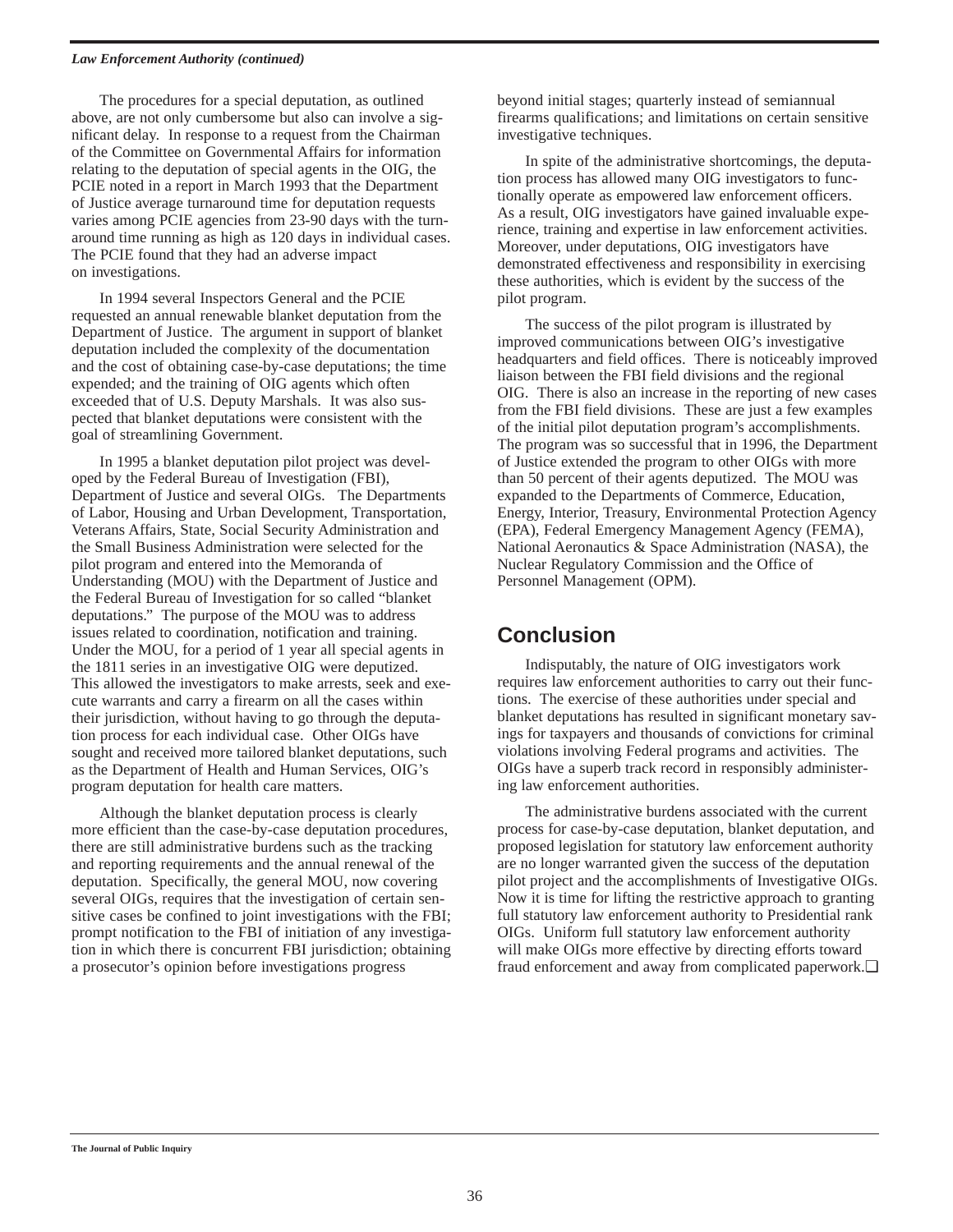## **What Was Intended by "Communications" with Congress: More than the Semiannual Report and Seven Day Letter**

*by E. Jeremy Hutton*



*E. Jeremy Hutton, Special Counsel to the Inspector General, Office of Personnel Management*

**O**ne of the most difficult and sensitive issues for Inspectors General (IGs) is the extent to which they communicate with Congress, i.e., how to share their

knowledge of problems within their respective agencies without being seen as undercutting the agencie's policies and programs. Recent initiatives such as the National Performance Review have emphasized the need for IGs to gain the respect and trust of agency officials. However, success also depends on recognition of the special and unique relationship Congress expects to have with the Inspectors General. They are one of the few Federal officials required to report both to the President, through their respective agency heads, and to Congress. Because of the dual reporting responsibilities and the expectations of Congress embodied in the Inspector General Act of 1978, as amended (IG Act), Inspectors General are required to maintain a delicate balance between branches of Government that would be challenging to even a skilled diplomat.

My 25 years of service with the legislative branch (11 with the Congressional Research Service (CRS) and 14 with the General Accounting Office (GAO)), prior to joining the Office of Personnel Management's (OPM) Office of the Inspector General (OIG) in 1991, has made me sensitive to what are sometimes unrealistic expectations from members of Congress. Since Congress was CRS and GAO's primary client, we were keenly aware of its need for information to make decisions necessary to enact laws and oversee the executive branch.

While the IG Act specifically provides for two forms of communications between Inspectors General and Congress- the mandatory Semiannual Report for which the statute provides specific content requirements and the seldom-used seven day letter,<sup>1</sup> authorized by section  $5(d)$  of the IG Act, Congress expects much more. Section 2(3) of the IG Act probably provides a more accurate gauge of what Congress originally intended and now expects. That section gives

equal status to agency heads and Congress with regard to an Inspector General's responsibility:

to provide a means for keeping the head of the establishment and the Congress fully and currently informed about problems and deficiencies relating to the administration of . . . [agency] programs and operations and the necessity for and progress of corrective action.

Paul Light recognized that one of Congress' underlying objectives in enacting the IG Act was to create officials throughout the Government without program operating responsibilities who "were free to audit, investigate, review, assess, analyze, evaluate, oversee, and appraise every problem, abuse, deficiency, and weakness relating to the programs and operations of their establishment."2 These officials would be where Congress wanted to be but could not get---inside the agencies---and could serve as useful partners to supply information. He believes this thirst for information lies beneath the "traditional explanation" of the IG Act as a quest for accountability or fraud busting politics.<sup>3</sup>

#### *(continued on page 38)*

<sup>1</sup>A 1988 congressional review of the IG Act concluded that IGs had decided that this report, which the head of the agency is required to submit to Congress within seven days, should be used only in "situations so egregious as to require congressional oversight" or "as a last resort to attempt to force appropriate action." A 1986 President's Council on Integrity and Efficiency (PCIE) survey showed only eight seven day letters had been used up to that time and few have been issued since reflecting the belief that the threat of sending this report is as effective in persuading agency management to act as sending it. However, the House Government Operations Committee expressed regrets that the instrument was not used more and felt that it should be used "to report serious or flagrant problems to the Congress. . . whether or not the agency agrees to take action" although in the latter case they could include reports of action taken. House Committee on Government Operations, The Inspector General Act of 1978: A 10-Year Review. (House Report No. 100-1027, 1986), pp. 22-23.

2 Paul C. Light, Monitoring Government: Inspectors General and the Search for Accountability. (Washington, D.C., The Brookings Institution), p. 17.

3 Ibid. at p. 39.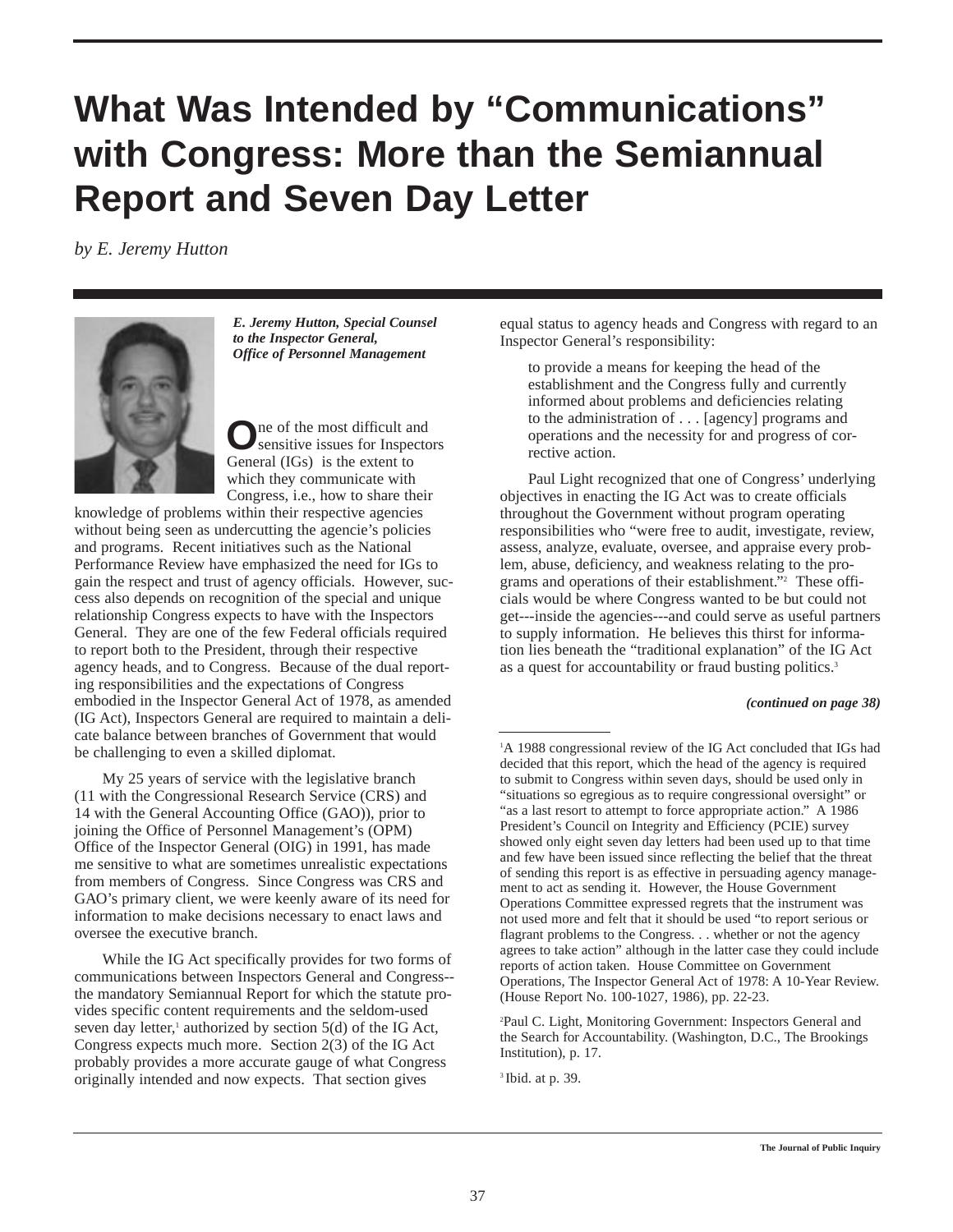#### *"Communications" with Congress (continued)*

Is it any wonder that in its evaluation of the IG Act on its tenth anniversary, the House Government Operations Committee complained about the quality of IG reporting to Congress. In addition to requesting more effective use of the formal reporting mechanisms, including the seven day letter, the Committee stated:

Further, the Inspectors General should take care to assure that relationships have been established with all appropriate committees and subcommittees. While keeping the head of the establishment informed is in the Inspectors General's best interest, the public interest as well as the Inspector General's interest will be best served if the Inspectors General also keep the Congress adequately informed.4

In a recent Council of Counsels of the Inspectors General (CCIG) Legal Forum, Bill Greenwalt, Majority Professional Staff Member of the Senate Committee on Governmental Affairs stressed the need for IGs to establish informal lines of communication, particularly with respective authorizing and appropriations committees and the IG oversight committees, i.e., his committee and the House Committee on Government Reform and Oversight. In his informal remarks, he admitted the difficulty in establishing long-term relationships with Hill staffs in light of the high turnover but stressed:

There is a need for IGs to keep developing relationships and asking how we can improve. You need to work with your customers on the Hill. It is a difficult dilemma because we do not speak with one voice and represent different interests. This is what makes the congressional liaison function so important.<sup>5</sup>

In fact, Paul Light suggests that "informal channels of access to Congress, which are generally available to any executive official" may be necessary for an IG to attain visibility and that getting attention for IG reports from either end of Pennsylvania Avenue may be more of a problem than dual reporting requirements.<sup>6</sup> Mark Uncapher, Counsel to the House Committee on Government Reform and

6 Light at p. 226.

Oversight Subcommittee on Government Management, Information and Technology suggested to the CCIG Forum that the problem is not lack of interest in IG reports but the difficulty in trying "to figure out what's in them." He requested OIGs to "help us find the needle in the haystack to point out issues of importance or of interest to Congress."7 Greenwalt called on the IG community to identify reports that are "indicative of systemic problems where we should maximize our limited oversight resources," particularly in light of the proliferation of audit reports received from Chief Financial Officers and the General Accounting Office as well as IGs.

To facilitate congressional contacts, many IGs have designated a staff member to serve as congressional liaison. At OPM, this person is the focal point for contacts with key staff members of our oversight committees. He works closely with the OPM's Office of Congressional Relations receiving guidance from it and keeping it informed on issues of mutual concern. He facilitates meetings between OIG officials and congressional staff to provide expertise or information to the committees as needed. In all of these endeavors, care is taken to recognize that congressional and agency interests may not be identical and, when appropriate, to operate in accord with agency and OMB policies. The usual restriction on release of investigatory material or other privileged information still applies. This function is informational and separated from the budgetary process conducted within the agency and under the direction of OMB. It is hoped these efforts will lead to a more satisfied congressional client and better understanding between all parties.

As we approach the twentieth anniversary of the IG Act in a period of increasing demands and diminished resources, the future success of Inspectors General may largely be determined by the extent to which they can more effectively deliver their messages to Congress. This will largely depend on how effectively informal channels of communication are established to enable congressional staffs to get to know and work with IG staffs. Upcoming oversight hearings likely to be held to commemorate the anniversary will also give the IG community and Congress an opportunity to look at methods to streamline the Semiannual Report and other formal reporting requirements to meet the needs of our clients more effectively.❏

<sup>4</sup> H.Rept. no. 100-1027 at p.23.

<sup>&</sup>lt;sup>5</sup> Informal comments by Bill Greenwalt at the CCIG Legal Forum, Washington, D.C., October 29, 1997.

<sup>7</sup> CCIG Forum, n. 5.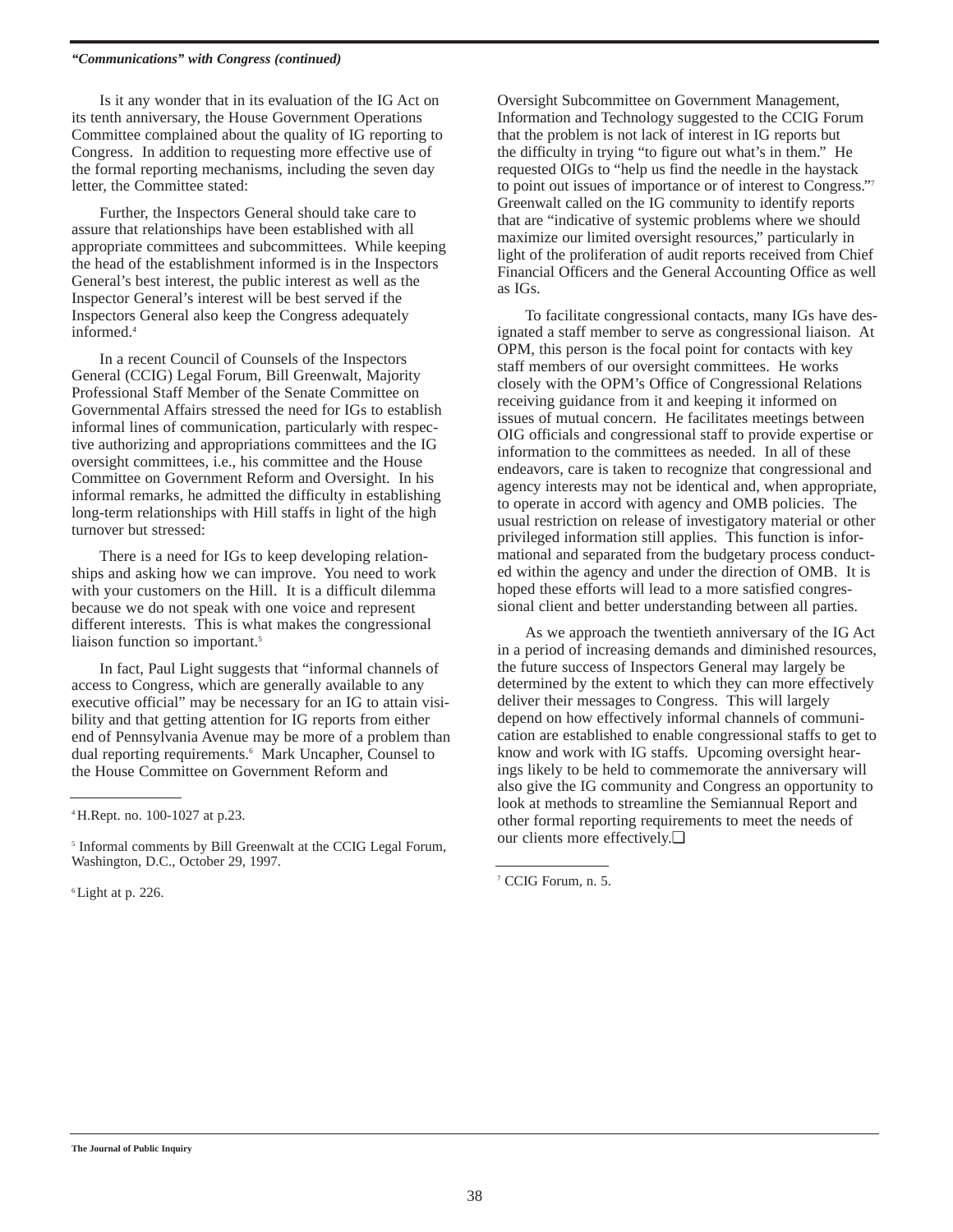## **Reinvention and Ethics: Public Service at the Crossroads?**

*by Stuart C. Gilman, Ph.D.*



*Stuart C. Gilman, Ph.D. Special Assistant to the Director U.S. Office of Government Ethics1*

As public servants you must not<br>
only do the right thing, but do it in the right way. This is the essence of much of contemporary ethics discourse in public adminis-

tration: the danger of confusing ends and means. In a recent PA TIMES essay, Raymond Olsen argued that there was a hidden risk in the Government re-alignment movement because it tends to focus primarily on performance and fails to understand that "how government conducts its responsibilities" is just as important. The essence of ethics systems for the public service is that they serve to focus on "the means" to assure the public that its Government is working only in the public interest. This article will focus on the impact of re-alignment and the new public administration on ethics systems in public service. It will highlight the fundamental tensions between the re-invention or realignment movement and anti-corruption systems; discussing the potential for creating government that is more "responsive and lean" while at the same time preserving public integrity.

## **Historical Background:**

However, before entering into the main argument of this paper, it is important to set the historical context.

In August of 1838 Samuel Swartwout, the Federal Customs Collector for the Port of New York left for London with two black satchels. Within them he took more than five percent of the entire treasury of the United States. In the proceedings against him, at least four employees admitted knowing about the embezzlement from the beginning. About their conduct, Joshua Phillips, Assistant Cashier, explained "I was Mr. Swartwout's clerk, and would not betray the secret of my employer . . . we clerks of the custom-house consider ourselves as in the service of the collector, and not in the service of the United States."2 There was no extradition treaty with England. Neither Mr. Swartwout or the money were ever recovered.

Coincident with this event and in reaction to the massive corruptions in his administration, President Andrew Jackson empowered his Post Master General, Amos Kendall, to fundamentally redesign the Post Office Department, and his successors followed Kendall's model in reorganizing governmental institutions. Instead of relying on men of character, as Presidents since Washington had done, Kendall designed a system of redundancy of signatures in order to spend money on behalf of the United States. Additionally, he developed the first "transparent" procurement and contracting systems, and even developed "Rules of Conduct" for public employees.

A young French nobleman, Alexis de Tocqueville, in comparing the French and American systems, needing a word to describe this new "system of government," coined the term *bureaucracy*. These new bureaucracies were designed to minimize corruption in governmental systems and were added to on a regular basis to account for every fresh scandal. It is certainly true that these systems were also viewed as mechanisms for greater efficiency -- something especially ironic today.

As the executive and legislative branches struggled to cope with newly arising forms of corruption, no one was ever made responsible to oversee what had come before - much less how new laws and orders would integrate with what had been implemented previously. The result was that system was built upon system, often with no logical integration between them, and often with contradictory requirements. The layering of integrity systems became so pervasive that bureaucracies learned to operate independently of many legislative or executive controls, often through voluminous regulation, resulting in a "priesthood" of expertise in the Government department. The impact of this process was summed up by Michael Nelson as one of the ironies of American bureaucracy: *"agencies organized to avoid evil became that much less able to do good.*"3

*(continued on page 40)*

<sup>&</sup>lt;sup>1</sup> The opinions expressed in this article are the authors and do not reflect the policy of the U.S. Office of Government Ethics or the United States Government.

<sup>2</sup> Quoted in Leonard White, *The Jacksonians: A Study in Administrative History*, NY: Macmillian, 1954, p. 427.

<sup>&</sup>lt;sup>3</sup> Michael Nelson, "A Short, Ironic History of American National Bureaucracy," *The Journal of Politics*, Vol. 44, 1982, p. 763.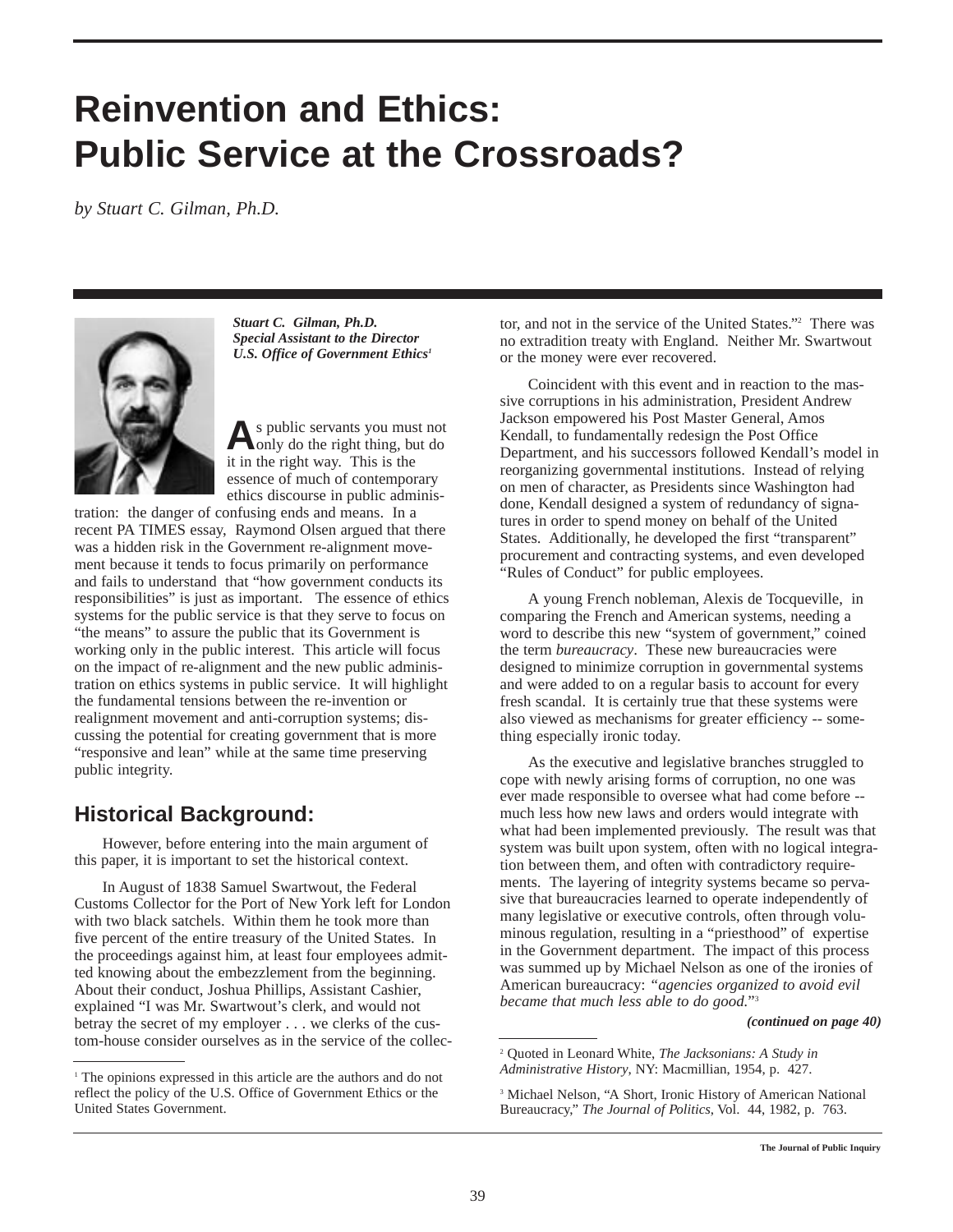## **Ethics Systems: Compliance vs. Integrity**

The literature in public administration often focuses on the distinction between compliance and integrity based systems. Even the recent OECD study, Ethics in Public Service, focused on this framework. In many ways this distinction is a straw man. Compliance based systems are supposed to be only rule or law based with little room for individual conscience or decision. Integrity based systems are designed to increase human autonomy through aspirational goals avoiding rule structures. Perhaps these concepts can be framed as ideal types. But, the empirical reality is that they are ends of a continuum. For that reason, a more informed discussion should look at the social psychological dynamic in this process.

Compliance based rule systems at their worst degrade into a system of casuistry governed by a priesthood, often of attorneys or personnel specialists. They exercise sole authority in providing authoritative interpretations of rules in more and more narrowly defined circumstances. Any system in which an elite simply hands down edicts becomes more and more isolated from the daily processes of government.

Integrity based systems at their worst become systems of wishful thinking. These become general, very abstract guides of performance with no enforcement and no method for receiving advice or education. Empowerment of public officials in such a setting can be a recipe for disaster. *Empowering ethically bankrupt people simply leads to corruption more quickly*. The question confronting the new public administration is how can we flatten, compete, reduce, and simplify government while making it more responsive, without creating the potential for a public service cesspool. In a recent book Professor George Fredrickson vividly highlights these problems.

## **The New Public Administration and the Destruction of Ethics Systems:**

Fredrickson asserts that reinvention (one face of the new public administration) inherently leads to corruption. In an excerpt from his forthcoming book, *The Spirit of Public Administration*, he constructs a continuum with the governmental model at one end and the enterprise model at the other. He argues that the new public administration pushes government functions away from the governmental model and towards the enterprise model. This change, he says, inherently leads to corruption, as employees adopt practices that are common in business, but are considered unethical in government. In making this argument, he is right in the sense that the need for impartiality and the sense of public duty are de-emphasized in the new public administration. He is wrong, however, when he appears to claim that the new public administration inherently leads to corruption.

Rather, the new public administration demands the flattening and simplifying of Government, the introduction of competitiveness and flexibility into existing systems.

Fredrickson rightly points out that among other things, "realigners" target existing compliance-based ethics structures. These structures, as I explained earlier, accreted over the years to form a rule-driven system that to some degree ensured the public's confidence in Government. Fredrickson laments the loss of these structures, expressing the fear that their loss will "increase the propensity for corruption and unethical behavior."4 Aside from the questionable equation of private inclination with unethical practices, this argument makes too large a claim because it portrays realignment as necessitating the elimination of ethics systems. This extreme change need not, and probably would not, be the reality for the new public administration. In flattening the organization, the question will not be which parts of the system to eliminate, but which to keep, and some parts should definitely be kept. We should therefore take Fredrickson's claim seriously as a warning not to go too far in transforming government agencies into privately inclined organizations.

## **Realignment, Ethics and Autonomy:**

Having considered Fredrickson's argument, however, I must also address those who would like to ignore the potential negative consequences of the new public administration. As one example, a single dominant theme is that realignment will empower the new public servant. Within the framework there is a dominant emphasis on autonomy of the individual civil servant. If we empower civil servants, they will be free—or at least this is the theme of the literature. The question is *free* to do what?

If reinvention is a good thing, then, can we have too much of it? The simple answer is yes. Some scholars argue that employees should be freed of any constraint, and when these chains fall away, a new ethic of public service will develop. A golden age of empowered "right" actors would emerge from the destruction of the rule-bound edifice of the compliance-based ethics program. Such a magical emergence of ethics seems unlikely, however. This notion of autonomy does not automatically elicit trust in Government, nor does it really "free" the civil servant.

This bias toward the maximum autonomy of the civil servant, as opposed to a maximum autonomy of the Government organization, builds upon some of the more naive concepts in contemporary social psychology. In their book *The Perversion of Autonomy*, Willard Gaylin and Bruce Jennings discuss the emphasis on personal autonomy in the U.S. In their view, the notion of the autonomous, rational individual ignores the reality of human life:

We are not as free and self-determining as we would like to believe, and we are not as independent as we pretend to be. We must face the fact that we are not as rational as we would like to think we

<sup>4</sup> H. George Fredrickson, "Public Sector Model Strives to Avoid Corruption," *Public Administration Times*, 20(5): 12.

**The Journal of Public Inquiry**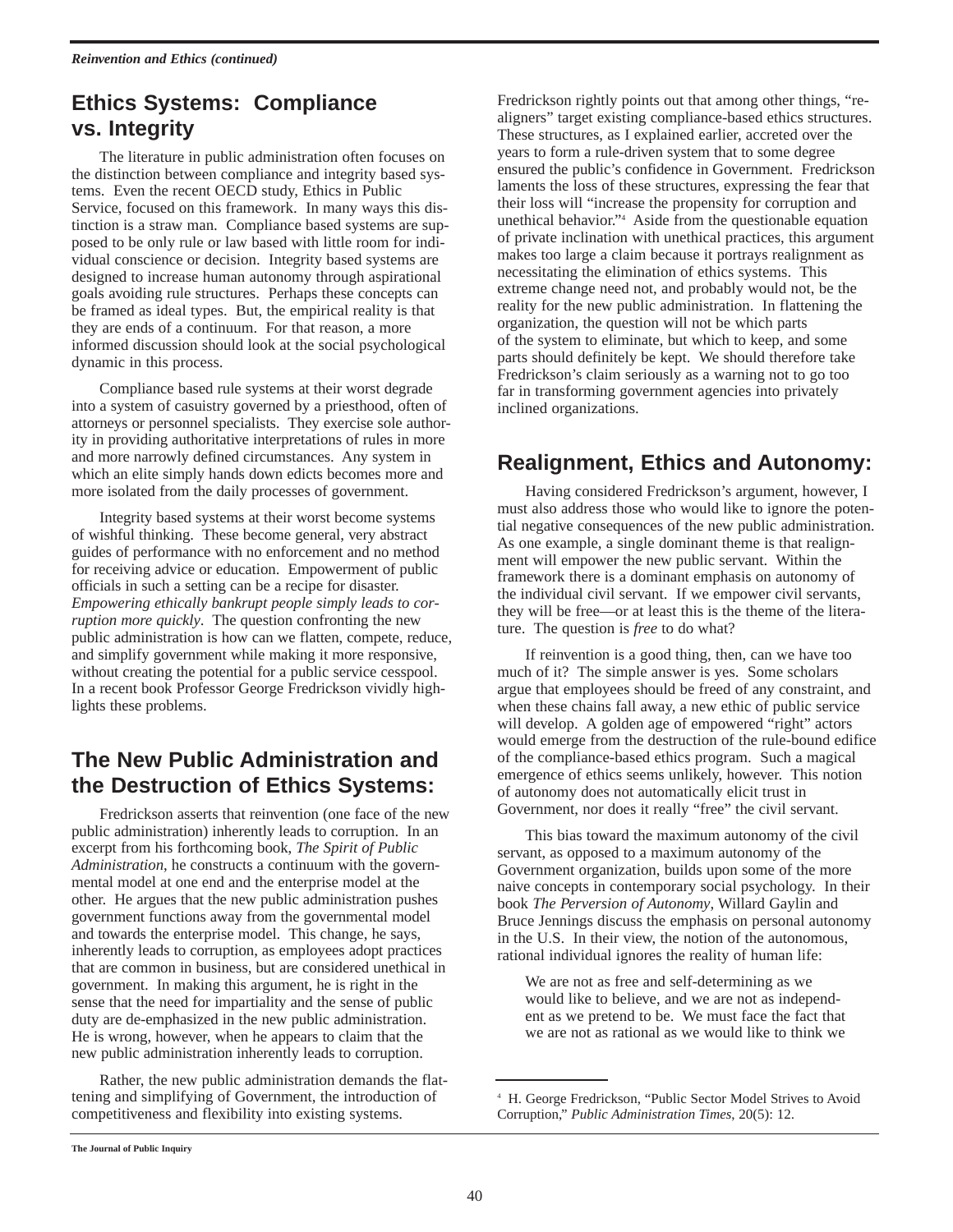are. The rational roots of our conduct are pathetically overvalued. We must appreciate the power of emotions over human behavior in order to effectively institute changes in that behavior.<sup>5</sup>

Taking into account the inherently emotional, irrational side of human beings leads us to seek some safeguards against the potential for ethical anarchy that might result from complete autonomy. In a continuation of the previous quote, Gaylin and Jennings propose the need for some framework, some system to avoid this anarchy. "Despite a preference in the culture of autonomy for rational persuasion and a bias against manipulation and coercion, persuasion rarely works. It is coercion on which society must depend." We must, then, have some system that serves to coerce (perhaps *motivate* would be a better word) employees into ethical behavior.

## **A Foundation of Compliance, A Structure of Aspiration:**

Critically, there must be some basic compliance system on which to build integrity. Often a code of conduct with vigorous enforcement will serve to create this foundation. As important, the code of conduct should be uniform, applying to everyone within the branch of Government. It should apply from the President of a country to the janitor who cleans his or her office. It should apply to military officers and cabinet officials. Additionally, enforcement should be uniform. And if there is any variance, the more senior officials should be treated the most harshly.

Upon this foundation of "minimally acceptable standards" must be built a structure of aspirational goals. Models for these goals can be found in integrity based regimes such as England or New Zealand - - both of which have a far longer history of reinvention than the U.S. Both countries have adopted leadership models whereby senior public officials ascribe to specific aspirational behaviors that they are in turn responsible for inculcating in their own organizations. For example, in New Zealand the categories of aspirational goals include: Representation, Leadership, Professional and Personal Ethics, Responsibility and Accountability, Statutory Independence, Collective Interest and Collegiality. In England, a Parliamentary system, the Nolan Commission, prescribed general standards, standard for members of Parliament, and standards for Ministers and civil servants.<sup>6</sup>

Essentially advocates of the new public must struggle with how a balance of compliance and integrity systems can work with the changes being made in the current alignments in the public sector. Without a thoughtful integration of these systems within the changes being brought by the new public administration there will be a significant structural misalignment. The result will be either an undercutting of reinvented systems by compliance based programs designed to focus only on narrow issues, or the destruction of all ethics/integrity systems creating a kleptocracy.

## **Conclusion:**

The simplistic solution of "just doing away with the rules" should not be viewed as the essence of realignment or the new public administration. As I have attempted to argue, governments should carefully assess the structures necessary to maintain the new organizational paradigms that they are creating. They must focus on essential programs that provide integrity without overly restricting flexibility.

Ideally this will require neither a compliance based or integrity based regime. Rather, it will require a careful mixture of both. There must be enough compliance to ward off the most base corruptions of public office. However, there must also be an aspirational vision of integrity in public service, and means for rewarding that behavior. It is certainly true that this "ethic" is easier to capture in an environment where all who do public service are *public* employees, i.e. work directly for the Government. However, the realities of modern government dictate otherwise.

Most Governments have consciously decided to embrace the new public management by shrinking the size of the public work force, privatizing functions, contracting, and eliminating the myriad of controls placed on public workers. In this environment, there must be a recognition of the potential for abuse, as well as the appearance of abuse of public office. The question is what residual systems are left in place to protect the integrity of Government?

The answers to this question will constitute the "second wave" of the new public administration. The success of the movement will not only depend on its ability to measure outcomes as ends. It must also effectively monitor the means to those outcomes. A confusion between ends and *means*, or a lack of attention to either, will tar it with the inevitable corruption that will result. And, if this happens, the new public administration movement will be just one more arcane footnote in this history of public administration.❏

This article was initially published in Fall, 1997 issue of The Public Manager as part of a Forum entitled GPRA: Implementing the Results Act. Anyone interested in the purchasing a copy of the entire issue can contact Thomas W. Novotny, Editor, The Public Manager, 12007 Titian Way, Potomac, MD 20854.

<sup>5</sup> *The Perversion of Autonomy: The Proper Use of Coercion and Constraint in Liberal Society*, The Free Press, NY, 1996: p. 126.

<sup>6</sup> "Responsibility and Accountability: Standards Expected of Public Service Chief Executives," New Zealand State Services Commission (June, 1997) and "Standards in Public Life," First Report of the Committee on Standards in Public Life, Chairman Lord Nolan, May, 1995.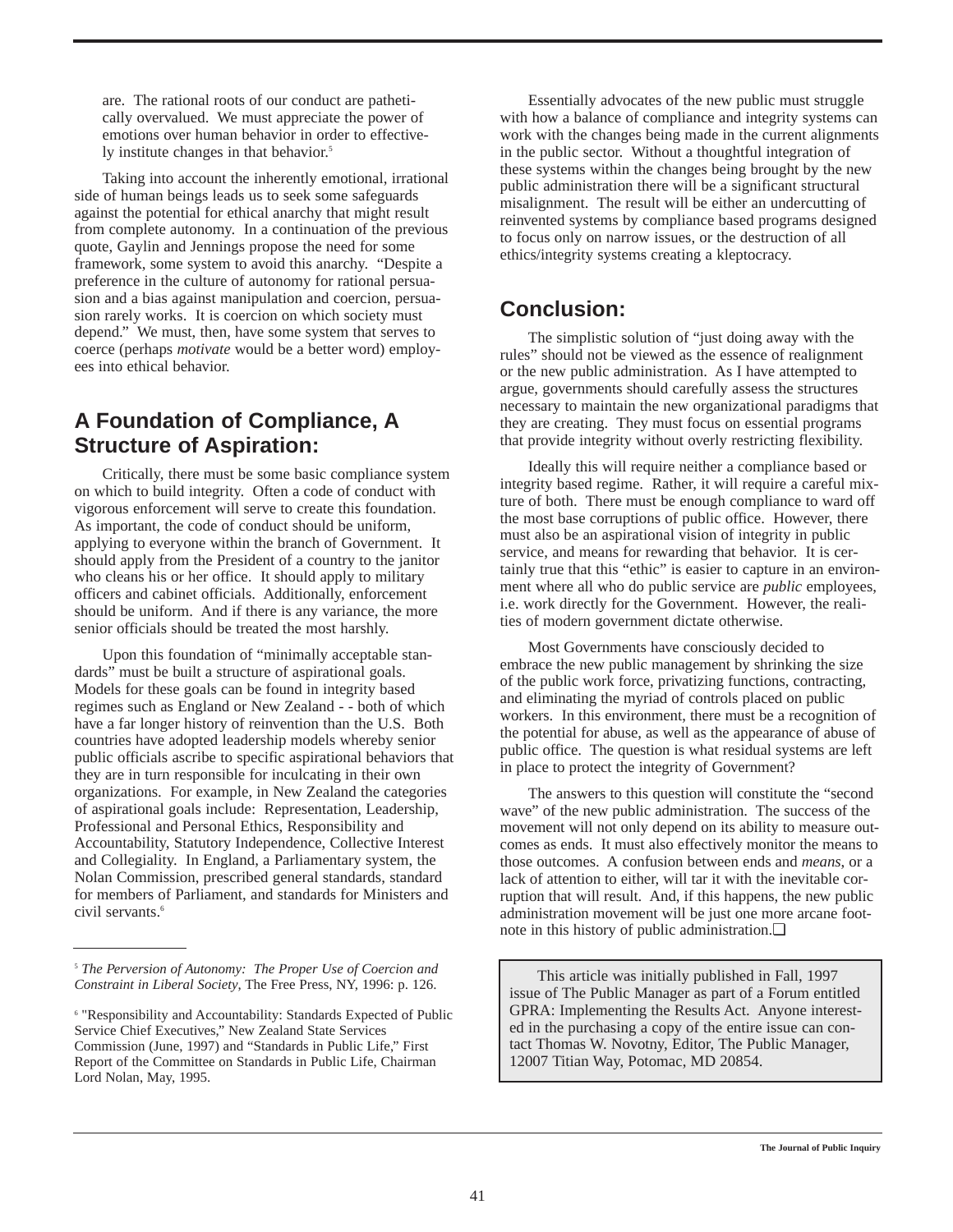## **Book Review:**

## **"Representing the Agency Before the Merit Systems Protection Board: A Handbook on MSPB Practice and Procedure, by Harold J. Ashner, Esq."**

*Commentary by Renn C. Fowler*

*Renn C. Fowler, Executive Director of the Government Training Institute*

**T**wo recent happenings, the revision of "Representing the Agency Before the Merit Systems Protection Board: A Handbook on MSPB Practice and Procedure," and the Supreme Court's January 21, 1998, decision in LaChance, Acting Director, Office of Personnel Management v. Erickson, No. 96-1985, bring much needed good news and guidance for a disciplinary appeal system much in need of good news and guidance.

It has been nearly 20 years since the Civil Service Reform Act of 1978 (CSRA), but we have yet to see the streamlined and simplified system envisioned by that legislation. Instead, we have seen the development of an over-judicalized system of Olympic complexity. The MSPB has managed to provide, over the years since its inception, far more process than was ever envisioned as due. One former Board member recently described the MSPB as being in the due process business. Though it is hyperbole to lament that it is easier to get one into jail than out of Federal service, some MSPB cases have indeed afforded greater protections to employees in administrative investigations and disciplinary actions, than the law has afforded to defendants in a criminal investigations and prosecutions.

Against that backdrop, the Court jumped in and, with the guidance in OPM v. Erickson, put the brakes on the expansion of administrative due process. OPM v. Erickson reversed a long line of MSPB and Federal Circuit decisions, known collectively as "Walsh-Key-Erickson." Those decisions had expanded the notion of due process to include, of all things, the right to lie in an administrative investigation into misconduct. Hopefully, the Court's guidance will serve to put back on the table more orthodox notions of administrative due process as well as the more simplified system envisioned by the CSRA.

The present system has become, quite frankly, so baroque that it has left behind most managers and personnelists; employees are equally intimidated, although they

are, more often than not, the beneficiaries of the present system. Even investigators as well as others experienced in working on disciplinary matters find the current system a Byzantine maze.

The following scenario depicts our Byzantine system in all its splendor. Late one evening, X removes, without authorization, from the agency office, a computer and cellular phone. X's supervisor notices the equipment is missing. The building logs and the guard finger X. The FPOs go to X's residence, and after denying many times that he has the equipment, he turns over the missing equipment. The agency then removes  $X$  on three charges: (1) providing false statements; (2) stealing; and (3) misusing the cellular phone for long distance calls.

At trial, X testifies that he only borrowed the equipment and that the cellular calls were local. The MSPB finds X's testimony credible and rules for X on all charges. The bases for those rulings follows.

Charge 1, falsification, would be lost (pre-OPM v. Erickson) under Walsh et al. More specifically, the Walsh cases held that agencies could not charge an employee with misconduct and also with lying in an investigation into that misconduct. Such charging, according to the MSPB and the Federal Circuit, violated an employee's due process right to put the agency to its proof. To afford full due process, the MSPB extended that rationale to bar reliance on such false statements in setting the penalty, making credibility determinations, and impeaching witnesses.

But, as indicated, OPM v. Erickson brought good news: Walsh had it wrong. According to the Court, the CSRA has provided employees with four procedural rights: (1) 30 days advance written notice; (2) at least 7 days to answer; (3) representation; and (4) a written decision with specific reasons. "In these carefully delineated rights there is no hint of any right to 'put the government to its proof' by falsely denying the charged misconduct."

Likewise, the Court held that the Fifth Amendment does not include "a right to make false statements with respect to the charged conduct." Of course, if "answering

*(continued on page 44 )*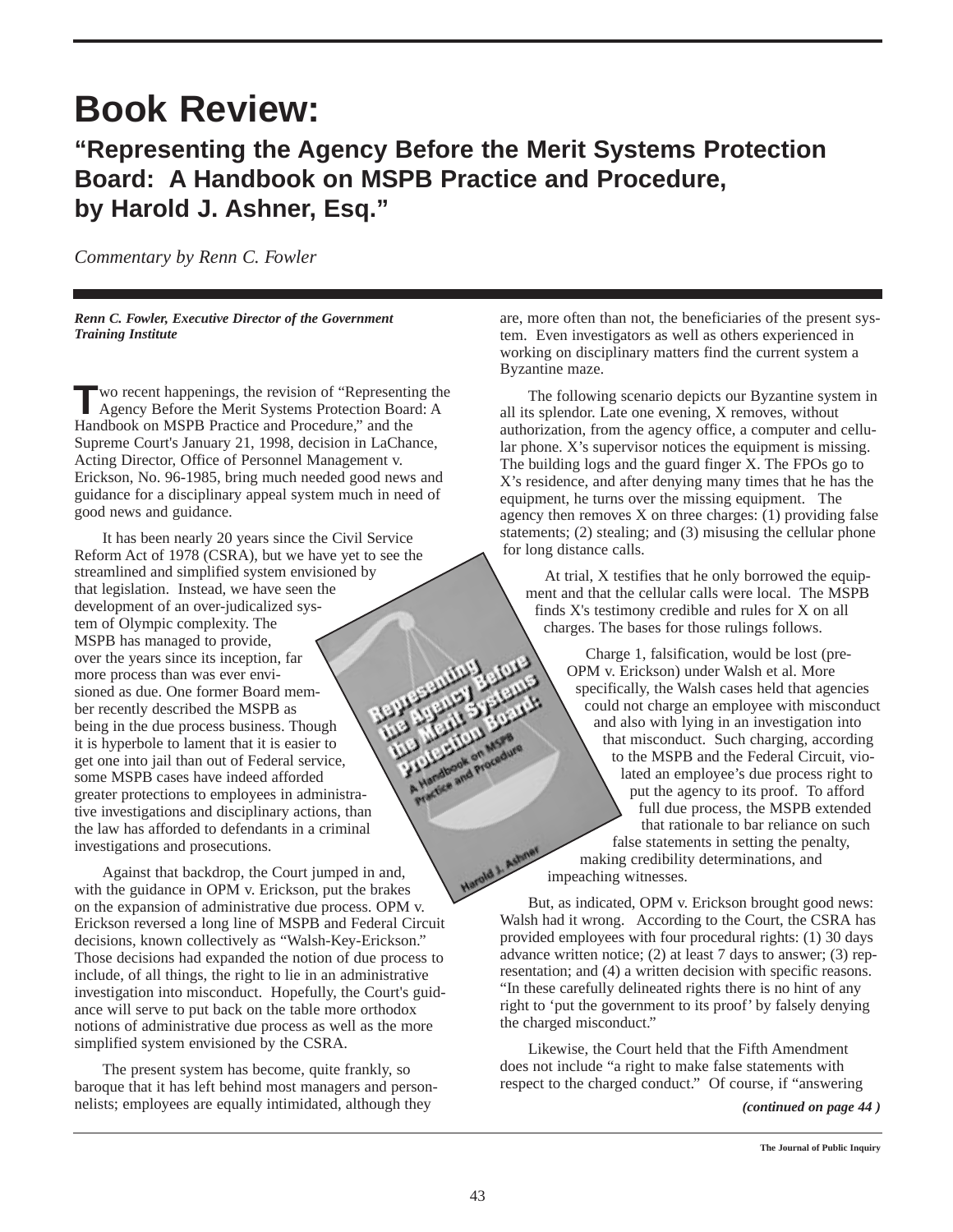#### *Book Review (continued)*

an agency's investigatory questions could expose an employee to criminal prosecution, he may exercise his Fifth Amendment right to remain silent." To be sure, pre-Walsh law was that, absent a threat of criminal prosecution, an employee had to answer or risk removal, once given his "Kalkines rights." Kalkines v. U.S., 473 F.2d 1391 (Ct. Cl. 1973); Weston v. H.U.D., 724 F.2d 943 (1983). Lying is not an option, and the Court said that false testimony can be used to enhance a sentence.

Next, charge 2, stealing, would be lost for two reasons. First, since the MSPB accepted the employee's explanation that he was only borrowing the phone and computer, the agency failed to prove "intent to permanently deprive," an essential element of theft as defined by the MSPB. Second, because the MSPB does not recognize lesser-included offenses, charge 2 is lost in its entirety; in other words, no discipline could be imposed for unauthorized removal, unauthorized possession, or conversion, even though the record did prove those offenses.

Recapped, a lesser-included offense is a "sub-offense" of the greater offense, simply the greater offense minus an element or two (e.g., unauthorized possession being a lesser of theft, not requiring the element of intent to permanently deprive). The Board made its wrong turn away from lesserincluded offenses in Major v. Department of the Navy, 31 M.S.P.R. 283 (1986), a highly questionable but over-read and over-applied case. See "Toward the Simplification of Civil Service Disciplinary Procedures," The Hon. Richard W. Vitaris, 149 Mil. L. R. 382. Ironically, criminal law, unlike MSPB law, recognizes lesser-included offenses. See Fed. R. Crim. P. 31(c).

The MSPB's rule against lesser-included offenses has had, unquestionably, more of an adverse impact on disciplinary actions than any other rule has. The adverse impact has been under-charging, under-disciplining: Because of the bar's draconian all or nothing effect, agencies base disciplinary actions, more often than not, on the safest possible charge. And, of course, the safest possible charge is generally something so "watered-down" that it will not support a penalty appropriate for the misconduct at issue. As a result, there are today in the Federal service many "under-disciplined" wrongdoers who simply do not belong there.

And finally, charge 3, misuse of cellular phone for long distance calls, would be lost because of MSPB's rather stringent pleading rules. A case almost identical to our hypothetical is Lanza v. Department of the Army, 67 M.S.P.R. 516 (1995); Lanza involved a charge of "improperly using a Government supplied cellular phone for unofficial long distance calls." Like X, Lanza won: His calls were local. "The agency specifically charged, however, that the calls were long distance. The agency bears the burden of proving each of the elements of its charge. ... Because it failed to do so, the charge cannot be sustained." Lanza, 67 M.S.P.R. at 522. Local or long, the short of it is misuse is misuse is misuse; the relevance, if any, of local versus long would run only to the penalty, not to the charge. That kind of result is "cute by half." See Milner v. Justice, MSPB No. SF0752950828I2 (October 10, 1998) (failure to cooperate with agency investi-

gation not proven where employee refused to speak with agent but later on same day sent letter to IG).

Summed up: Prior to January 21, 1998, X would have won on all charges and returned to his old job with back pay and attorney fees. Even after the Court's January 21, 1998, decision, X would still have won on charges 2 and 3. Ironically, had X faced these charges in criminal court, he would have been convicted of some misconduct, and his false statements could have been considered in sentencing him.

As is obvious from this scenario, MSPB actions are highly complex and technical. It is often said that these actions are won or lost before the appeal is filed, but that is an understatement. The more accurate statement is that these actions are won or lost before the action is proposed and before notice is given to the employee. Thus, it is imperative that everyone involved in putting an action together - the investigator, the personnelists, the proposing official, etc. - appreciate the complexity and understand the process to which these actions will be subjected.

The good news is that Harold Ashner's new book has the answers. Although this 600 page reference tool was designed primarily for agency representatives, it is ideal for anyone working in this area. It is an invaluable nuts and bolts desk reference for anyone tasked with building a solid misconduct case or finding the facts behind the misconduct. It covers evidence, credibility, documentation, burdens, procedures and much more. Its appendices include a glossary, the statutes and regulations, sample forms, research tools, a historical synopsis, and a summary of the leading cases.

Simply put, Ashner's book unravels in a user-friendly, checklist style, all the puzzles. It is a clear-cut guide to the essentials, and it contains every good tip and solid bit of useful information needed for dueling with the complexities of the current system. Ashner is an authority on civil service law, who has served with MSPB, OPM, and other agencies, and he has culled these tips from his experience, from interviews with the experts, with MSPB's best practitioners, and set out those tips in an easy-to-get-to format. If ever a book distilled doing-it-right to a step-by-step, tangible approach, this is that book.

The predecessor to Mr. Ashner's book -same title, coauthored by Ashner 14 years ago- became a hallmark of administrative personnel law. With his new book, he has produced a sequel to eclipse the original. It is easily the most important book to appear in this area, since its predecessor and since Peter Broida's definitive treatise on MSPB law. Were I to pick one book on MSPB practice, this would be that book. No one working in this area can be without it. Get it. It is outstanding: If a movie, four stars; if a bond, triple A. Hats off!❏

Representing the Agency Before the Merit Systems Protection Board: a Handbook on MSPB Practice and Procedure, by Harold J. Ashner, Esq.; Dewey Publications Inc. (P.O. Box 663, Arlington, Va., 22216, (703) 524-1355, fax (703) 524-1463, dewpub@ix.net.com), 1997 600 pages, \$95.00.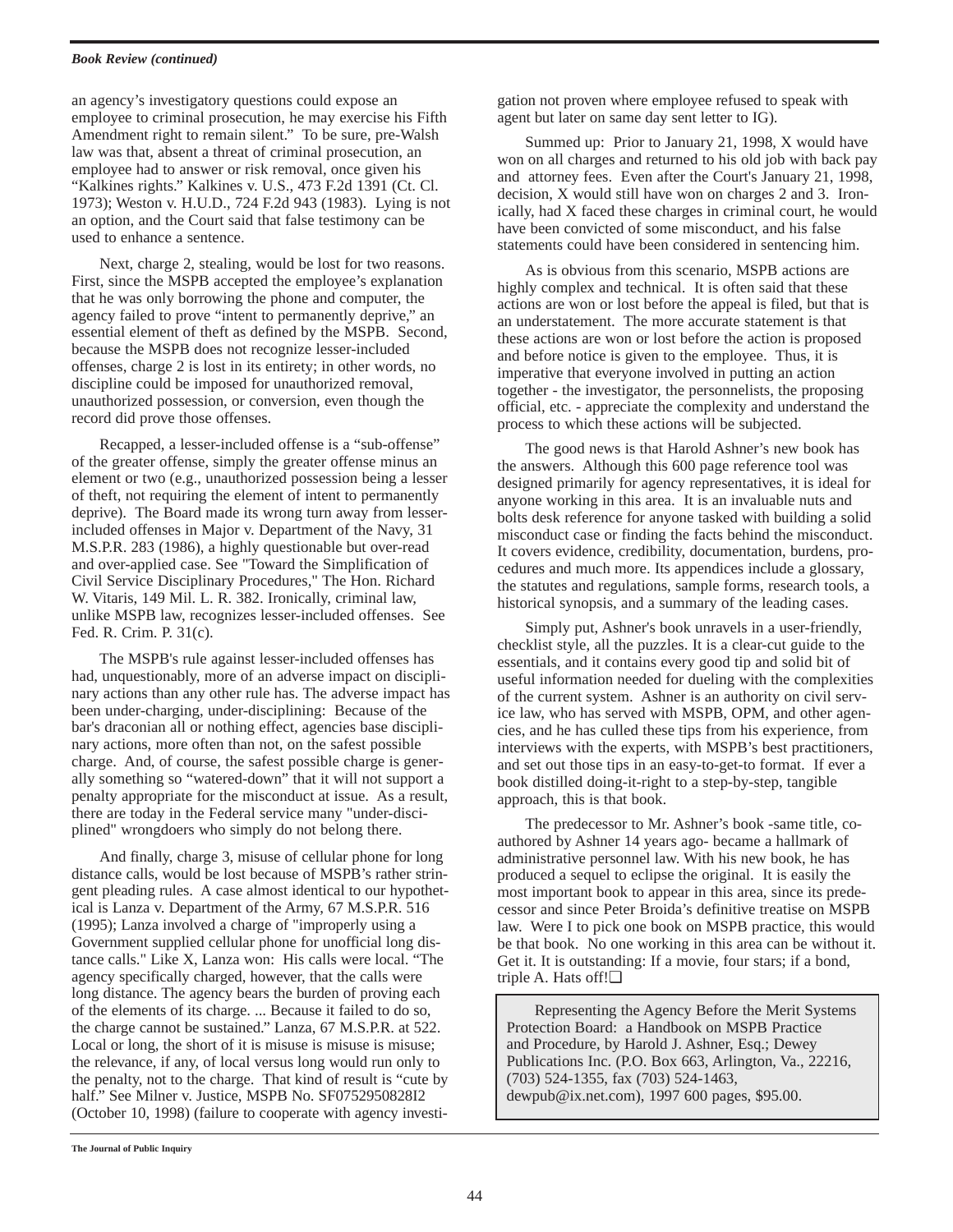## **THE JOURNAL OF PUBLIC INQUIRY CUSTOMER SATISFACTION SURVEY**

*The Editorial Board wants to determine the direction of future journal articles. As you know, authors of journal articles have primarily been current or former members of the Inspectors General community. We are considering expanding our search for authors to include industry and academia. To accomplish this we need to answer the question, "are articles published in the Journal interesting and useful references for our readership?" Please complete the questionnaire below and fax it to (202)632- 7204 or mail to: Aletha Brown, Inspector General, Equal Employment Opportunity Commission, P.O. Box 18858, Washington, D.C. 20036-8858. Thank you for your response and your support of The Journal of Public Inquiry.*

| Did you read the Spring/Summer 1998 issue of the Journal of Public Inquiry?<br>_____Yes _____No                                                                                                                                                                                   |  |  |  |
|-----------------------------------------------------------------------------------------------------------------------------------------------------------------------------------------------------------------------------------------------------------------------------------|--|--|--|
| Generally, were the articles relevant, timely, and informative? _____Yes _____No                                                                                                                                                                                                  |  |  |  |
| Did you refer co-workers, staff members, or other professionals to any of the articles published                                                                                                                                                                                  |  |  |  |
| Does the Journal provide the type of information that interests you? _____Yes _____No                                                                                                                                                                                             |  |  |  |
| Generally, do you find Journal articles useful? ______Yes ______No                                                                                                                                                                                                                |  |  |  |
| Would you like to see more articles on: _____ public policy; ______ congressional relations;<br>contemporary leadership and management; _____legal issues; ______ successful<br>investigations; ________successful audits; _________evaluative techniques; _______staff profiles; |  |  |  |
|                                                                                                                                                                                                                                                                                   |  |  |  |
| Is it important to you that the Journal showcase the accomplishments, experiences and talent of<br>the Inspectors General community? ______Yes ______No                                                                                                                           |  |  |  |
| How would you improve future Journal issues?                                                                                                                                                                                                                                      |  |  |  |
|                                                                                                                                                                                                                                                                                   |  |  |  |
|                                                                                                                                                                                                                                                                                   |  |  |  |
|                                                                                                                                                                                                                                                                                   |  |  |  |

**The Journal of Public Inquiry**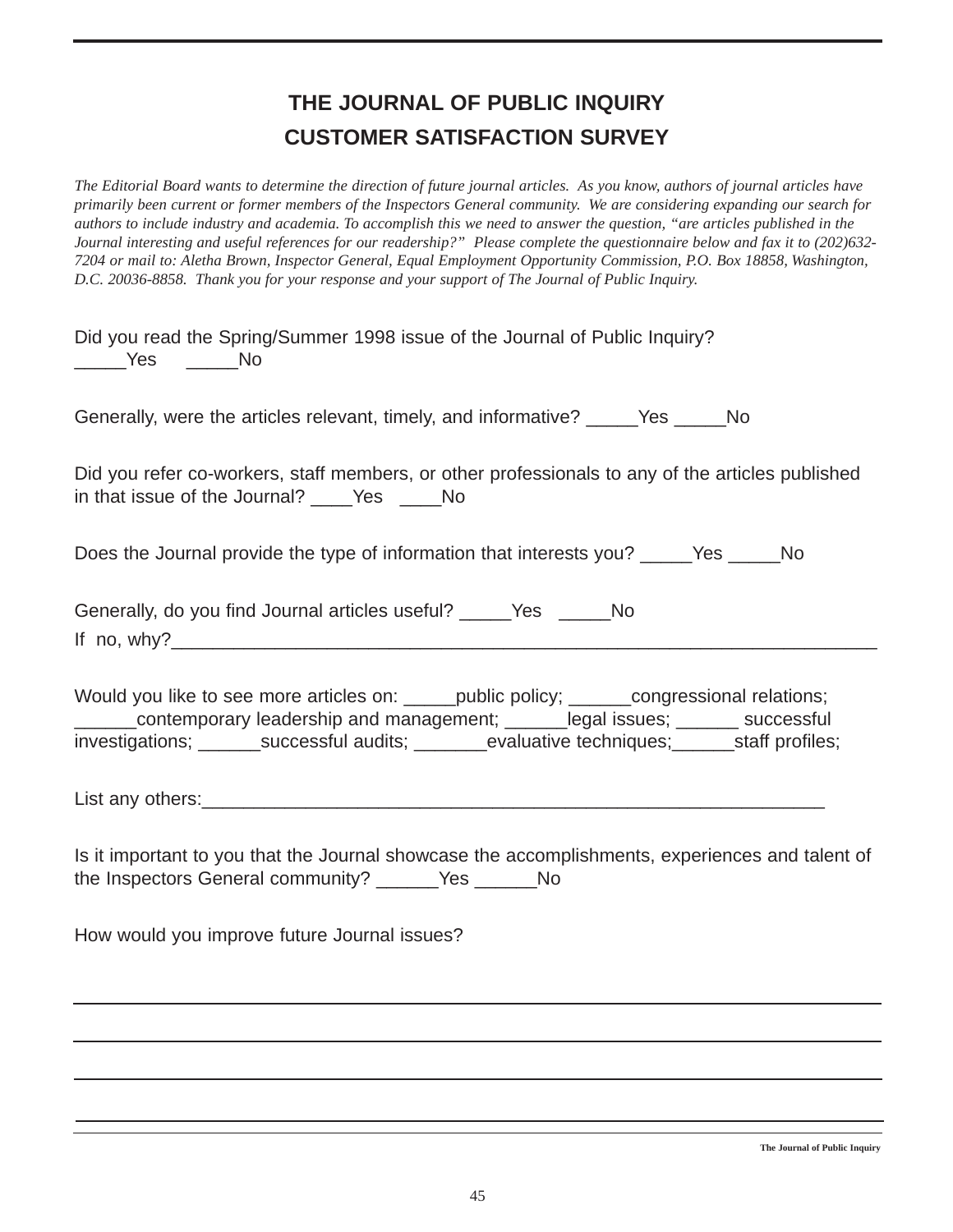## **Notes**

**The Journal of Public Inquiry**